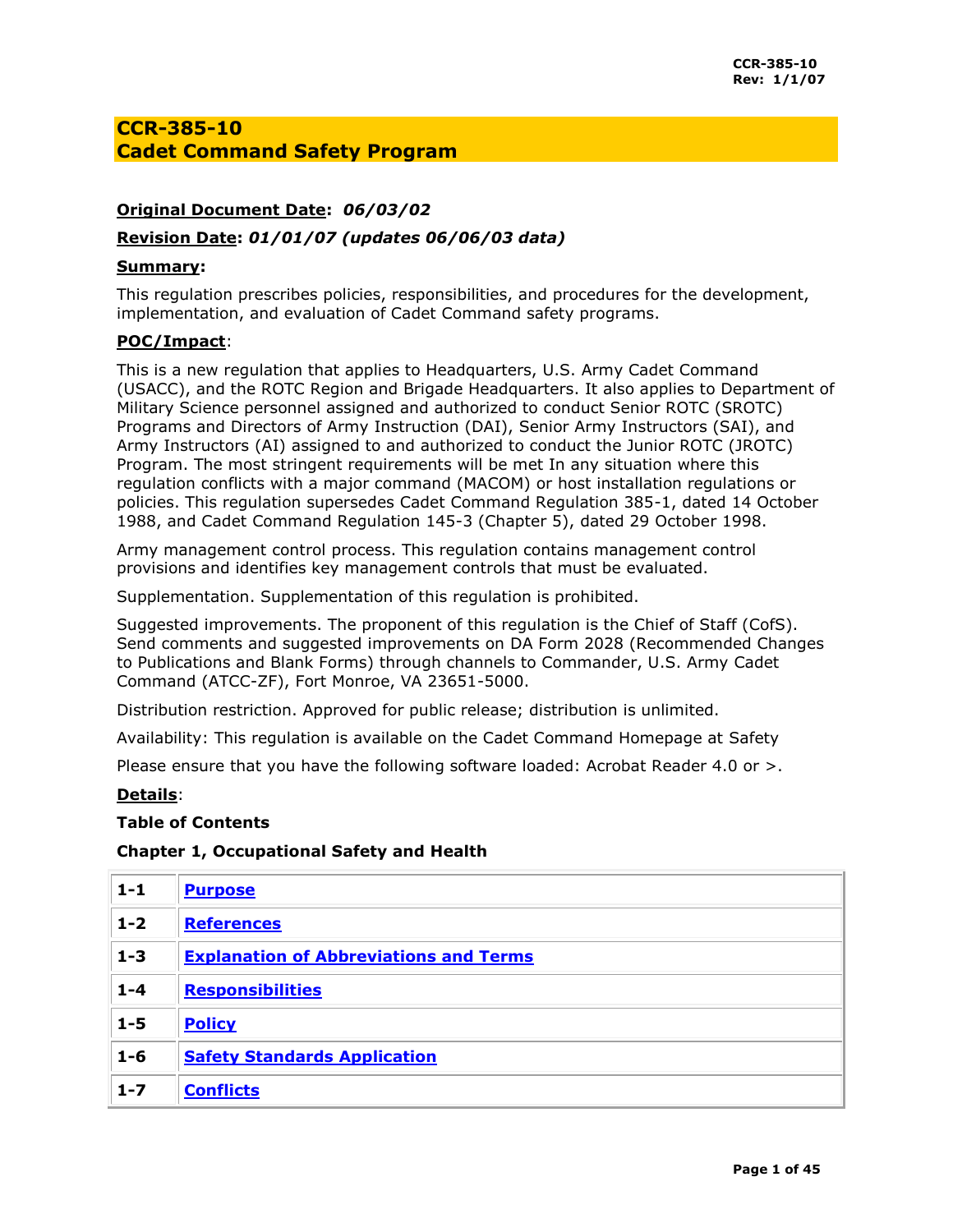| $1 - 8$  | <b>Additional Safeguards</b>                           |
|----------|--------------------------------------------------------|
| $1-9$    | <b>Modification of Safety Standards</b>                |
| $1 - 10$ | <b>Host Installation Standards</b>                     |
| $1 - 11$ | <b>Safety and Occupational Health Advisory Council</b> |
| $1 - 12$ | <b>Command Sergeant Major Safety Action Council</b>    |
| $1 - 13$ | <b>Reports of Unsafe or Unhealthful Conditions</b>     |
| $1 - 14$ | <b>Safety Inspections</b>                              |
| $1 - 15$ | <b>Abatement Program</b>                               |
| $1 - 16$ | <b>Deviations</b>                                      |

## **Chapter 2, Accident Reporting and Records**

| $2 - 1$ | <b>General</b>                               |
|---------|----------------------------------------------|
| $2 - 2$ | <b>Accident Accountability and Reporting</b> |
| $2 - 3$ | <b>Accident Information Policy</b>           |
| $2 - 4$ | <b>Accident Report Tracking and Analysis</b> |
| $2 - 5$ | <b>Accident Investigation</b>                |

## **Chapter 3, Cadet Command Safety Awards Program**

| $3 - 1$ | <b>General</b>                              |
|---------|---------------------------------------------|
| $3 - 2$ | <b>Responsibilities</b>                     |
| $3 - 3$ | <b>Cadet Command Safety Awards</b>          |
| $3 - 4$ | <b>TRADOC Safety Awards</b>                 |
| $3 - 5$ | <b>Department of the Army Safety Awards</b> |
| $3 - 6$ | <b>Use of Promotional Items</b>             |

## **Chapter 4, Composite Risk Management**

| $1 - 1$ | <b>Composite Risk Management Process</b>              |
|---------|-------------------------------------------------------|
| 4-2     | <b>Composite Risk Assessment and Management Steps</b> |

## **Chapter 5, Training Safety**

| ∣ 5-1 | <b>Training Safety Overview</b>     |
|-------|-------------------------------------|
| 5--2  | <b>Training Safety Requirements</b> |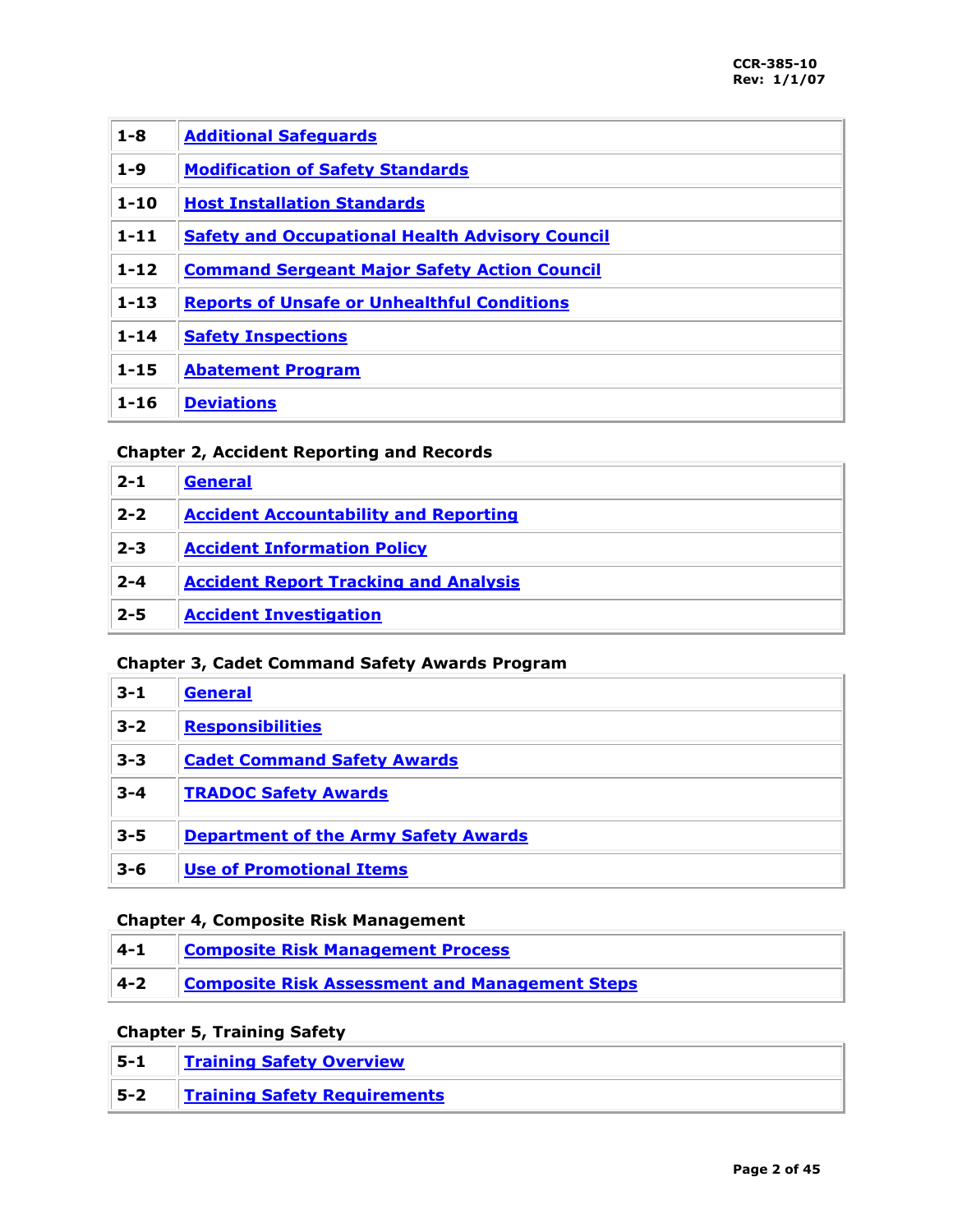| $5 - 3$  | <b>Publication Requirements</b>   |
|----------|-----------------------------------|
| $5 - 4$  | <b>High Risk Training</b>         |
| $5 - 5$  | <b>Rappel Training</b>            |
| $5-6$    | <b>Marksmanship Training</b>      |
| $5 - 7$  | <b>Confidence Obstacle Course</b> |
| $5-8$    | <b>Smoke Safety</b>               |
| $5 - 9$  | <b>Military Parachute Jumping</b> |
| $5 - 10$ | <b>Off-Installation Training</b>  |
| $5 - 11$ | <b>Contracted Training</b>        |
| $5 - 12$ | <b>OSHA Compliance Training</b>   |
| $5 - 13$ | <b>Conclusion</b>                 |

## **Chapter 6, Arms, Ammunition, and Explosives Safety**

| $6 - 1$ | General                                                     |
|---------|-------------------------------------------------------------|
| $6 - 2$ | <b>Ammunition Storage</b>                                   |
| $6 - 3$ | <b>Definitions</b>                                          |
| $6 - 4$ | <b>Responsibilities</b>                                     |
| $6 - 5$ | <b>Transportation and Handling of Ammunition/Explosives</b> |
| $6 - 6$ | <b>Training and Additional Safeguards</b>                   |

## **Chapter 7, Motor Vehicle Accident Prevention Program**

| $7 - 1$ | <b>General</b>                     |
|---------|------------------------------------|
| $7 - 2$ | <b>Responsibilities</b>            |
| $ 7-3 $ | <b>Prevention of AMV Accidents</b> |
| $7 - 4$ | <b>Prevention of POV Accidents</b> |
| $7 - 5$ | <b>Driver Education</b>            |
|         |                                    |

## **Chapter 8, Motorcycle Accident Prevention Program**

| $8 - 1$ | <b>Motorcycle Licensing</b>         |
|---------|-------------------------------------|
| $8-2$   | <b>Motorcycle Training</b>          |
| 8-3     | <b>Motorcycle Vehicle Equipment</b> |

÷.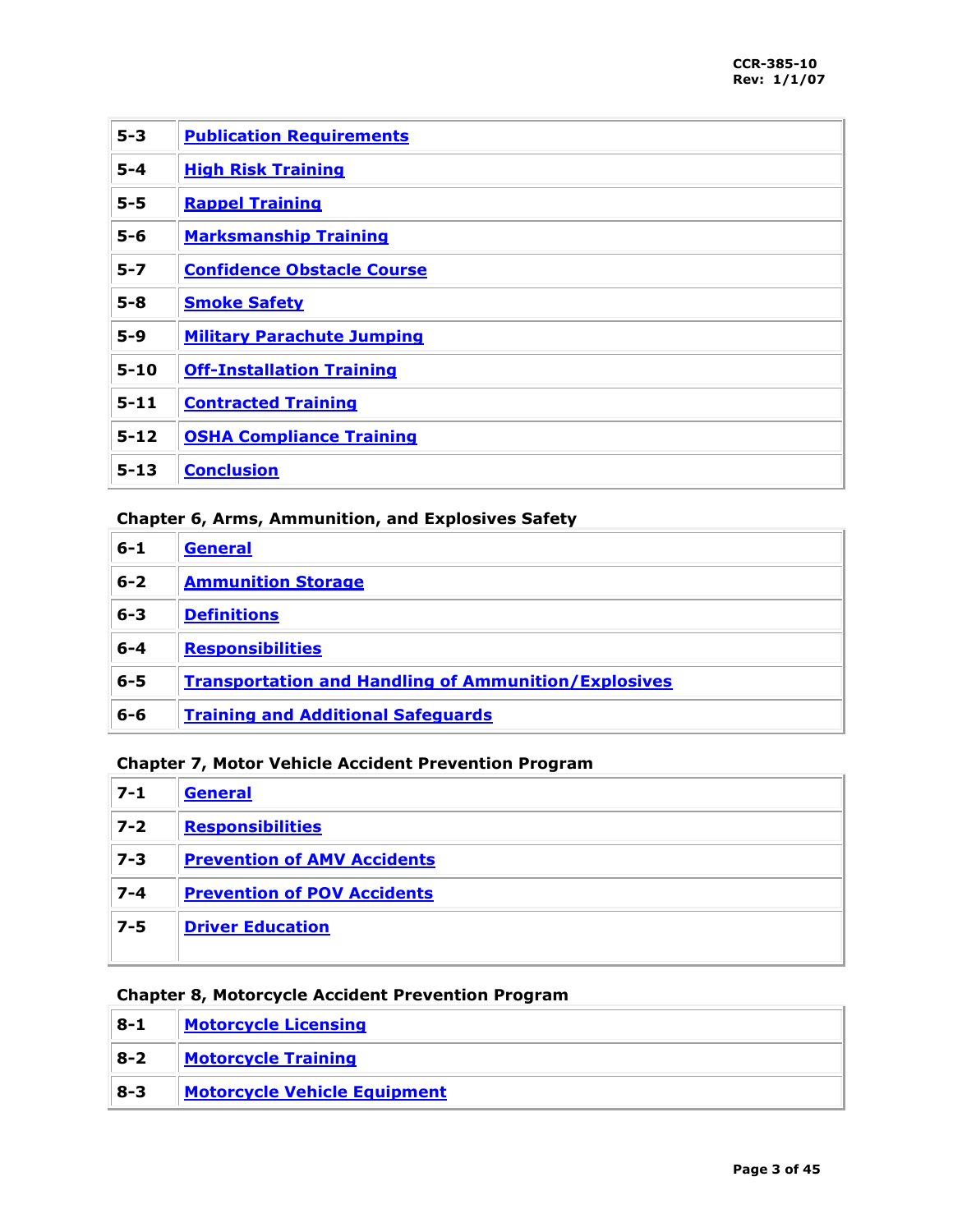## **8-4 [Motorcycle Personal Protective Equipment \(PPE\)](#page-37-1)**

## **Glossary**

| <b>Section I, Abbreviations</b> |
|---------------------------------|
| <b>Section II, Terms</b>        |
| <b>Required Publications</b>    |
| <b>Related Publications</b>     |
| <b>Referenced Forms</b>         |

## **Chapter 1, Occupational Safety and Health**

<span id="page-3-0"></span>**1-1. Purpose.** To establish policies, procedures, and responsibilities for implementation of the Cadet Command Safety Program and ensure protection of the force.

<span id="page-3-1"></span>**1-2. References**. Required and related publications and referenced forms are listed in the appendix.

<span id="page-3-2"></span>**1-3. Explanation of Abbreviations and Terms**. Please refer to **[Section I](#page-38-0)** and **[Section](#page-40-0)  [II](#page-40-0)** (also referenced in the Table of Contents **[Glossary](#page-38-0)**).

## <span id="page-3-3"></span>**1-4. Responsibilities**

a. The Commanding General, US Army Cadet Command, is the command safety officer and has overall command and staff responsibilities for the Safety Program. The Cadet Command Safety Manager acts for the Commanding General in discharging the staff responsibilities.

b. The Cadet Command Safety and Occupational Health Manager will--

 (1) Report to the Chief of Staff and function as the principal staff advisor, technical consultant, and coordinator to the commander and headquarters for all safety and occupational health efforts within the command.

 (2) Exercise staff oversight for the integration of composite risk management procedures into mission domains and training operations.

 (3) Publish a directive that consolidates local safety and occupational health procedures into a single source publication for headquarters and subordinate units.

 (4) Establish and implement a local awards program for organizational and individual awards. This includes establishment of funding requirements.

 (5) Ensure all on-duty training accidents/serious incidents, including suicide and serious weather-related events, are reported to the TRADOC Command Safety Office as soon as possible, but not later than (NLT) **0900** Eastern Standard Time (EST) on the first duty day after the accident/incident.

(6) Develop and implement a functional Collateral Duty Safety Personnel program.

 (7) Budget through the CofS the requirements for planning and conducting safety activities.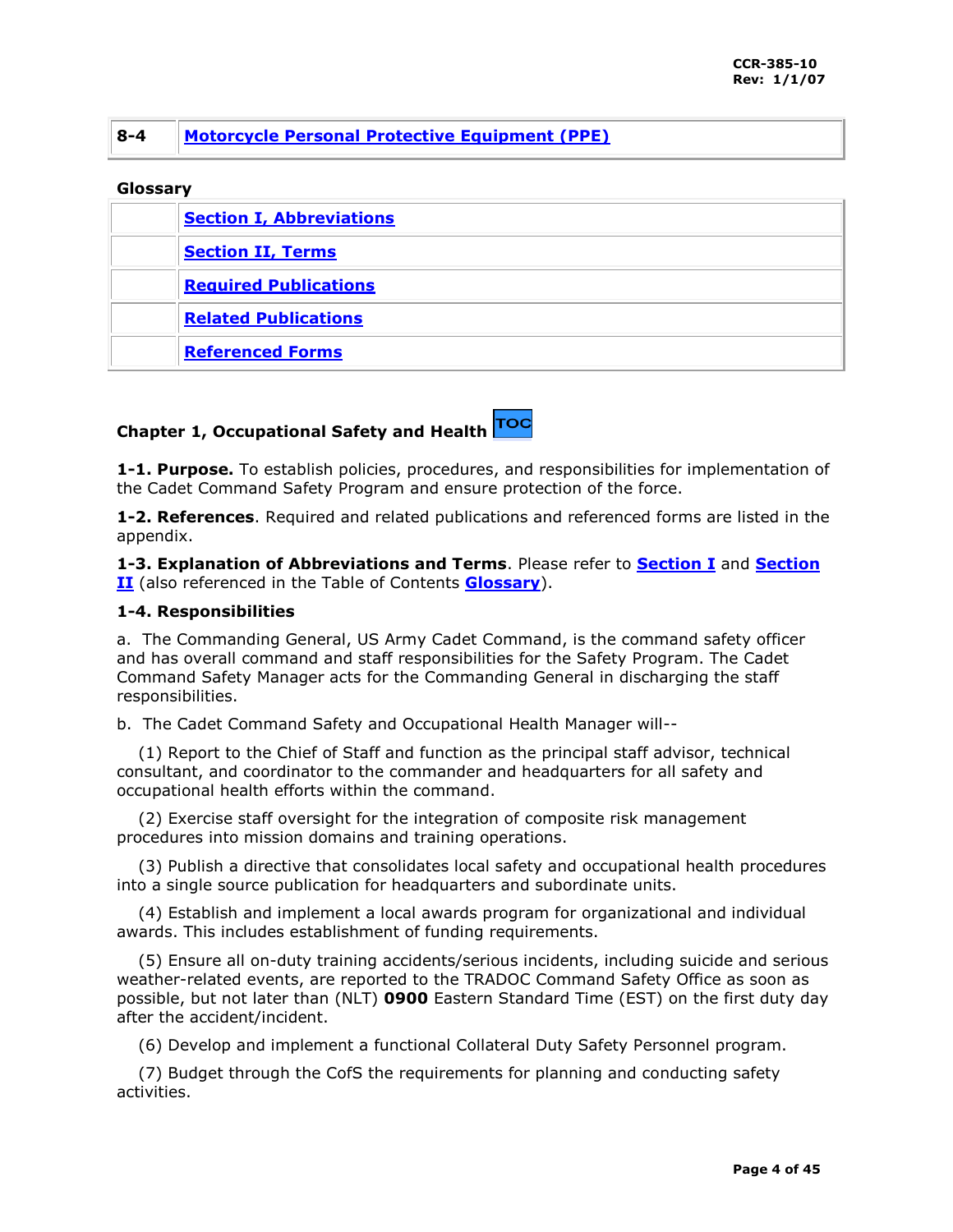(8) Attend and participate in semiannual TRADOC Safety Conference to coordinate the command's safety program and enhance accident prevention awareness and effectiveness.

 (9) Initiate command-wide (seasonal) safety awareness kits and educational and promotional campaign material.

(10) Provide technical assistance in accident investigation and reporting.

 (11) Manage the command's accident information system to maintain records of occupational accidents, injuries, and their causes and present periodic statistical data regarding the safety posture of the command.

 (12) Perform staff assistance visits and oversight of the Standard Army Safety and Occupational Health Inspection (SASOHI) Program.

 (13) Serve as command safety liaison officer regarding all aspects of safety and occupational health matters.

(14) Maintain the command's safety reference library.

c. Region/brigade/battalion commanders will--

 (1) Be responsible for protecting personnel, equipment, and facilities under their command; effective implementation of safety and occupational health policies; the integration of the composite risk management process; and establishment of specific written safety goals for their organizations. Ensure necessary safety and occupational health responsibilities are addressed with installation commanders by developing local memoranda of understanding/agreement, as required, between installations and ROTC units.

 (2) Appoint in writing collateral duty safety personnel at the rank of captain (staff sergeant for battalion) or above or equivalent civilian to perform required safety and accident prevention functions. The collateral duty safety personnel will have 1 year or more retainability in the unit upon duty appointment and will report directly to the commander on safety-related matters.

 (3) Ensure collateral duty safety personnel receive training and develop the skills necessary to ensure competence. All safety related training must be documented.

 (4) Publicize channels for reporting unsafe and unhealthful working conditions, emphasizing personal responsibility for making such reports.

 (5) Establish procedures to ensure that all job descriptions adequately reflect all safety responsibilities and requirement for the position. Include safety performance on all **[DA](http://www.apd.army.mil/pub/eforms/pdf/a67_9_1.pdf)  [Forms 67-9-1](http://www.apd.army.mil/pub/eforms/pdf/a67_9_1.pdf)**, Officer Evaluation Report Support Form; **[DA Forms 2166-8,](http://www.apd.army.mil/pub/eforms/pdf/a2166_8.pdf)** Noncommissioned Officer Evaluation Report; and **[DA Forms 7222-1](http://www.apd.army.mil/pub/eforms/pdf/a7222_1.pdf)**, Senior Civilian Evaluation Report Support Form. Suggested bullets include, but are not limited to:

- Attends appropriate leadership safety and composite risk management training.
- Ensures that all subordinate personnel attend required safety training.
- Completes composite risk management worksheet prior to all training to ensure safety is incorporated.
- Enforces safety regulations and standards.
- Reviews and revises safety standard operating procedures biannually.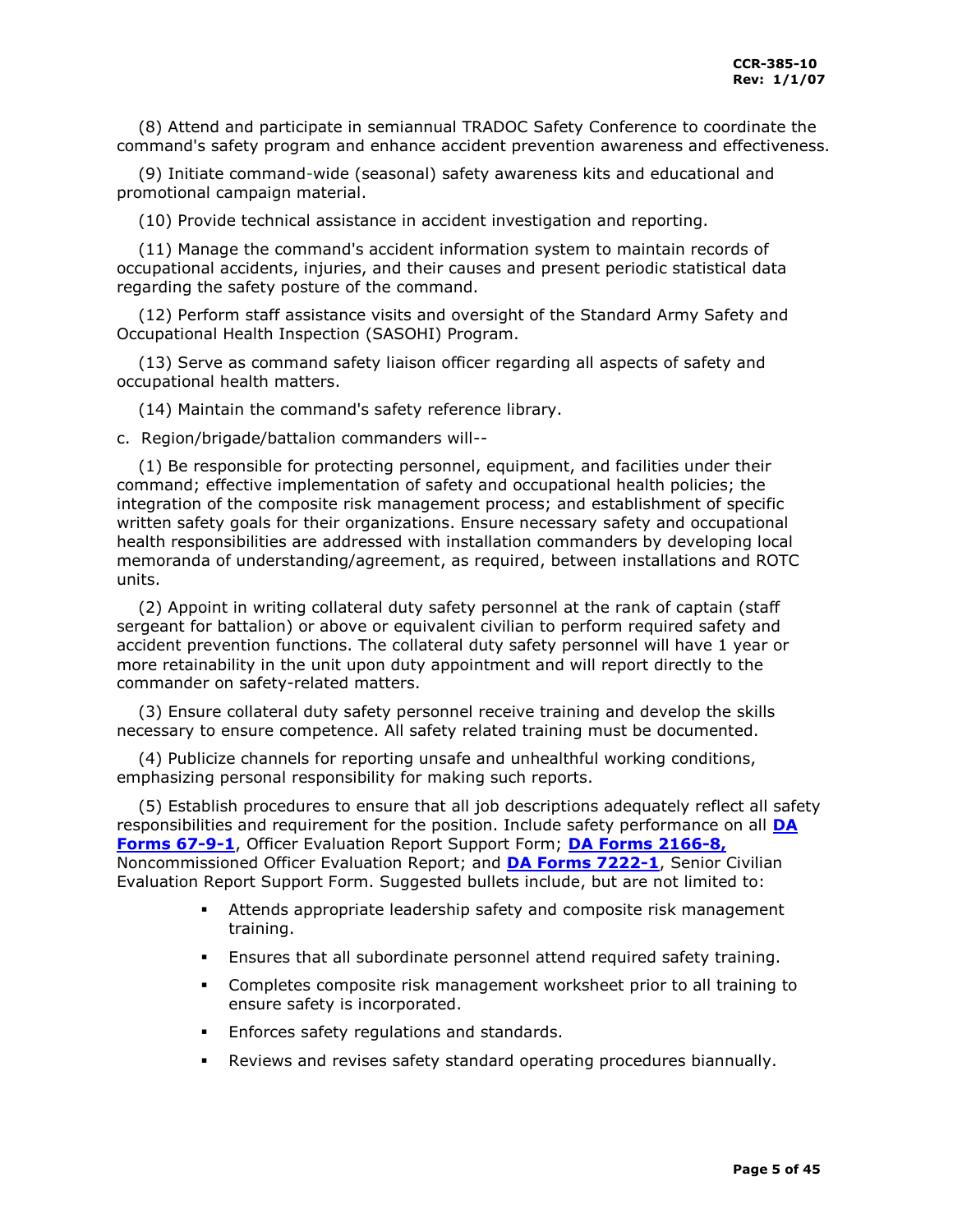(6) Identify and eliminate hazardous conditions, establish safe practices and procedures consistent with the mission, and motivate and instruct personnel in safe performance onand off-duty. Develop a battalion safety Standing Operating Procedures (SOP) for specific hazards not thoroughly addressed in this regulation, such as range operations, vehicle operations, use of simulators, field training exercise (FTX) operations, bivouac areas, storage and handling of ammunition, explosives, and hazardous communications, etc. SOPs will contain details of operation procedures, emergency procedures, training requirements, required inspections, and other applicable information.

 (7) Ensure quarterly safety inspections of work and training environments are performed and documented.

 (8) Require all officers, civilian supervisors, and noncommissioned officers to actively supervise performance of subordinates to ensure compliance with safety requirements. Require rigorous enforcement of the use of required personal protective clothing and equipment (PCE) when required.

 (9) Require timely reporting of accidents IAW **[AR 385-40](http://www.usapa.army.mil/pdffiles/r385_40.pdf)**, Chapter 2, Accident Reporting and Records, of this regulation. Report all Class A and B accidents immediately to the Cadet Command Safety Office and all other accidents within 6 days of the incident.

 (10) Determine the causes for each accident and take positive corrective action to preclude recurrence of a similar event.

 (11) Inform the Cadet Command Safety Office of any changes in function, material, or mission that might adversely affect the safety and/or health of personnel.

 (12) Provide safety briefings to all personnel before holidays and prior to collective training events.

d. Region Safety Officers will--

 (1) Become familiar with this regulation, Army safety regulations, and safety aspects included in SOPs, field manuals, technical manuals, and appropriate consensus standards. Complete approved online Additional Duty Safety Officer (ADSO) Training as soon as possible, but not later than **60 days** following their appointment.

 (2) Exercise staff oversight for the integration of composite risk management procedures into mission domains and training operations.

 (3) Maintain close coordination with the host installation to ensure safety support for base operations and accident prevention services are provided.

 (4) Ensure all on-duty training accidents/serious incidents including suicide and serious weather-related events are reported to the Cadet Command Safety Office as soon as possible, but NLT **0900** EST on the first duty day after the accident/incident.

 (5) Post **[DD Form 2272](http://www.dior.whs.mil/forms/DD2272.PDF)** (Department of Defense Safety and Occupational Health Program) in all industrial workplaces.

e. Brigade/battalion safety officers will--

 (1) Become familiar with this regulation, Army safety regulations, and safety aspects included in SOPs, field manuals, technical manuals, and appropriate consensus standards. Complete approved online Additional Duty Safety Officer (ADSO) Training as soon as possible, but not later than **60** days following their appointment.

(2) Interpret safety policies and procedures for their commander.

(3) Conduct quarterly safety inspections of work and training environments.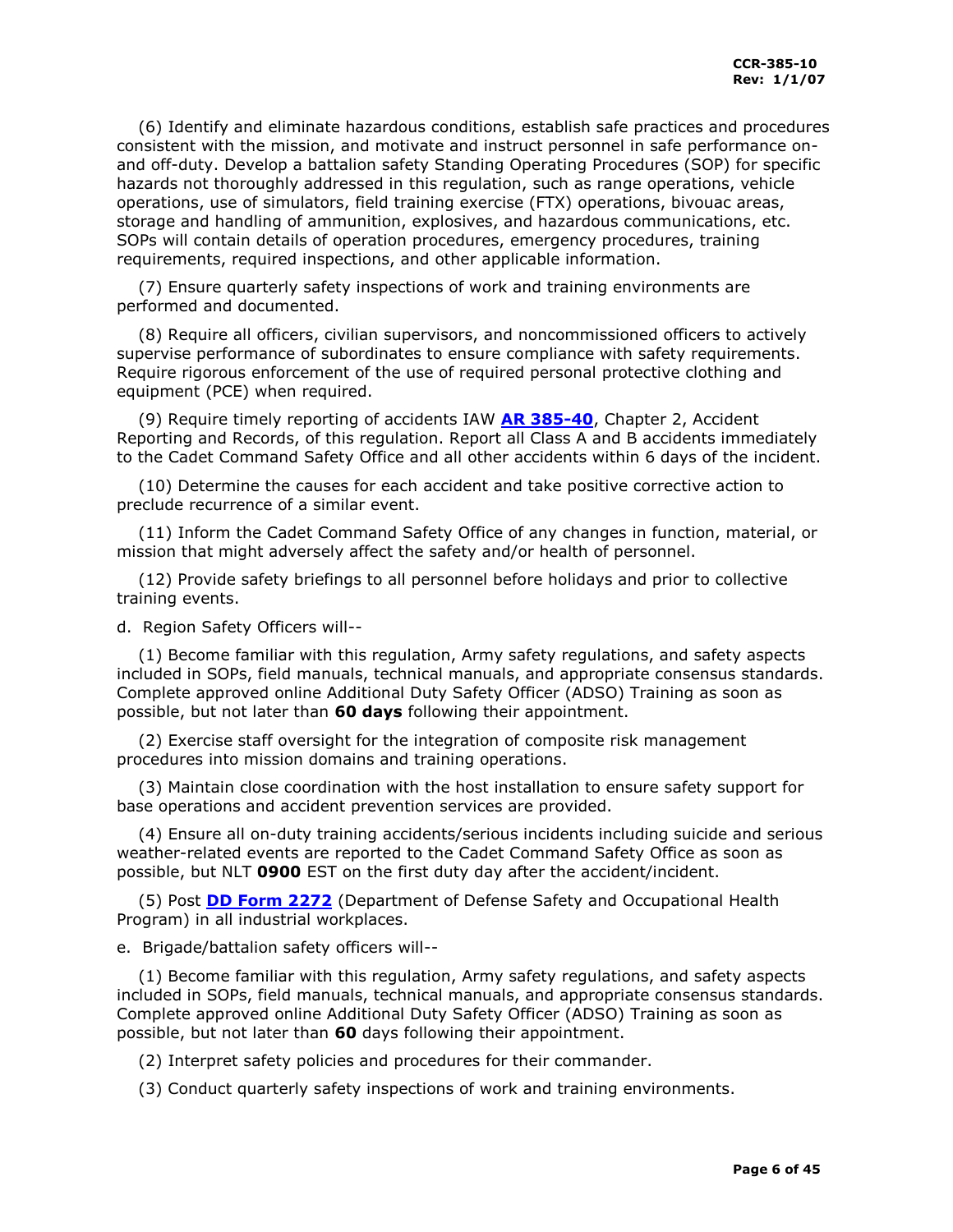(4) Provide prompt assistance with accident investigation and reporting IAW **[AR 385-](http://www.usapa.army.mil/pdffiles/r385_40.pdf) [40](http://www.usapa.army.mil/pdffiles/r385_40.pdf)** and **[Chapter 2](#page-13-1)** of this regulation. Review for completeness and accuracy of reports and evaluate adequacy of corrective actions, and forward completed accident investigations through Region Safety Officer to the Cadet Command Safety Office.

 (5) Maintain unit safety records and analyze the unit's accident experience to determine accident patterns. Provide commanders and supervisors with accident summary data to ensure preventive efforts are in place.

 (6) Conduct periodic briefings; i.e., general safety, field training safety, and composite risk management.

 (7) Provide the commander with periodic safety progress reports and information concerning accidents.

 (8) Arrange for the incorporation of safety practices into standing operating procedures, training publications, demonstrations, and exercises to ensure the safety of Army personnel, civilian employees, cadets, and the public at large.

 (9) Determine the need for and obtain materials for safety training, promotions, and awards.

 (10) Coordinate with leaders to provide technical advice or assistance to stop unsafe behavior.

 (11) Post **[DD Form 2272](http://www.dior.whs.mil/forms/DD2272.PDF)**, Department of Defense Safety and Occupational Health Program, in all workplaces.

f. Leader Development and Assessment Course (LDAC) /Leader's Training Course (LTC) safety officers will--

 (1) Report directly to the LDAC or LTC CofS and serve as the principal staff advisor for safety, composite risk management, and accident prevention.

 (2) Supervise and coordinate all aspects of LDAC/ LTC Safety Programs and publish appropriate safety instructions while maintaining liaison with region and installation safety managers.

(3) Perform only safety-related duties.

 (4) Conduct safety inspection of buildings, equipment, and training sites prior to the commencement of training.

 (5) Conduct daily inspections of training sites to ensure compliance with safety regulations.

 (6) Ensure all accidents/injuries are reported on the appropriate daily Accident/Injury Report and forwarded to **Headquarters, Cadet Command (ATCC-ZF), Fort Monroe, VA 23651-5000**, within 6 days of accident. Additional reports may need to be completed. (See **[Chapter 2](#page-13-1)** of this regulation.)

(7) Maintain an accident/injury log.

 (8) Coordinate accident prevention efforts with the LDAC/ LTC Nurse to identify injury trends and make recommendations to the Commander to reduce the number of accidents/injuries.

 (9) Participate in the daily briefings to advise the Commander on training-related injuries and other pertinent safety issues.

(10) Monitor the regimental and committee accident prevention programs.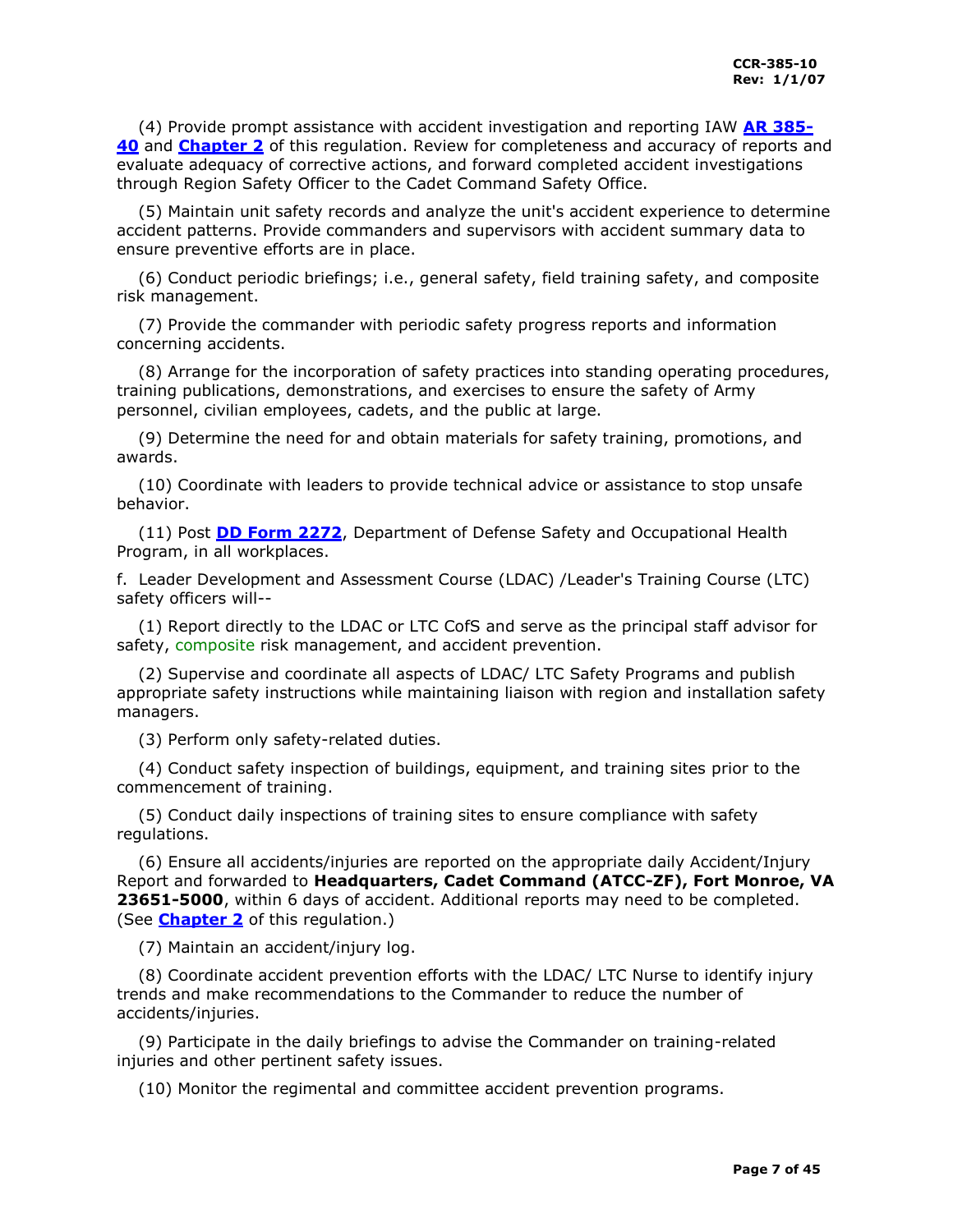g. JROTC Cadet Leader Course (JCLC) safety officers will--

 (1) Supervise and coordinate all aspects of the JCLC Safety Program and publish appropriate safety SOPs while maintaining liaison with installation safety personnel.

 (2) Conduct a safety inspection of buildings, equipment, and training sites; and ensure that composite risk management worksheets have been properly and thoroughly completed before JCLC begins.

 (3) Conduct daily inspections of training sites to ensure compliance with appropriate safety regulations and standards.

 (4) Ensure all accidents/injuries are reported on the appropriate Accident/Injury Report and forwarded to **Headquarters, Cadet Command (ATCC-ZF), Fort Monroe, VA 23651-5000**, within 6 days of accident.

h. Deputy Chief of Staff/ G1 will--

 (1) Inform leaders, supervisors, and employees of provisions of the Federal Employees Compensation Act (FECA) Program.

 (2) Ensure that new and existing employee job descriptions identify hazards to which the employee may be exposed and the requirement for wearing personal protective equipment.

 (3) Advise supervisors and staff of the dates and times of supervisor training sponsored by the Office of Workers' Compensation.

 (4) Ensure that leader and supervisor job descriptions contain appropriate safety and health duties and responsibilities.

i. Deputy Chief of Staff/ G3 will--

 (1) Integrate safety and composite risk management into training and leader development.

 (2) Integrate hazardous communication (HAZCOM) training into military training IAW **[DODI 6050.5](http://www.gulflink.osd.mil/carc_paint_ii/carc_paint_ii_refs/n43en204/60505.html)**.

j. Directors, leaders, managers, and supervisors will--

 (1) Be responsible for accident prevention to the same extent that they are responsible for production or services.

(2) Maintain a safe and healthful working environment.

 (3) Assure that subordinates observe appropriate safety rules and regulations, including the use of protective clothing and equipment provided for their protection, when required.

 (4) Promptly evaluate and take action as required to correct hazards reported by cadre, employees, cadets, or when identified through accident investigation. Management and supervisory personnel will ensure that reprisal action is not initiated nor supported against employees who identify hazards, raise safety concerns, or engage in authorized safety activities.

(5) Complete a Composite Risk Management Worksheet for appropriate activities.

 (6) Orient all newly assigned personnel concerning any inherent hazards of their work environment. Conduct regular training concerning specialized and general hazards to include methods for avoiding accidents.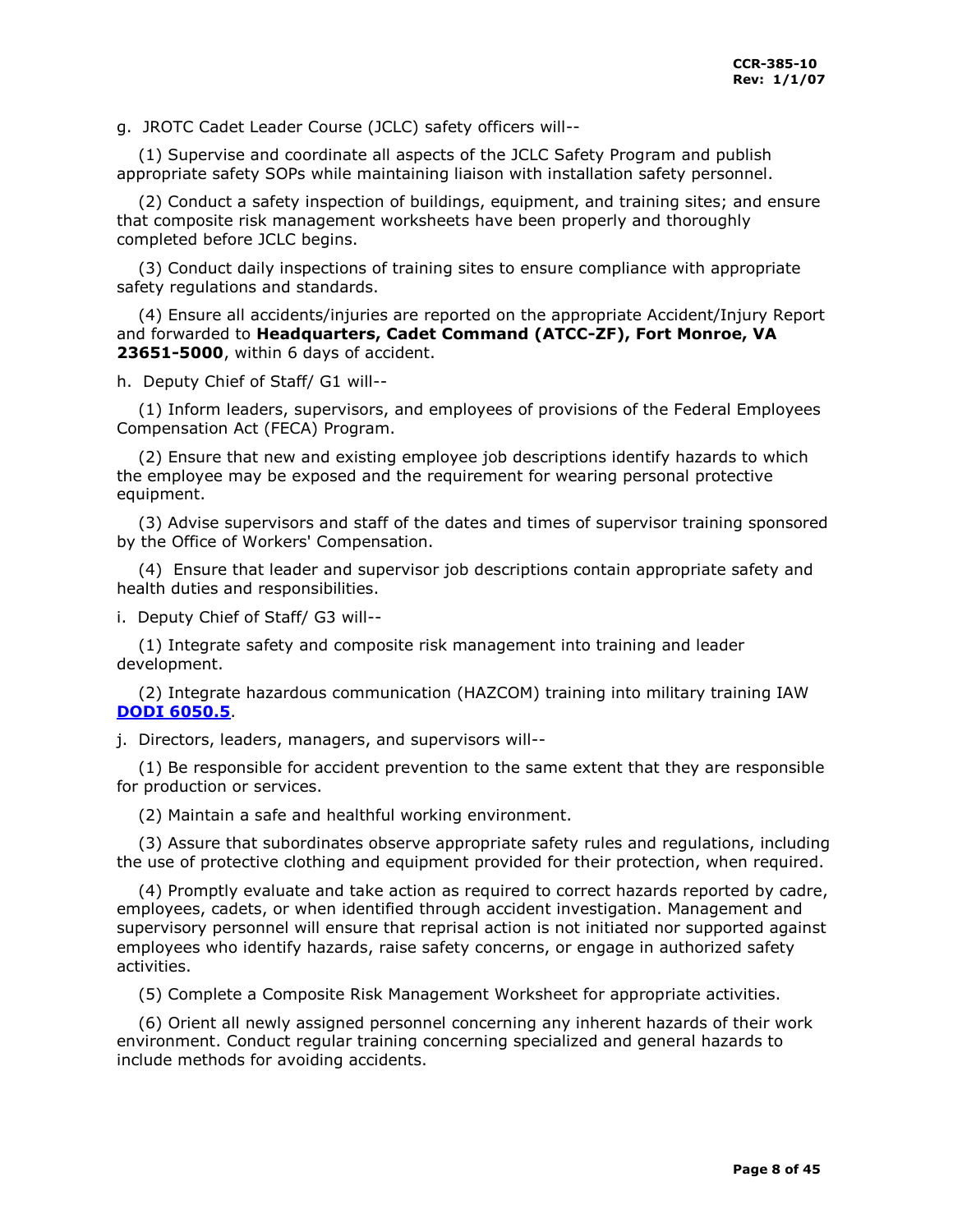(7) Report all accidents promptly. Ensure that injured employees receive appropriate medical treatment.

 (8) Ensure that job descriptions accurately describe the hazards to which an employee may be exposed and all physical requirements for the position.

k. Individual Soldiers, employees, and cadets will--

 (1) Perform work and train in a safe manner and observe established safety and health practices and procedures at all times.

 (2) Identify potential hazards or changes in procedures that may create hazardous conditions.

 (3) Report observed unsafe or unhealthful working conditions immediately to his or her immediate supervisor.

(4) Report any job-related injury, illness, or property damage to the supervisor.

(5) Promptly seek treatment for any job-related injury or illness.

(6) Observe all hazard warnings and signs.

(7) Keep aisles, walkways, and work areas clear.

(8) Know the location of fire/safety exits and evacuation procedures.

 (9) Keep all emergency equipment such as fire extinguishers, fire alarms, exit doors, and stairways clear of obstacles.

(10) Operate only the equipment for which he or she is authorized and properly trained.

 (11) Use safe procedures with all equipment that he or she is authorized and trained to operate.

<span id="page-8-0"></span>**1-5. Policy**. The following principles will be effectively integrated into all Cadet Command plans, programs, decision processes, operations, and activities:

a. Accidents are an unacceptable impediment to Cadet Command missions, morale, and resources; all leaders will make composite risk management a routine part of planning and executing training and operational missions.

b. Leaders at every level will employ the composite risk management process to avoid unnecessary residual risk to missions, personnel, equipment, and the environment.

 (1) Commanders will accept no risk unless the potential benefit outweighs the potential loss.

 (2) Risk decision authority is based upon the residual risk of an activity after application of control measures. The established risk acceptance authority follows:

(a)Extremely high risk. Conduct of extremely high-risk training is prohibited.

 (b)High risk. Commanding General or Deputy Commanding General. Examples of high-risk training include live hand grenade training, airborne/HALO, and mountain operations.

 (c)Moderate risk. Brigade Commander (0-6). At Leader Development and Assessment Course, Leader's Training Course, or annual JROTC Cadet Leadership Courses (JCLC), the approval authority is the Course commander. May be delegated to an O-6 Course CofS and/or commandant).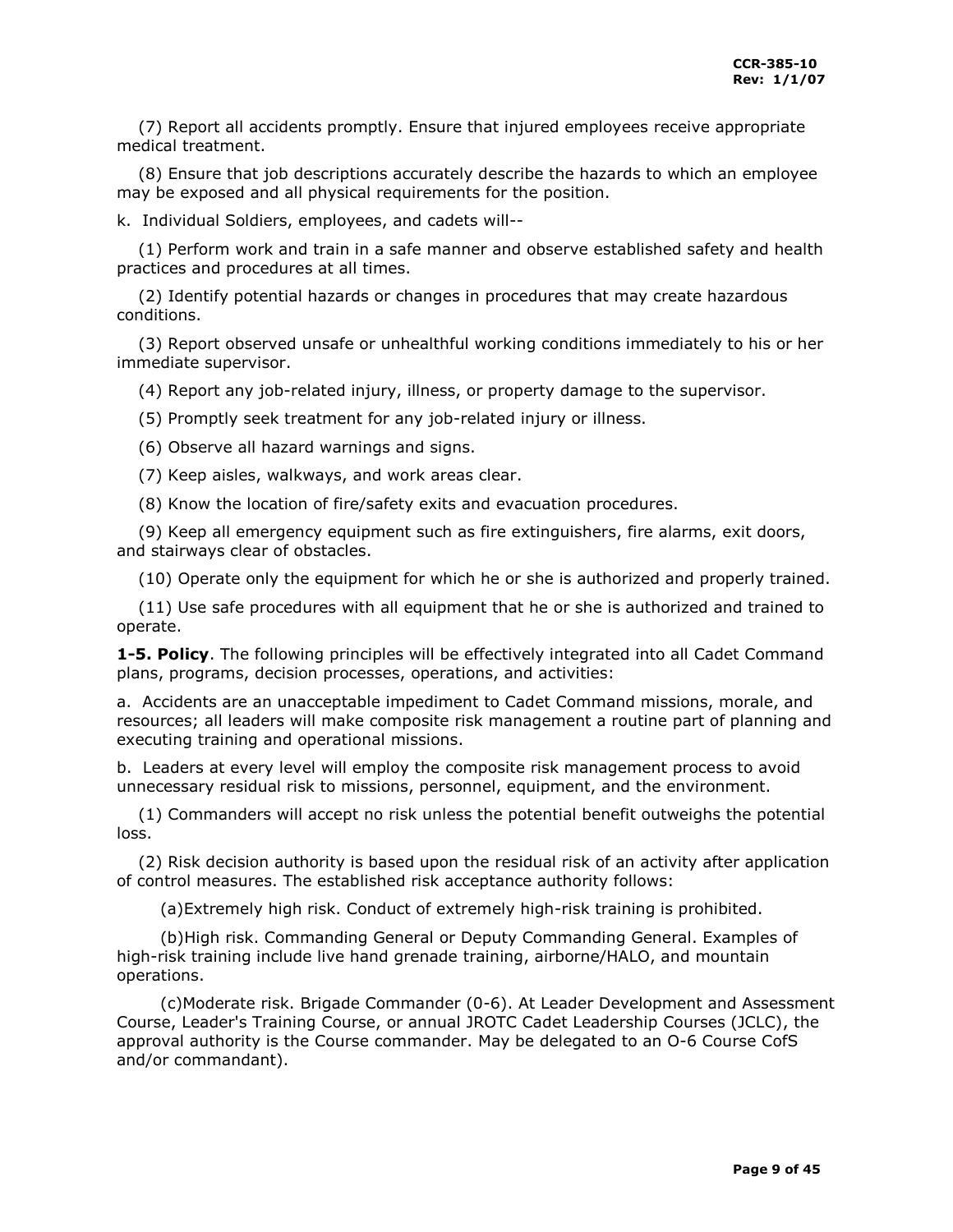(d)Low risk. Battalion Commander. At Leader Development and Assessment Course or Leader's Training Course, the approval authority is a committee chief or regimental commander/tactical officer. Where necessary, due to operational requirements, approval authority may be delegated to deputy committee chiefs or deputy regimental commanders.

c. The acquisition of materials, equipment, facilities, and systems will maximize the use of engineering design to preclude unnecessary residual risk and control residual risks.

d. Life cycle safety considerations will be considered in the acquisition, use, and disposal of chemicals and hazardous materials so as not to endanger or compromise public health and safety.

e. Prompt, appropriate action will be taken to correct nonconformity with mandated and consensus standards.

f. Performance standards for military and civilian leaders and managers will include accident prevention and occupational health responsibilities as a rating element.

<span id="page-9-0"></span>**1-6. Safety Standards Application.** Commanders will apply Occupational Safety and Health Act (OSHA) and other non-DA regulatory or consensus safety and health standards to military-unique equipment, systems, operations, or workplaces, in whole or in part, insofar as practicable.

<span id="page-9-1"></span>**1-7. Conflicts.** When standards in Army publications conflict with a legal standard such as the OSHAct, or provide a lower degree of protection, the legal standard will apply. When the Army standards exceed such requirements in providing workplace safety, the Army requirement will apply.

<span id="page-9-2"></span>**1-8. Additional Safeguards**. Whenever possible, commanders will evaluate the level of safety provided by established safety and occupational health standards to determine if additional safeguards are required. Priority for these reviews will be given to activities with high loss potential.

<span id="page-9-3"></span>**1-9. Modification of Safety Standards.** Commanders may not issue waivers or variances to OSHA and other non-DA regulatory standards; i.e., Environmental Protection Agency, Department of Transportation, or consensus safety and health standards. Commanders may not use composite risk management to alter or bypass legislative intent. Composite risk management does not justify bypassing risk controls required by law, such as life safety and fire protection codes, physical security, transport and disposal of hazardous materials and waste, or storage of classified material.

<span id="page-9-4"></span>**1-10. Host Installation Standards.** Personnel working on an installation will also be governed by that installation's safety standards. The host installation commander is the responsible authority for resolution of safety standards conflicts.

## <span id="page-9-5"></span>**1-11. Safety and Occupational Health Advisory Council.**

a. The Cadet Command Safety and Occupational Health Advisory Council will monitor command's personnel injury and property damage experience, devise ways and means to eliminate unsafe acts and correct unsafe conditions, participate in the adoption of standards, review OSHA abatement plans, and devise programs and incentives to foster safety awareness.

- b. Council will be chaired by the CofS.
- c. Councils will meet at least semiannually.
- d. Written records of meetings will be kept to satisfy Army and OSHA requirements.
- e. Subordinate commanders may establish their own safety committees.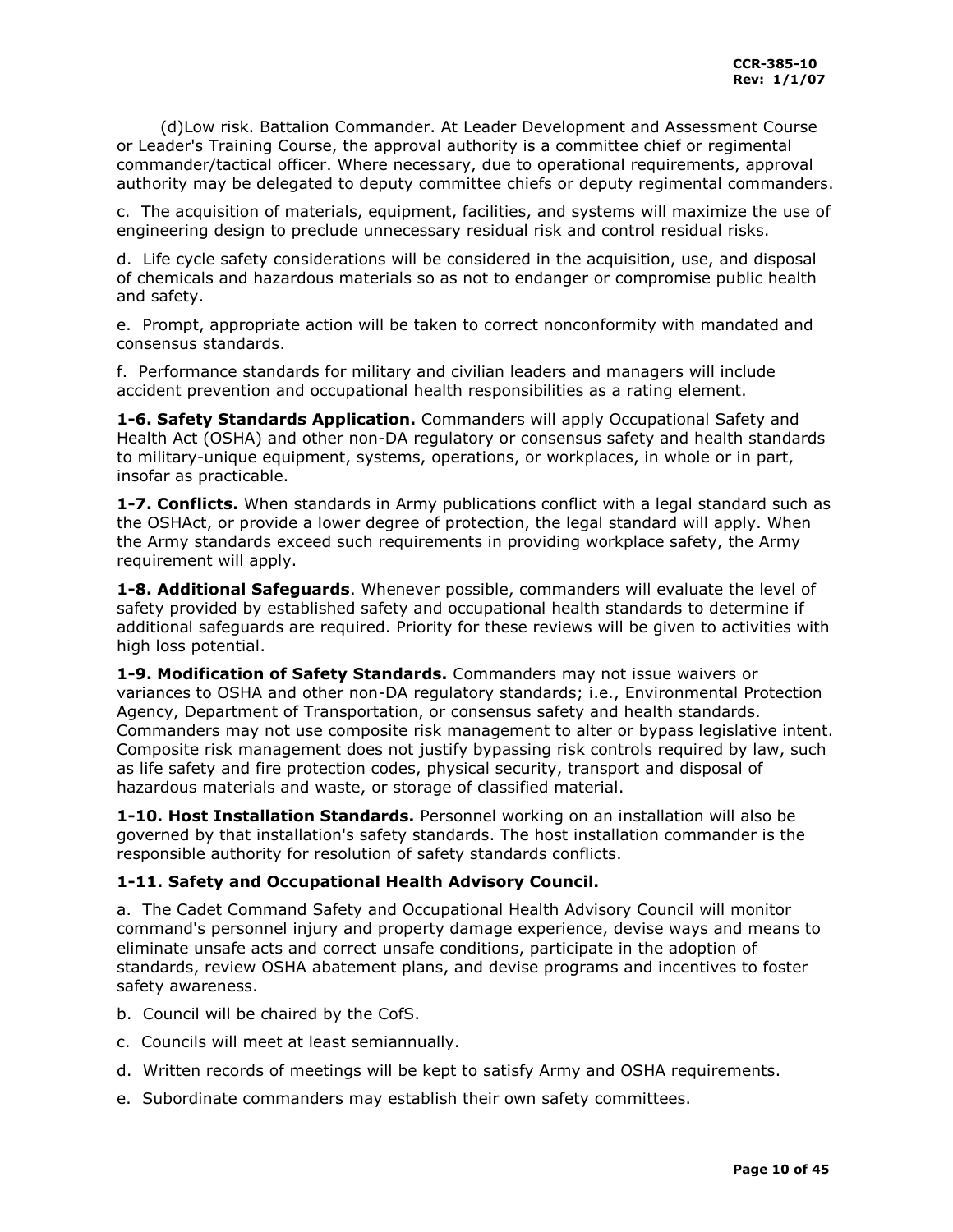- f. Council membership includes--
	- (1) CofS.
	- (2) Command Sergeant Major.
	- (3) Safety and Occupational Health Manager.
	- (4) Deputy Chief of Staff/ G1
	- (5) Deputy Chief of Staff/ G3
	- (6) Deputy Chief of Staff/ G4/8
	- (7) Director of JROTC.
	- (8) HHC, Cadet Command Safety Officer/Alternate Safety Manager.
	- (9) GSA Fleet Manager.
	- (10) Eastern Region CofS (via VTC or conference call).
	- (11) Western Region CofS (via VTC or conference call).
	- (12) Eastern Region Safety Officer (via VTC or conference call).
	- (14) Western Region Safety Officer (via VTC or conference call).

## <span id="page-10-0"></span>**1-12. Command Sergeant Major (CSM) Safety Action Council.**

a. The CSM Safety Action Council is established and chaired by the Cadet Command CSM.

b. Membership in the Cadet Command CSM Safety Action Council will include the Cadet Command CSM (chairperson), the Cadet Command Safety and Occupational Health Manager, command sergeants major from each ROTC Region, and the JROTC safety representative.

c. Region and Brigade CSMs will establish their own Safety Action Councils. Organization and function of these councils will be at the discretion of the senior CSM, but at a minimum will include the senior noncommissioned officer of subordinate units.

d. The Cadet Command CSM Safety Action Council will meet quarterly via video teleconference (VTC). Subordinate councils should also meet at least quarterly or more often as needed.

e. Routine agenda items should include a review of past performance, lessons learned, near misses, and an assessment of risks associated with future training or operations.

## <span id="page-10-1"></span>**1-13. Reports of Unsafe or Unhealthful Conditions**

a. Although personnel have the right to report unsafe or unhealthy working conditions directly to the Cadet Command Safety Office, they are encouraged to use the normal chain of command by initially notifying their first-line supervisor.

b. Personnel may report these conditions to the Cadet Command Safety Manager orally or by written report on a **[DA Form 4755](http://www.apd.army.mil/pub/eforms/pdf/a4755.pdf)**, Employee Report of Alleged Unsafe or Unhealthful Working Conditions.

- c. Procedures for using **[DA Form 4755](http://www.apd.army.mil/pub/eforms/pdf/a4755.pdf)**.
	- (1) Submit reports to the Cadet Command Safety Office.
	- (2) Personnel may request anonymity if they wish.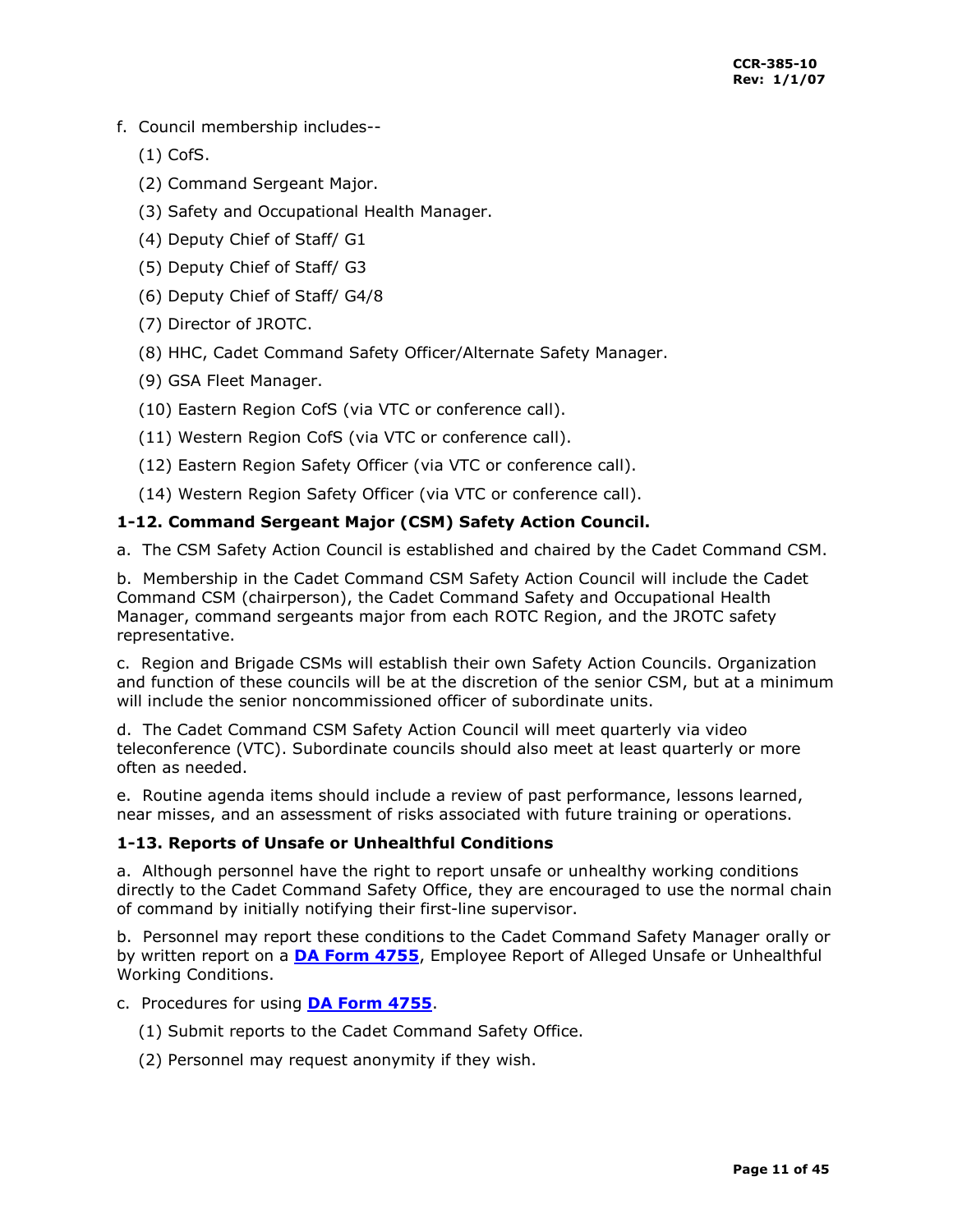(3) The originator, if known, will be provided a response within 10 workdays following receipt of the report.

 (4) If the originator is dissatisfied with the response, he/she may appeal to the Commander, U.S. Army Cadet Command

(5) Other appeals are available through procedures in **[AR 385-10](http://www.usapa.army.mil/pdffiles/r385_10.pdf)** and 29 CFR 1960.

## <span id="page-11-0"></span>**1-14. Safety Inspections**

a. The following types of inspections are conducted:

 (1) Annual inspection of all workplaces will be conducted by qualified safety and occupational health personnel or may be performed by trained, qualified, and appointed collateral duty safety personnel. The inspection will follow the procedures outlined in **[AR](http://www.usapa.army.mil/pdffiles/r385_10.pdf)  [385-10](http://www.usapa.army.mil/pdffiles/r385_10.pdf)** for SASOHI or procedures prescribed by the installation or university. Reports of inspections will be maintained onsite.

 (2) Annual inspection of approved rappel sites and firing ranges not on military installations will be conducted. As a minimum, approved rappel sites will be inspected annually by safety or structural engineering professionals to ensure that structures or sites have not degraded, making them unsafe for use. Approved ranges must be inspected annually for compliance with OSHA standards which are identified in **[DA Pam](http://www.usapa.army.mil/pdffiles/r385_63.pdf) 385-63**, Range Safety. Paragraph **2-6** of this publication contains additional detailed guidance.

 (3) Supervisors will inspect all work areas at least quarterly to ensure work conditions and procedures conform to safety standards. Normally, these are walk through inspections that verify that conditions have not changed and the same standards are in place as those required during the annual inspection. Written records of the inspections will be maintained to note any deficiencies or corrections.

 (4) Qualified safety personnel will conduct inspections of new equipment, operations, or facilities that present potential hazards before starting work.

b. Inspection procedures:

 (1) Safety and health inspections will be conducted in a manner to prevent unreasonable disruption of operations. Inspection personnel will comply with all safety and health rules and practices during the inspection.

 (2) Employees are encouraged to notify safety and health personnel of any alleged unsafe or unhealthful condition.

 (3) The inspector will notify the worksite supervisor/manager of any hazard found during the inspection before leaving the work area.

 (4) A written record of inspection deficiencies will be furnished to the commander responsible for correcting the hazard as soon as possible after the survey is completed. The responsible collateral duty safety officer will respond through the chain-of-command to U.S. Army Cadet Command (ATCC-ZF) on the corrective action(s) taken or planned within **30** workdays.

## <span id="page-11-1"></span>**1-15. Abatement Program**

a. Procedures. An analysis of all hazards will be made to determine the degree of risk. The procedures below will be followed in analyses of safety hazards.

 (1) Hazards will be risk assessed in terms of hazard severity and accident probability and assigned a risk-assessment code (RAC) IAW **[Table 1-1](#page-12-0)** and paragraph 1-15 (4) below. Cost of correction, future intended use of the facility, and availability of desirable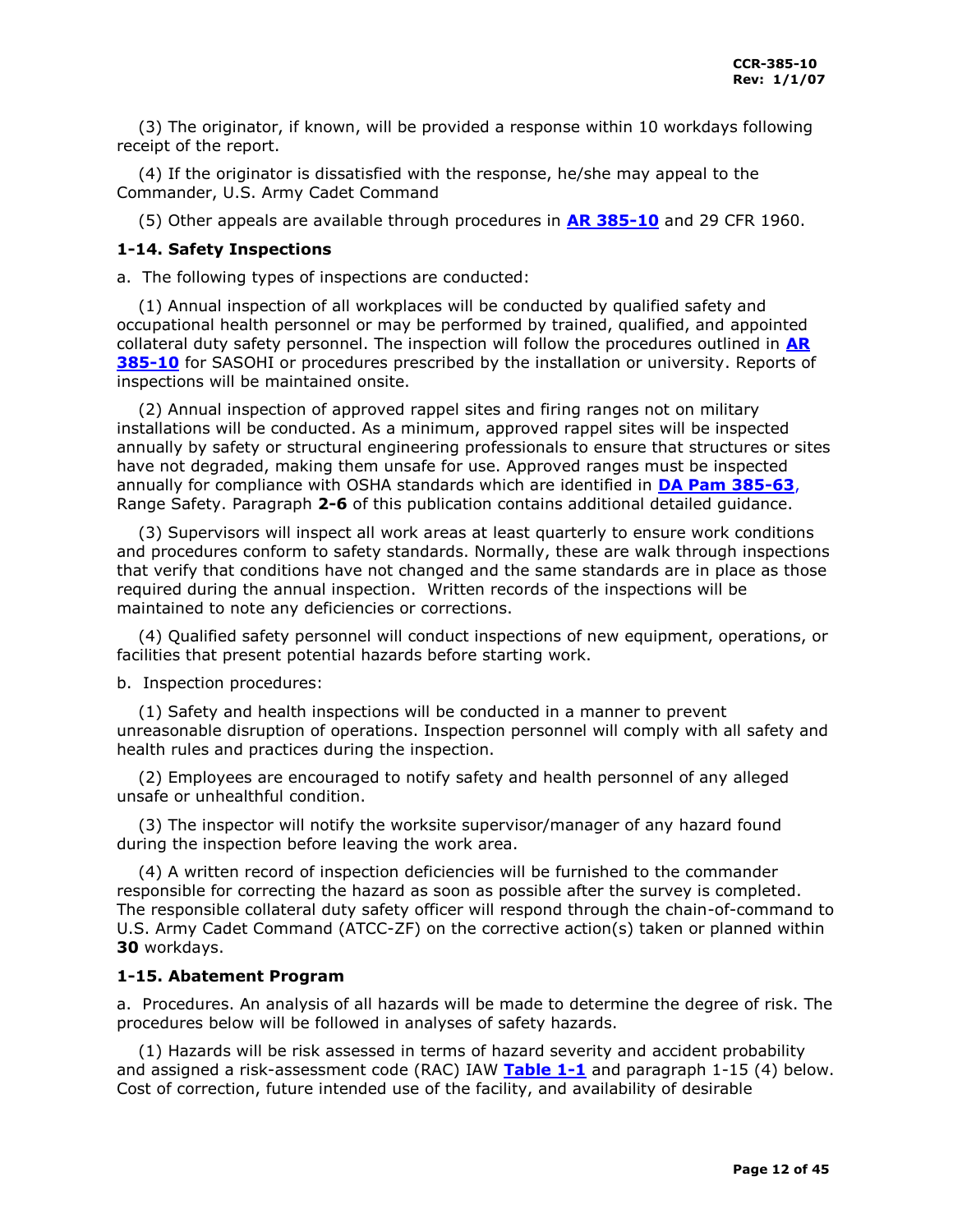alternative methods of control will be considered. The RACs listed below are defined for deficiencies found during OSHA type inspections and are normally associated with facilities; they should not be confused with the hazards associated with the Composite Risk Management process detailed in **[Chapter 4](#page-21-0)** of this regulation.

 (2) Safety deficiencies noted during safety, industrial hygiene, fire inspections, accident investigations, or employee reports of unsafe or unhealthy conditions are entered into a Violation Inventory Log if the hazard is assigned a risk assessment code (RAC) of 1 or 2. The Cadet Command Safety Office maintains this log.

 (3) Battalions must submit a **[DA Form 4283](http://www.apd.army.mil/pub/eforms/pdf/a4283.pdf)** or university form for RAC 1 or 2 deficiencies requiring maintenance or repair. A copy of required form should be routed through the Region Safety Officer to the Cadet Command Safety Manager.

Table 1-1

<span id="page-12-0"></span>

| Risk assessment code matrix(for Abatement Plan) |  |  |  |
|-------------------------------------------------|--|--|--|
|                                                 |  |  |  |

|                        | Accident Probability |             |                 |             |          |
|------------------------|----------------------|-------------|-----------------|-------------|----------|
| <b>Hazard Severity</b> | А<br>Frequent        | в<br>Likely | c<br>Occasional | n<br>Seldom | Unlikely |
| Catastrophic           |                      |             | 2               | з           | 5        |
| Critical               |                      | 2           | з               |             | 5        |
| Ш<br>Marginal          | 2                    | з           |                 | 5           | 5        |
| ľν<br>Negligible       | з                    |             | 5               | 5           | 5        |

(4) Deficiencies are classified according to the following degree of hazard severity:

(a)RAC 1, Imminent Danger. Work must stop until hazard is eliminated.

 (b)RAC 2, Critical. This could cause serious injury, occupational disease, or extensive property damage. Correct or use an alternate method with adequate guarding or protection.

 (c)RAC 3, Serious. This could cause lost time due to injury, occupational disease, or recordable property damage. Correct after RAC 2 (Critical) and operate only with adequate protection and operator warnings.

 (d)RAC 4, Minimal. Chance of injury, occupational disease or property damage is remote. It does not meet DOD or OSHA Safety Standards. Correct when resources are available and use operator warnings and protection.

 (5) Use spot checking or sampling procedures to ensure that interim control measures are being implemented.

 (6) Maintain copies of abatement plans on file in battalions where personnel notices are usually posted. Uncorrected RAC 1 or 2 abatement plans should be posted at the hazard site.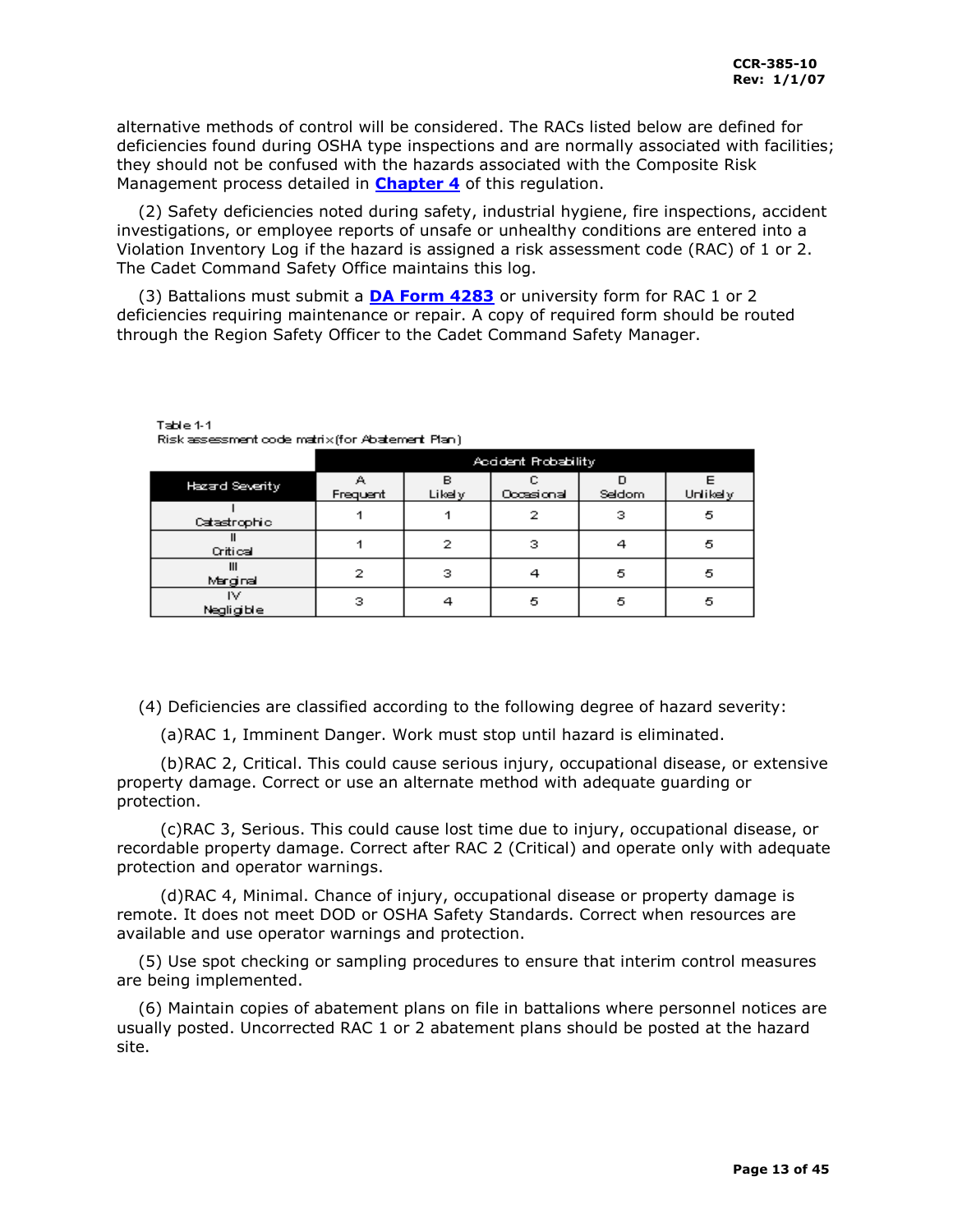(7) Violations that are the responsibility of another Army command or installation, DOD, or outside agency (university/school) will be brought to the attention of the responsible official for action.

 (8) TRADOC safety representatives will review command abatement plans at least annually to ensure adequate resource allocation and ensure corrective actions are accomplished. These plans are also subject to review by HQDA, OSHA, and union representatives.

b. Funding for hazard abatement:

 (1) Operating plans and budgets will include appropriate planning, programming, and resources to correct RAC 1 and 2 hazards from the abatement plan according to abatement priority numbers and any supplemental DA program guidance. When abatement projects require military construction funds or exceed local funding ceilings, the appropriate commander will submit appropriate funding requests through command channels.

 (2) Funding will be accomplished generally from local operations and maintenance monies or overhead funds in industrially funded activities.

 (3) TRADOC will make provisions to account for actual expenditures for hazard abatement projects at all echelons of command.

c. Hazard abatement controls:

 (1) To discharge their responsibility for the prevention of occupational injuries and illnesses, commanders will, where possible, eliminate work hazards and health risks through engineering controls or modifications. Although less desirable, management controls such as controlling the exposure time may be used to lessen personnel exposure to all hazards except noise hazards.

(2) The following priorities will be used to eliminate or reduce the effects of hazards:

(a) Engineer to eliminate the hazard or to incorporate fail-safe devices.

 (b) Guard or control the hazard, including automatic monitoring and alarming of unsafe/ unhealthful conditions.

(c) Limit personnel exposures (number of people and duration).

(d) Train and educate personnel to avoid hazards.

(e) Provide protective clothing or equipment adequate to minimize injury potential

(f) Use color-coding and signs to alert personnel of hazard.

<span id="page-13-0"></span>**1-16. Deviations**. If necessary to deviate from this regulation, send a written request to **Commander, U.S. Army Cadet Command (ATCC-ZF), Fort Monroe, VA 23651-5000,** prior to initiating deviation. Identify specific conflict(s) with this regulation and state reason for the request and alternate measures to include a completed Composite Risk Management Worksheet. Subordinate commanders shall not implement any deviation or waiver until approval is granted in writing from this headquarters.

#### **TOC Chapter 2, Accident Reporting and Records**

<span id="page-13-1"></span>**2-1. General**. Cadet Command provides for an effective accident reporting system through compliance with **[AR 385-40](http://www.usapa.army.mil/pdffiles/r385_40.pdf)**, **DA Pamphlet 385-40**, and this regulation.

## <span id="page-13-2"></span>**2-2. Accident Accountability and Reporting**

a. Report accidents or incidents to the Cadet Command Safety Office that involve--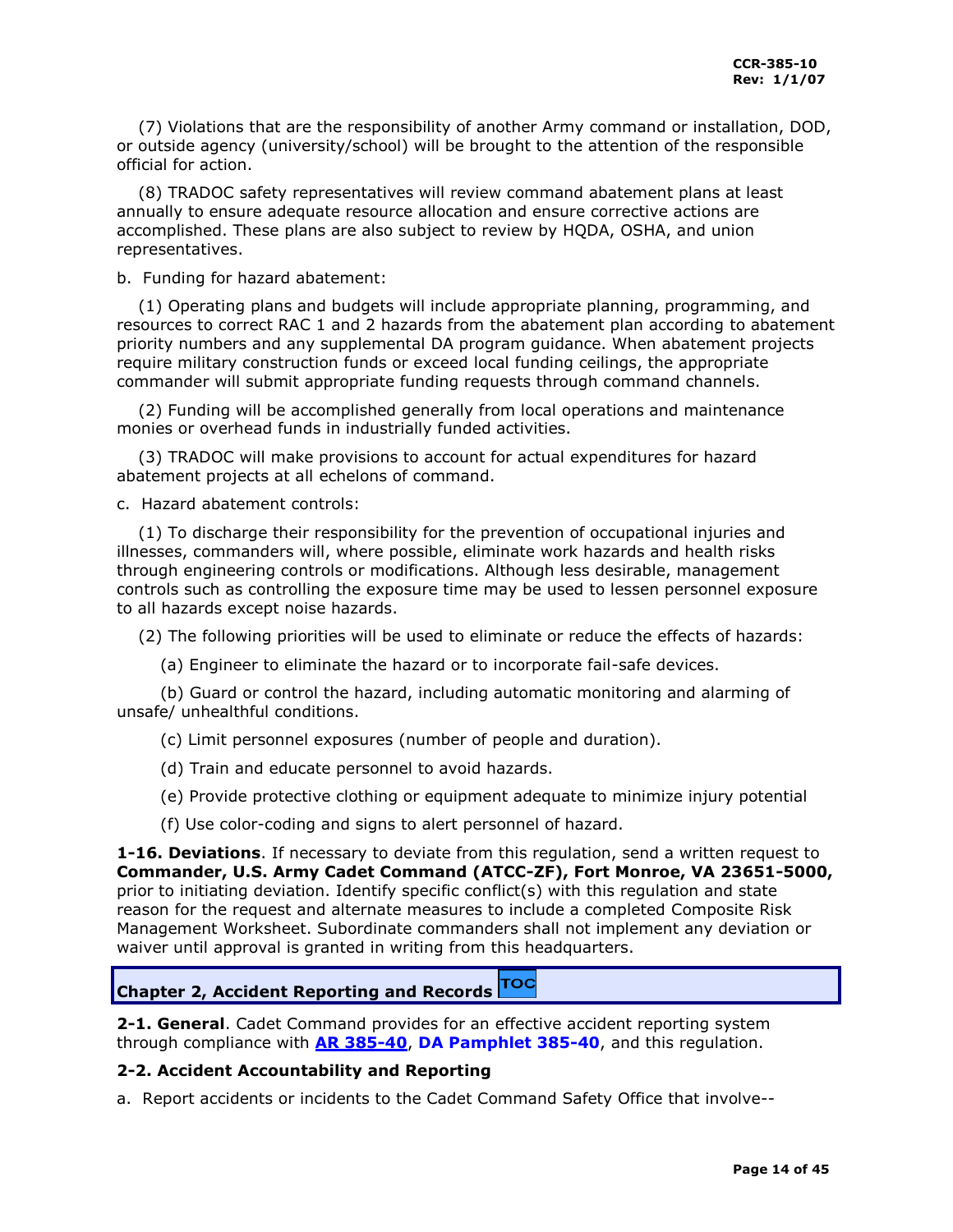(1) Personal injury or death to on- and off-duty military personnel, on-duty civilian employees, or on-duty cadets.

 (2) Occupational illnesses involving on-duty military personnel, civilian employees, or cadets.

(3) Permanent partial or total disability.

- (4) Property damage to Cadet Command facilities or equipment.
- (5) Fires involving Cadet Command facilities or equipment.

(6) Army motor vehicle (AMV) accidents occurring on- or off-post.

 (7) Privately owned vehicle (POV) accidents involving on- and off-duty military personnel, on-duty civilian employees or on-duty cadets. Accidents involving civilians/cadets are reported when POV is being used for official business or when the accident occurs on government property.

(8) All range accidents/ incidents involving weapons systems/ammunition.

b. Report accidents and incidents that do not meet the above criteria at the local level and develop countermeasures to prevent their recurrence.

c. Accident and incident classes. Accident classes are used to determine the appropriate investigative and reporting procedures. Accident classes are as follows:

| Accident<br>Class   | Recordable property damage and/or    | Personal Injury/Occupational Illness                                                                                                                                                                                                                                                                                                                            |  |
|---------------------|--------------------------------------|-----------------------------------------------------------------------------------------------------------------------------------------------------------------------------------------------------------------------------------------------------------------------------------------------------------------------------------------------------------------|--|
| * A :               | \$1M or more                         | Fatality or permanent total disability.                                                                                                                                                                                                                                                                                                                         |  |
| * B                 | \$200K or more, but less than \$1M.  | Permanent partial disability and/or<br>Three or more people are hospitalized as inpatients.                                                                                                                                                                                                                                                                     |  |
| с                   | \$20K or more, but less than \$200K. | Nonfatal injury resulting in loss of time from work beyond day.<br>٠<br>shift when injury occurred.<br>Nonfatal illness/disability dauses loss of time from work.<br>٠                                                                                                                                                                                          |  |
| D                   | \$2K or more, but less than \$20K.   |                                                                                                                                                                                                                                                                                                                                                                 |  |
| D SN 558-2660/3410. |                                      | *Complete DA 7306-R or essential elements of information, Figure 2-3; and IMMED IATELY (within 24 hours) notify the Cadet<br>Command Safety Manager (757) 788-4615 or DISN 680-4615; who will notify the TRIAD OC Director, Command Safety<br>(757) 788-5904, (757) 788-2194, or DSN 680-5904/2194; and U.S. Army Safety Center (USASC) (334) 255-2660/3410, or |  |

After duty hours, notify the TRADOC Emergency Operations Center (EOC) directly at (757) 788-2256 or DSN 680-2256. Figure 2-1. Accident Classes

d. The Cadet Command Safety Office will ensure forms are properly prepared and provide support for accident investigations and report preparation, as required; maintain a log of occupational injuries and illnesses, and a file of accident reports and review and analyze accident reports to identify trends/problems and recommend accident prevention.

e. Commanders/supervisors will ensure all accidents are investigated to obtain the facts and circumstances and ensure the proper reports are prepared on each accident per table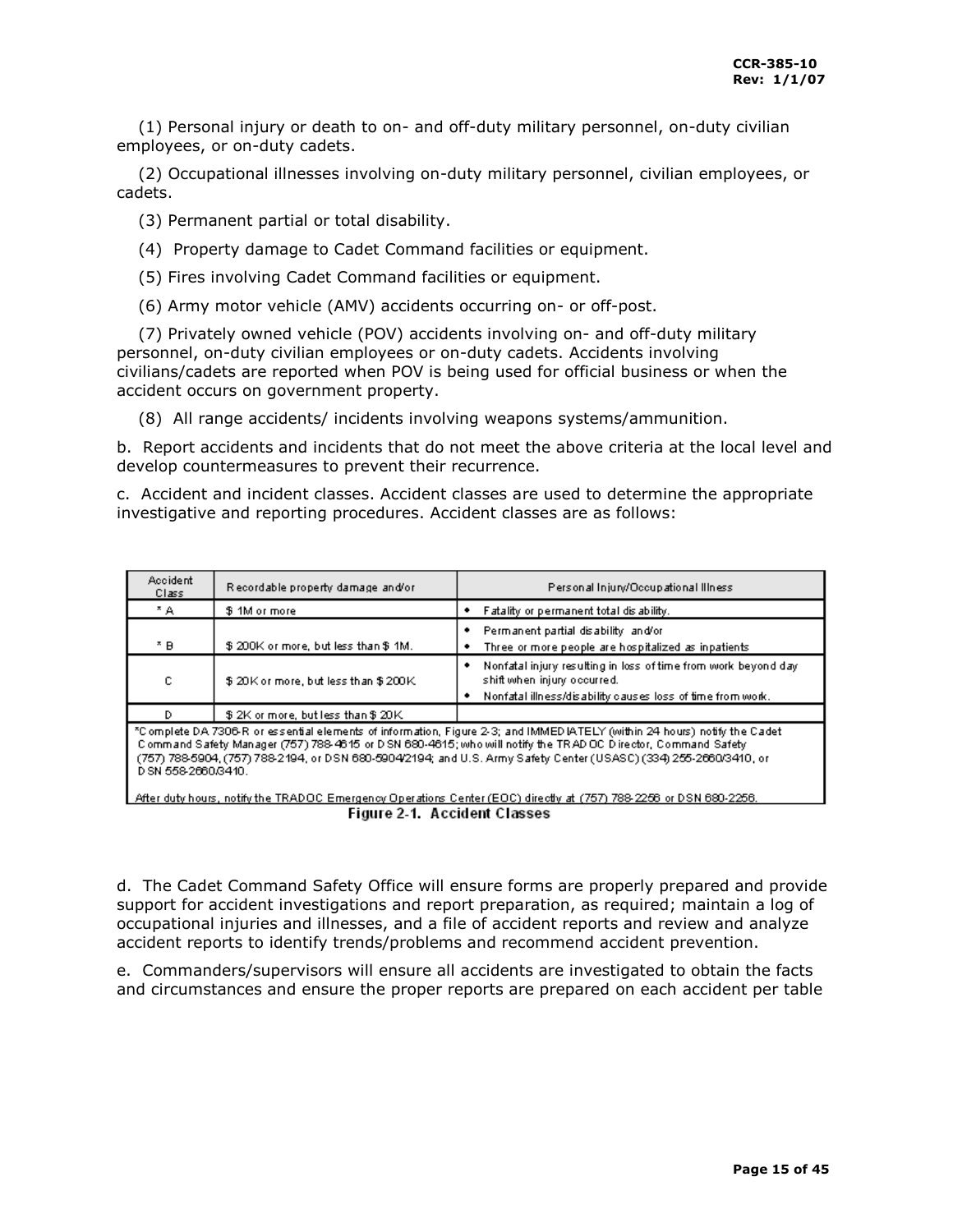<span id="page-15-0"></span>in Figure 2-2.

| Military On-duty<br>Injuries and Occupational Illness | DA.<br>285 | DA.<br>285-AB-R | Telephonic<br>Notification<br>Worksheet |
|-------------------------------------------------------|------------|-----------------|-----------------------------------------|
| No lost-time case                                     | No         | No              | No.                                     |
| Lost-time case                                        | No         | Yes             | No.                                     |
| Fatality, permanent total or permanent partial        | Yes        | No              | * Yes                                   |
| Military Off-duty Injuries                            |            |                 |                                         |
| No lost-time case                                     | No         | No              | No                                      |
| Lost-time or greater nonfatal injury                  | No         | Yes             | No.                                     |
| Fatality, permanent total or permanent partial        | No         | Yes             | * Yes                                   |

| Civilians and Cadets<br>On-Duty | CA-1 | CA-2<br>CA-6 |      | CA-16 | Telephonic i<br><b>Notification</b><br>Worksheet |
|---------------------------------|------|--------------|------|-------|--------------------------------------------------|
| Traumatic injury i              | Yes  | No.          | No.  | Yes   | No                                               |
| Occupational illness            | No   | Yes          | No.  | Yes   | No                                               |
| Fatality                        | No   | No.          | Yes: | Yes   | * Yes                                            |

\*Complete DA 7306-R or essertial elements of information (EEI), Figure 2-3, and IMMEDIATELY (within 24 hours) notify the Cadet Command Safety Manager (757) 788-4615 or DSN 680-4615; who will notify the TRADOC Director, Command Safety, (757) 788-5904, (757) 788-2194, or DSN 680-5904/2194; and U.S. Army Safety Center (USASC), (334) 255-2660/3410, or DSN 558-2660/3410.

Figure 2-2. Accident Form Requirements

f. Holiday weekend accident prevention after-action reporting. The Cadet Command Safety Manager will report fatal accidents and other serious incidents/accidents occurring during any holiday weekend telephonically to **(757) 788-5904 or DSN 680-5904**. This telephonic report is due at HQ TRADOC, NLT **1200,** on the first workday following the holiday weekend. Negative reports are required:

g. Any Soldier fatality requires conduct of a Fatality Review Board IAW TRADOC Regulation 385-2 and other command guidance.

h. Injuries to military or civilian personnel in a temporary duty (TDY) status at an Army installation will be recorded by the installation provided the TDY orders state the individual will be TDY for **over 30** days. If the individual is TDY for **less than 30** days, the individual's unit prepares **[DA Form 285](http://www.apd.army.mil/pub/eforms/pdf/a285a.pdf)** or **[DA Form 285-AB-R](http://www.apd.army.mil/pub/eforms/pdf/a285ab_r.pdf)**, as appropriate. Installations will identify the individual's home station in blocks 2, 3a, 3b, 18, and 71 of **[DA](http://www.apd.army.mil/pub/eforms/pdf/a285a.pdf)  [Form 285](http://www.apd.army.mil/pub/eforms/pdf/a285a.pdf)** and blocks 5a through 5d of **[DA Form 285-AB-R](http://www.apd.army.mil/pub/eforms/pdf/a285ab_r.pdf)**. In either case, a copy of **[DA](http://www.apd.army.mil/pub/eforms/pdf/a285a.pdf)  [Form 285](http://www.apd.army.mil/pub/eforms/pdf/a285a.pdf)** or **[DA Form 285-AB-R](http://www.apd.army.mil/pub/eforms/pdf/a285ab_r.pdf)** will be forwarded to Cadet Command Safety Office.

i. General Services Administration (GSA) vehicle accidents that exceed the AMV accident cost criteria require an accident report. Responsibility for completion of **[DA Form 285](http://www.apd.army.mil/pub/eforms/pdf/a285a.pdf)** or **[DA Form 285-AB-R](http://www.apd.army.mil/pub/eforms/pdf/a285ab_r.pdf)** rests with the commander/PMS.

After duty hours, notify the TRADOC Emergency Operations Center (EOC) directly (757) 788-2256 or DSN 680-2256.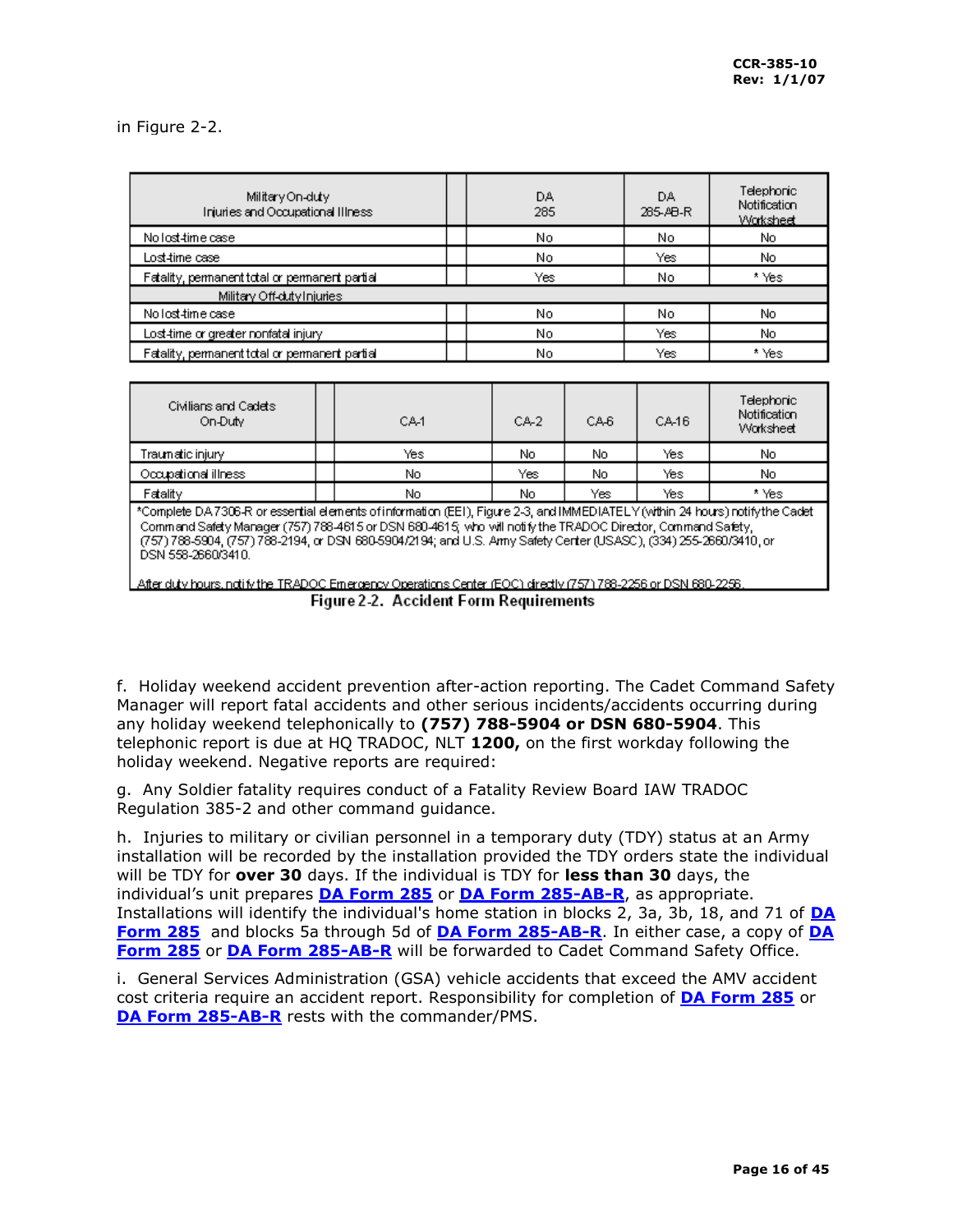| FOR FATAL OR SERIOUS ACCIDENTS                                            |
|---------------------------------------------------------------------------|
| A NAME:                                                                   |
| RANK:                                                                     |
| SSN:<br>$I_{\text{UNIT}}$                                                 |
|                                                                           |
| B. DUTY STATUS: ON OFF                                                    |
| TYPE_TRAINING; e.g., LTC, LDAC, CTLT, etc:                                |
| LEVEL/POINT OF TRAINING; e.g., Day 4 of Week 1, week I of 6:              |
| C. SYNOPSIS OF ACCIDENT:                                                  |
| <b>D. CONTRIBUTING FACTORS:</b>                                           |
| <b>WEATHER:</b>                                                           |
|                                                                           |
| E. CONTROL MEASURES/PLANS:                                                |
| F. LEVEL OF SUPERVISION, BOTH REQUIRED AND IN EFFECT AT TIME OF INCIDENT: |
|                                                                           |
|                                                                           |
| Figure 2-3. Essential elements of information for fatal/serious accidents |

## <span id="page-16-0"></span>**2-3. Accident Information Policy**

a. Safeguarding accident information. Accident investigation reports are official documents that contain limited use information. They will be used solely for accident prevention purposes. Accident reports and the privileged documents contained therein may not be used as evidence or to get evidence in any disciplinary, administrative, or legal action.

b. Release of Information from Accident Investigation Reports. All requests under the provisions of the Freedom of Information Act (FOIA) for information from or copies of limited use accident investigation reports or general use reports will be referred to the **Commander, U. S. Army Combat Readiness Center (CSSC-ZJA), Fort Rucker, AL 36362-5363**.

c. Forms.

 (1) U.S. Department of Labor Forms. The following reports/forms will be completed by the injured civilian/cadet and forwarded through their supervisor to the supporting CPAC, with a copy furnished to the Cadet Command Safety Manager, **NLT 21 days** following the accident occurrence:

(a) **[DOL Form CA-1](http://www.dol.gov/esa/regs/compliance/owcp/ca-1.pdf)**, Federal Employees' Notice of Traumatic Injury and Claim for

Continuation of Pay/ Compensation. Use for all civilian/cadet on duty or on government property injuries.

 (b) **[DOL Form CA-2](http://www.dol.gov/esa/regs/compliance/owcp/ca-2.pdf)**, Notice of Occupational Disease and Claim for Compensation. Use for all civilian occupational illnesses. This includes strains that occur over a period of time where a singular, traumatic incident cannot be sited.

 (c) **[DOL Form CA-6](http://www.dol.gov/esa/regs/compliance/owcp/ca-6.pdf)**, Official Superiors' Report of Employees' Death. Use in the event of a civilian on duty fatality.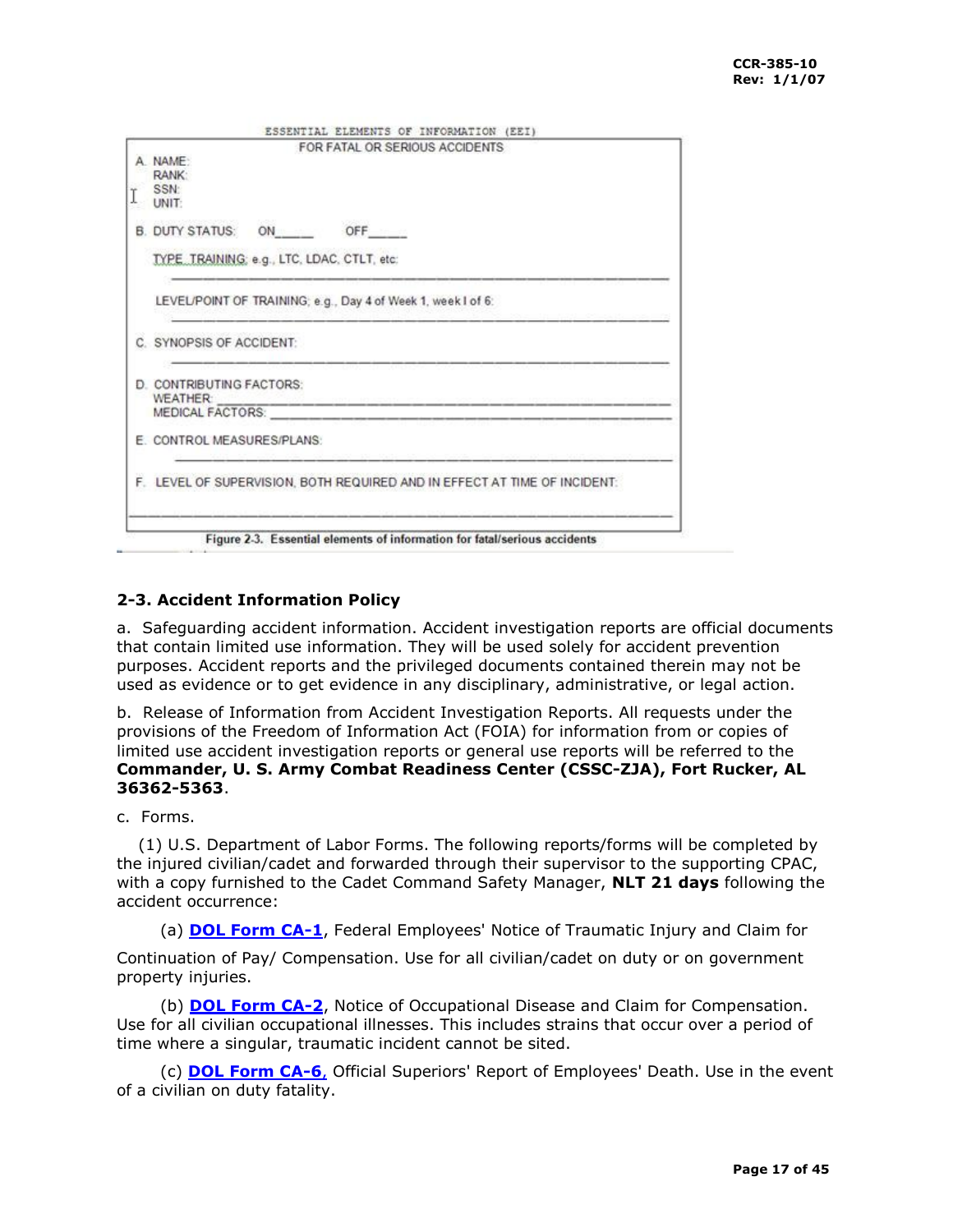(d) **DOL Form CA-16**, Authorization for Examination and/or Treatment. The supervisor should promptly complete the front of **Form CA-16**, within 4 hours of the request whenever possible. In an emergency, where there is no time to complete a **Form CA-16**, the supervisor may authorize medical treatment by telephone and then forward the completed form to the medical facility within 48 hours.

 (2) **[DA Form 285](http://www.apd.army.mil/pub/eforms/pdf/a285a.pdf)**, U.S. Army Accident Investigation Report, and **[DA Form 285-AB-R](http://www.apd.army.mil/pub/eforms/pdf/a285ab_r.pdf)**, Abbreviated Ground Accident Report (AGAR), will be completed by the immediate supervisor for all recordable accidents involving military members (accidents involving lost time past the day of injury). The supervisor will route the form through commander/PMS to the Cadet Command Safety Manager no later than **21** days after the accident. The Safety Manager will complete the routing through headquarters and distribute the final report, as required.

 (3) **[DA Form 7306-R](http://www.apd.army.mil/pub/eforms/pdf/a7306_r.pdf)**, Worksheet for Telephonic Notification of Ground Accident, will be completed for all Class A and B accidents.

## <span id="page-17-0"></span>**2-4. Accident Report Tracking and Analysis**

a. The Cadet Command Safety Manager will maintain a system for receiving accident information from accident reports; serious incident reports (accidents only); fire reports; **[SF 91s](http://www.army.mil/usapa/eforms/pdf/S91.PDF)** (MVA Report); and will gather, track, and analyze accident data.

b. The Cadet Command Safety Office will maintain these records to establish trends, identify problem areas, and develop countermeasures in accident prevention.

## <span id="page-17-1"></span>**2-5. Accident Investigation**

a. An in-depth accident investigation for all Class A and B on-duty accidents, training accidents, and other special case accidents will be conducted as required by **[AR 385-40](http://www.usapa.army.mil/pdffiles/r385_40.pdf) AR 385-10** or, if directed, by Commander, TRADOC. The appropriate commander will review and sign formal Centralized Accident Investigations (CAI) Reports. Afterwards, the original and one copy of the CAI Report will be forwarded to **Commander, TRADOC (ATCS-S), Fort Monroe, VA 23651-1048**, for processing NLT **90** days after the accident.

b. Region commander will review and sign all Class A and B accident reports on **[DA Form](http://www.apd.army.mil/pub/eforms/pdf/a285a.pdf)  [285](http://www.apd.army.mil/pub/eforms/pdf/a285a.pdf)**, Block 69, **[DA Form 285-AB-R](http://www.apd.army.mil/pub/eforms/pdf/a285ab_r.pdf)**, Block 42. Forward original copy of all Class A and B accident reports to Cadet Command Safety Manager within **21** days of occurrence.

c. The Cadet Command Safety Office will forward **[DA Form 285](http://www.apd.army.mil/pub/eforms/pdf/a285a.pdf)**/**[DA Form 285-AB-R](http://www.apd.army.mil/pub/eforms/pdf/a285ab_r.pdf)** through TRADOC Safety to the U.S. Army Safety Center.

d. The Cadet Command Safety Manager or Region Safety Officer will conduct preliminary investigation of all fatalities that are not homicide, suicide, or due to natural causes, and provide EEI to TRADOC Safety as soon as possible but within **1** day of occurrence.

#### TOC **Chapter 3, Cadet Command Safety Awards Program**

<span id="page-17-2"></span>**3-1. General.** Safety awards programs recognize units and individuals that significantly contribute to accident prevention, consequently improving Cadet Command operations. Safety awards are recognized as an essential part of an effective safety program.

## <span id="page-17-3"></span>**3-2. Responsibilities**

a. Cadet Command Safety Manager will--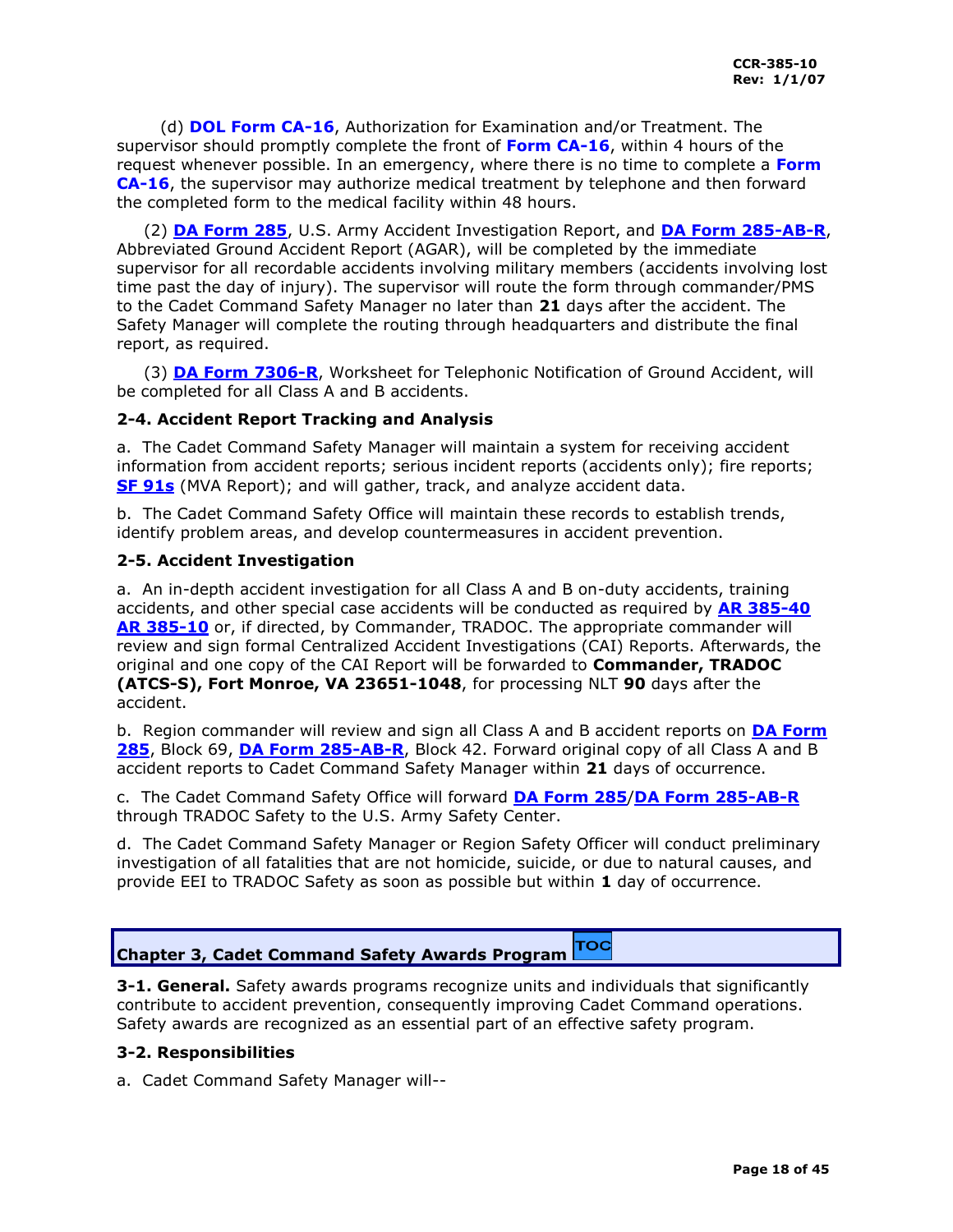(1) Establish and implement a local safety awards program for units and individuals IAW **[AR 672-74](http://www.usapa.army.mil/pdffiles/r672_74.pdf)** and this regulation.

(2) Establish funding requirements to support safety awards/promotional programs.

## <span id="page-18-0"></span>**3-3. Cadet Command Safety Awards**

a. General. The Cadet Command Safety Awards Program recognizes regions, brigades, battalions, JROTC units, and individuals for meeting and exceeding safety goals and/or making significant contributions to the Cadet Command accident prevention effort. The program is designed to instill a sense of pride and accomplishment in promoting safety.

## b. Unit Awards:

(1)Commanding General's Safety Award.

 (a)This award is presented by the Commanding General to the regions, brigades, or battalions that have developed or continued an exemplary safety program, participate in or supervise field training exercises, and experience no class A, B, or C accidents. Nominations will be initiated by unit commanders and submitted through the chain of command to the Cadet Command Safety Office for screening and verification of unit's performance during the previous calendar year. Supporting documentation should include a brief discussion of the unit, including its mission and achievements relating to safety and methods used to effect or sustain accident reduction.

## (b) Nominations will be forwarded through the chain-of-command to **U.S. Army Cadet Command (ATCC-ZF), Fort Monroe, VA 23651-5000** NLT 15 February.

(2) Command Sergeant Major Safety Achievement Award

 (a) The Cadet Command Sergeant Major Safety Achievement Award recognizes deserving Safety Action Councils and those brigade and battalion programs that contribute significantly to Cadet Command accident prevention efforts.

 (b) The Cadet Command CSM and Safety and Occupational Health Manager shall select the award winner from the nominees submitted by the Region Command Sergeants Major. Criteria for nominations should include, but may not be limited to, the efforts of brigade safety councils; special actions to improve safety awareness or accident prevention; and outstanding conduct of safety award programs.

 (c) Nominations may be submitted by the Region commander/CSM. Organizations may also be nominated by the Cadet Command Safety and Occupational Health Manager in cases where it is clearly evident that a specific brigade or battalion deserves special recognition for extraordinary safety, occupational health, or force protection efforts.

 (d) The award will consist of a plaque or framed certificate from the Cadet Command CSM.

(e) Award selection is based upon comparison of nomination packets.

 (1) Actual accident experience as depicted in accident rates will not be considered as the sole reason for award selection since the size, mission complexity, and relativity risk of operations of any two organizations may vary greatly. Award selection will consider effectiveness of unit safety councils; new safety, occupational health, training, and force protection initiatives or programs; and the level of involvement of the noncommissioned officers in safety councils and resultant programs during the previous calendar year.

 (2) If in the judgment of the Cadet Command CSM and Safety Manager, two organizations are equally deserving of the award, co-winners may be named.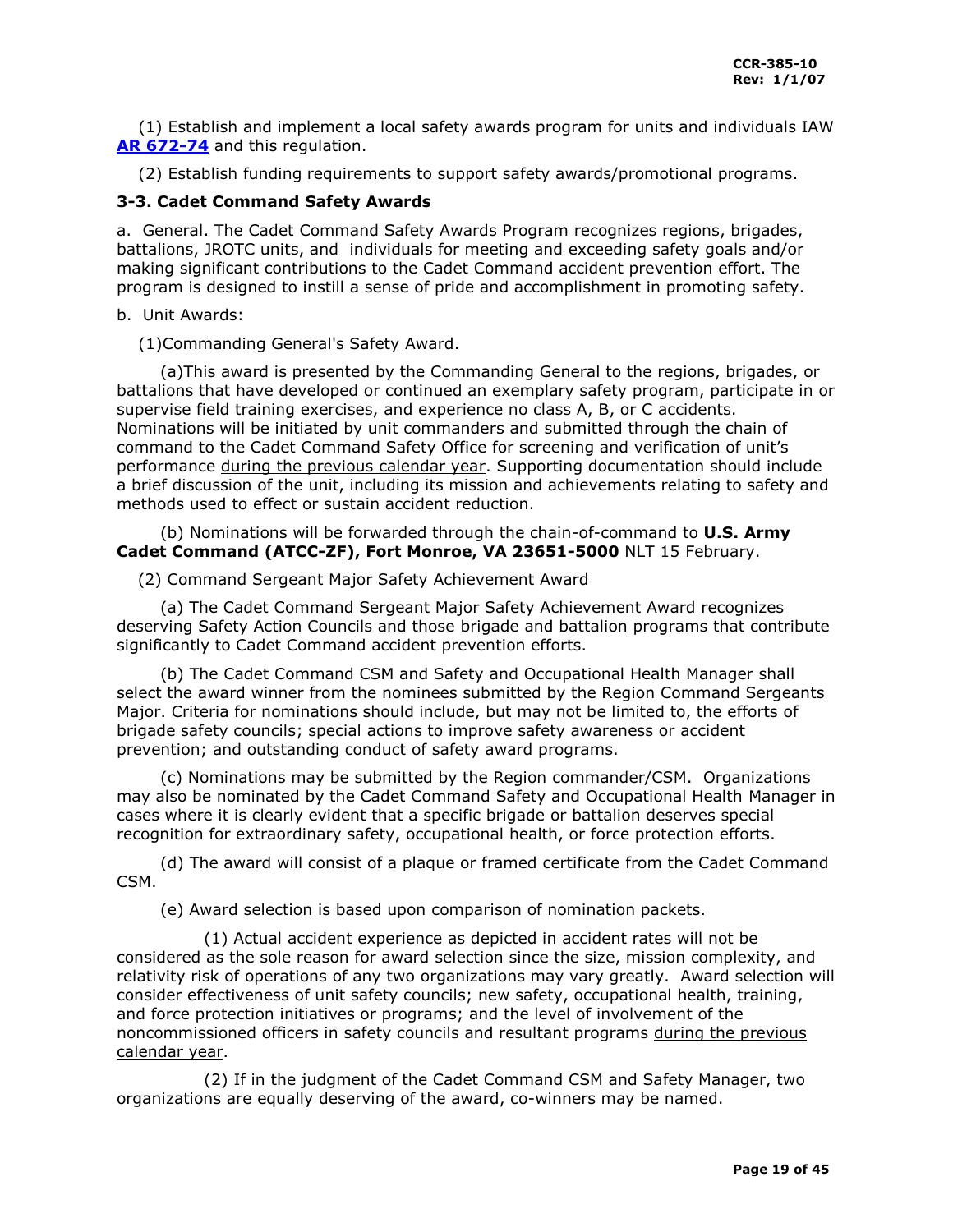## (f) Nominations will be forwarded through the chain-of-command to **U.S. Army Cadet Command (ATCC-ZF), Fort Monroe, VA 23651-5000** NLT 15 February.

## c. Individual awards:

 (1) Commander's Outstanding Individual Safety Performance Award. This plaque is awarded by the Commanding General to Military personnel, DA Civilian employees, contract employees, and JROTC instructors that have demonstrate exemplary safety performance for a period of not less than 1 year. Exemplary performance examples include proactive accident prevention activities, exceptional dedication and expertise in conducting physical safety inspections; superior training or coaching personnel in safety and occupational health topics; investigating accidents; attending safety meetings; and presenting safety orientations to newly assigned personnel. Nominations will be forwarded through the chain-of-command to **U.S. Army Cadet Command (ATCC-ZF), Fort Monroe, VA 23651-5000** with the following information about the nominate: name, unit and jacket size.

 (2) On-the-Spot Awards. This award is presented by the Unit Commander, Unity Safety Officer or Cadet Command Safety Manager to Military personnel, DA Civilian employees, contract employees, JROTC instructors, and cadets that have demonstrated exemplary safety performance. On-the-Spot Awards may be presented in the form of plaques, certificates, or other ceremonial presentations at the discretion of the unit commander.

 (3) Motor Vehicle Driver Safety Award. This award is presented by the CofS to Military personnel and DA Civilian employees that have completed the following without any "at fault" military or civilian on-duty vehicle accident or moving traffic violations: twenty-four months of Army administrative vehicle operation, and eighteen months of tactical vehicle operation. Nominations are made by the Unit Commander or representative with the following information about the nominee: name, unit, period for which the award was earned or description of time period and miles drive.

d. Awards submissions and presentations: All award nominations will be submitted through the chain-of-command to the Cadet Command Safety Office except On-the-Spot Awards. Documentation will reflect previous CY (**1 January - 31 December**) accomplishments or longer, if applicable. All nominations must be received by the Cadet Command Safety Office, NLT than **15 February**. Safety awards will be presented at regions, brigades, and battalions at appropriate awards ceremonies.

## <span id="page-19-0"></span>**3-4. TRADOC Safety Awards**

a. TRADOC Certificate of Achievement in Safety

 (1) The TRADOC Certificate of Achievement in Safety may be presented to an individual or organization that makes valid contributions to the TRADOC accident prevention effort.

 (2) Nominations containing narrative description of achievements will be endorsed through the chain-of-command to **Commander, TRADOC (ATCS-S), Fort Monroe, VA 23651-1048**.

b. TRADOC Command Sergeant Major Safety Achievement Award

 (1) The TRADOC Command Sergeant Major Safety Achievement Award recognizes subordinate unit safety action councils that contribute to army readiness and Soldier welfare. This award provides a subjective means by which recognizes those safety and health programs that exceed the standard and contribute significantly to the TRADOC force protection effort.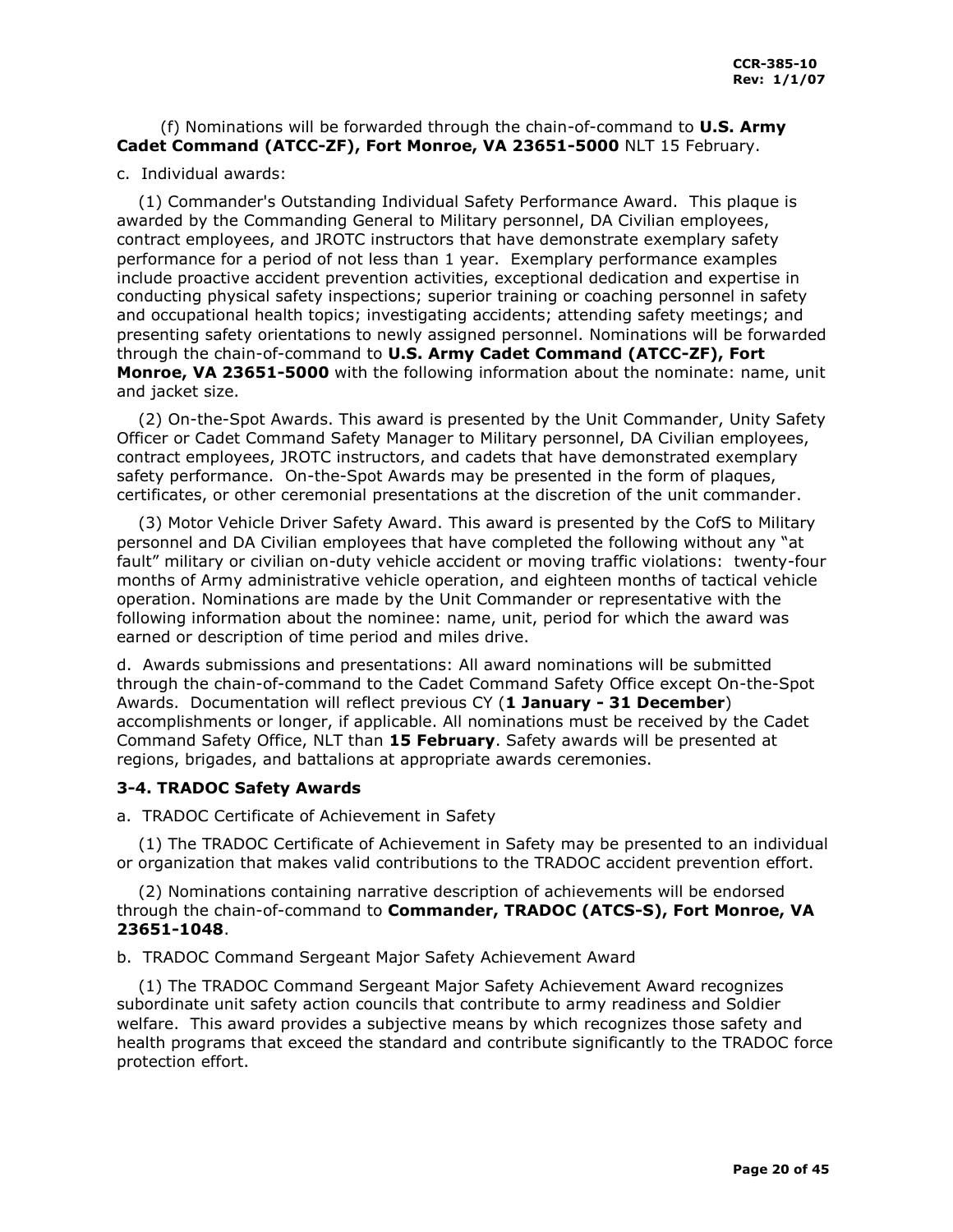(2) Nominations must be received by the TRADOC CSM not later than 31 December each year.

c. Complete application procedures and criteria for all TRADOC safety awards are found in TRADOC Regulation 385-2.

## **3-5. Department of the Army Safety Awards**

a. Chief Of Staff, Army, (CSA) Army Headquarters Safety Award Plaque. This plaque is awarded by the CSA to Army Commands, Army Service Component Commands, and direct reporting units (DRU) that have demonstrated significant improvements, sustained excellence and leadership in accident prevention programs.

b. Chief Of Staff, Army, Exceptional Organization Safety Award Plaque. This plaque is awarded each fiscal year to the battalion thru division and garrison organization with the most effective overall safety program.

c. Chief Of Staff, Army, Individual Award of Excellence Safety Plaque. This plaque is awarded each fiscal year to individuals who make the most significant contribution to accident prevention in each of four categories: officer, NCO/enlisted, DA civilian, and contractor.

d. Director of Army Safety, Composite Risk Management Award Plaque. This plaque is awarded by the DASAF to organizations or individuals who have made significant contributions to Army readiness through composite risk management.

e. Sergeant Major of the Army (SMA), Superior Soldier Safety Award Plaque. This plaque is awarded by the SMA to a Soldier who demonstrates "pockets of excellence" or "best practices" in safeguarding Army operations or personnel.

f. United States Army Safety Guardian Award Certificate and Plaque. This award is presented by the DASAF to individuals who through extraordinary individual action in an emergency situation, prevent an imminently dangerous situation, prevent injury to personnel, or minimize or prevent damage to Army property.

g. Army Aviation Broken Wing Award Certificate and Plaque. This award is presented by the DASAF to individuals who through outstanding airmanship, minimize or prevent aircraft damage or injury to personnel during emergency situations.

h. Complete application procedures and criteria for all Department of the Army safety awards are found in **AR 385-10** and **DA Pam 385-10**.

## **3-6. Use of Promotional Items**

a. The use of incentive/promotional items can substantially contribute to accident prevention programs. **[AR 385-10](http://www.usapa.army.mil/pdffiles/r385_10.pdf)** authorizes use of promotional items and **AR [600-8-22](http://www.usapa.army.mil/pdffiles/r600_8_22.pdf)** and **AR [672-20](http://www.usapa.army.mil/pdffiles/r672_20.pdf)** authorize their purchase. The use of promotional items to recognize safe performance is encouraged.

b. Promotional items for safety must be distributed for valid reasons, for actions observed, and not with such frequency that they lose meaning. Any questions regarding purchase limits or suitability should be directed to the Command Judge Advocate.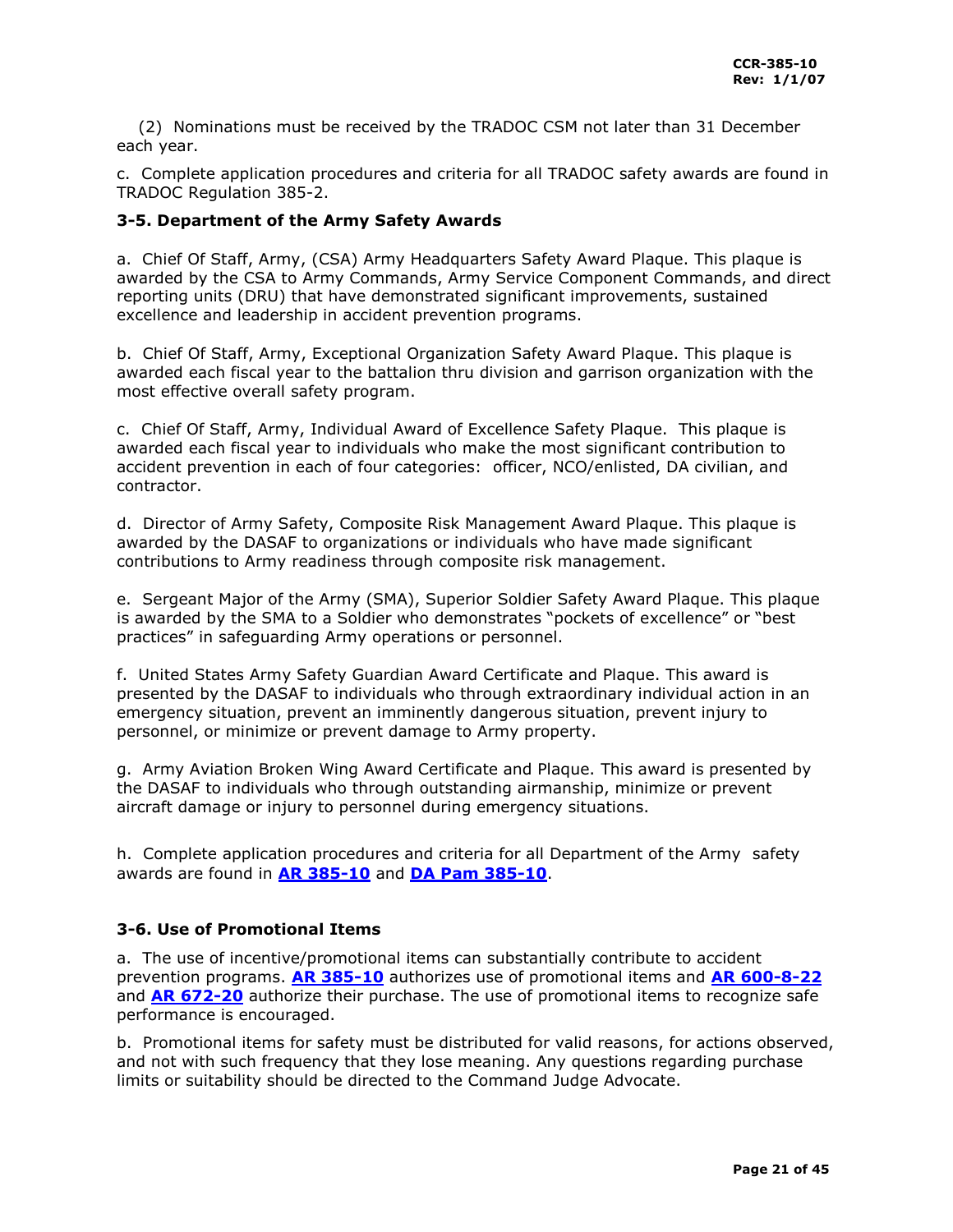c. The safety manager must approve purchase of these items.

d. Clearly identify all items as safety items via printing, logos, or other means.

e. Use small, inexpensive items to recognize day-to-day safe performance. These items should not exceed \$15.00 in cost.

f. Use items costing less than \$50.00 to recognize significant contributions that have a positive effect on the safety of an organization. The safety manager must approve distribution of these items on a case-by-case basis.

| <b>Chapter 4, Composite Risk Management Process</b> | <b>TOC</b> |
|-----------------------------------------------------|------------|
|-----------------------------------------------------|------------|

## <span id="page-21-0"></span>**4-1. Composite Risk Management**

a. Composite risk management (CRM) is the Army's primary decision-making process for identifying hazards and controlling risks across the full spectrum of Army missions, functions, operations and activities. This systematic approach assists the commander, leader or an individual to recognize certain risks, and establish control factors to reduce those risks. Leaders are required to apply risk assessment and management to all activities and training. It can be conducted formally, during the planning process of a training event or informally, while making a hasty plan.

b. CRM must be integrated throughout the entire planning and execution of missions and activities from the initial concept to termination. Cadets must be trained in composite risk management, accept no unnecessary risk, and make risk decisions at the appropriate level. Risks can be accepted only if the benefits and potential gain outweighs the potential loss. Risk decisions made must be documented. Also, standing operating procedures that facilitate the effort must be developed.

## <span id="page-21-1"></span>**4-2. Composite Risk Management Process**

a. Identify the hazards. Hazards are potential sources of danger or situations which may cause injury, illness, or death, destroy or damage property, or cause mission degradation or mission failure. Hazards can be encountered and identified in all environments, such as training, combat operations, stability operations, base support operations, off-duty, or during other mission activities. They also can be recognized in obvious situations (weather conditions, terrain, weapons and equipment), and during less obvious situations (such as a small stream that appears as shallow but is actually deep in some places). Record identified hazards on a Composite Risk Management Worksheet, shown in **[Figure 4-2](#page-22-0) .**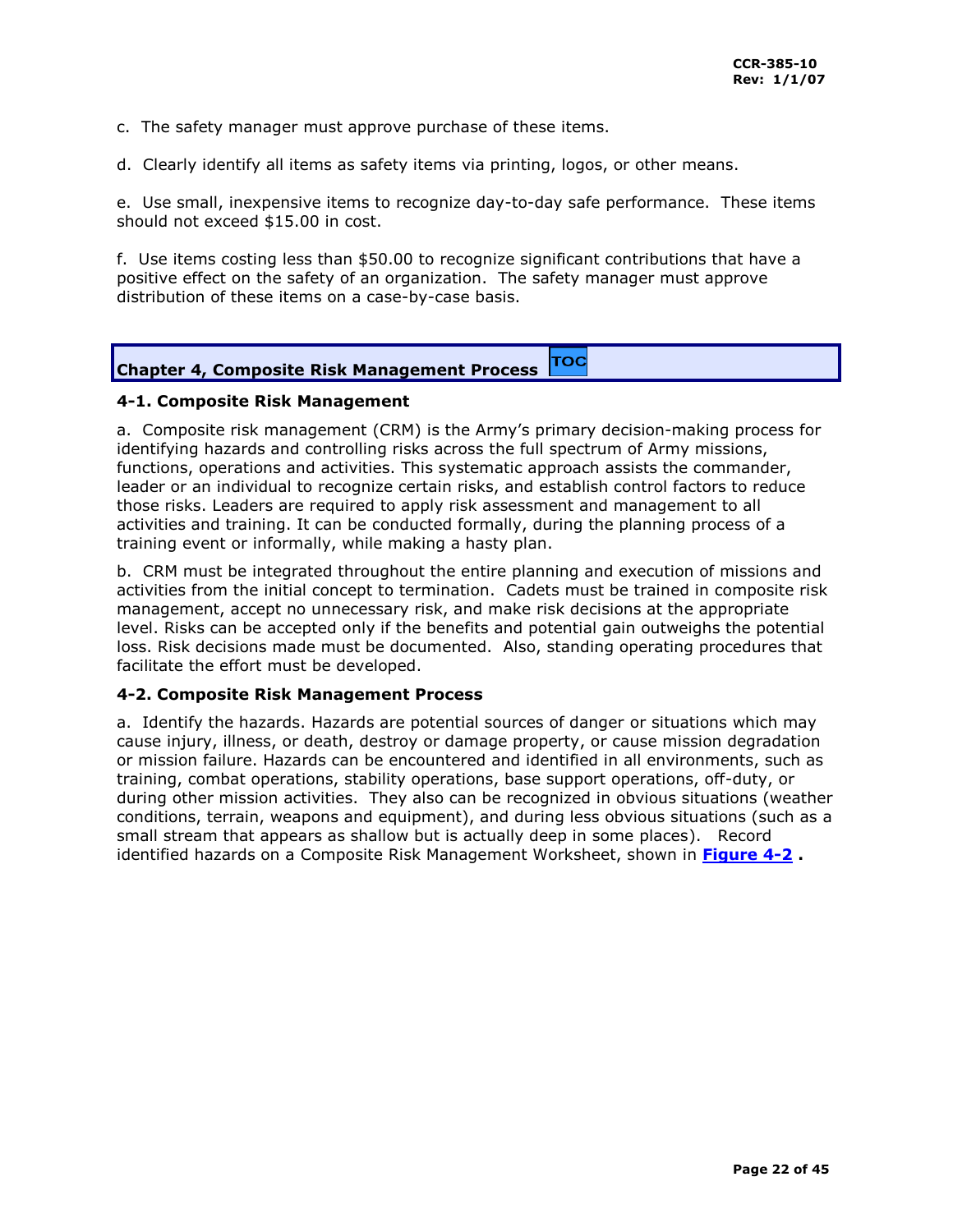|                                                    |                                                                                     |                                  |                      | <b>COMPOSITE RISK MANAGEMENT WORKSHEET</b><br>(CDTCMD Reg. 385-10; proponent agency is Cadet Command Safety)                                                                                                                                                   |                                   |                                      |              |                           |                        |                                  |
|----------------------------------------------------|-------------------------------------------------------------------------------------|----------------------------------|----------------------|----------------------------------------------------------------------------------------------------------------------------------------------------------------------------------------------------------------------------------------------------------------|-----------------------------------|--------------------------------------|--------------|---------------------------|------------------------|----------------------------------|
| 1. Organization and Unit Location:                 |                                                                                     |                                  |                      |                                                                                                                                                                                                                                                                |                                   | 2. Page                              |              | of                        |                        |                                  |
|                                                    |                                                                                     |                                  |                      |                                                                                                                                                                                                                                                                |                                   |                                      |              |                           |                        |                                  |
| 3. Mission/Task:                                   |                                                                                     |                                  |                      | 4. Begin Date:                                                                                                                                                                                                                                                 |                                   |                                      | 5. End Date: |                           | 6. Date Prepared:      |                                  |
|                                                    | 7. Operational Phase in which the Mission/Task will be conducted:                   |                                  |                      |                                                                                                                                                                                                                                                                |                                   |                                      |              |                           |                        |                                  |
|                                                    |                                                                                     |                                  |                      |                                                                                                                                                                                                                                                                |                                   |                                      |              |                           |                        |                                  |
| 8. Tasks                                           | 9. Identify Hazards                                                                 | 10. Initial<br><b>Risk Level</b> | 11. Develop Controls |                                                                                                                                                                                                                                                                | 12. Residual<br><b>Risk Level</b> | 13. Implement Controls<br>("How To") |              |                           | 14. Who/How Supervised | 15. Was<br>Control<br>Effective? |
|                                                    | 16. Determine Overall Mission/Task Risk Level After Countermeasures Are             |                                  |                      |                                                                                                                                                                                                                                                                |                                   |                                      |              |                           |                        |                                  |
| Implemented:                                       | (Circle Highest Remaining Risk Level)                                               | →                                | LOW (L)              | <b>MODERATE (M)</b>                                                                                                                                                                                                                                            | HIGH (H)                          |                                      |              | <b>EXTREMELY HIGH (E)</b> |                        |                                  |
| 18. Prepared by: (Rank, Last Name, Duty Position)  | 17. Medical Support: Advanced Trauma Life Support (ATLS) is required within 1 hour. |                                  |                      | On-site Medical Support provided (Circle one):<br>19. Reviewed by Action Officer/Commander: (Rank, Last Name, Duty Position and Signature):                                                                                                                    | Medic<br>Doctor/Nurse             | Combat Lifesaver                     |              | None                      |                        |                                  |
|                                                    |                                                                                     |                                  |                      |                                                                                                                                                                                                                                                                |                                   |                                      |              |                           |                        |                                  |
|                                                    | 20. Risk Decision Authority (Signature Block and Signature):                        |                                  |                      | Extremely High Risk: Not Applicable for Cadet Command<br>High Risk: CG or DCG<br>Moderate Risk: Brigade Cdr (0-6). At LDAC, LTC/ JCLC - Region Cdr or CofS<br>Low Risk: Battalion Cdr. At LDAC, LTC/ Commandant- Committee Chief or Regimental Cdr/TAC Officer |                                   |                                      |              |                           |                        |                                  |
| CDTCMD Form 385-1-R-E, (REV JUN 06)<br>Eiausa 4.9. |                                                                                     |                                  |                      | Risk Assessment and Risk Management Countermeasure Worksheets in CC Reg 145-3 are OBSOLETE                                                                                                                                                                     |                                   |                                      |              |                           |                        |                                  |

<span id="page-22-0"></span>**Figure 4-2**

b. Assess the hazards. Analyze each identified hazard to determine if it makes the training extremely high risk (E), high risk (H), moderate risk (M), or low risk (L). Leaders perform this analysis and use a standard process. Assess the probability of the event/occurrence whether it's frequent, likely, occasional, or seldom, and estimate the expected result or severity of that event/occurrence. After assessing individual hazards, make an overall judgment about the risk of injury and the risk of damage using a similar process and considering all the identified hazards. Translate this assessment into a risk rating by using the Risk Assessment Matrix (shown in **[Figure](#page-23-0) 4-1**). Normally, the highest level individual risk assessed is also the overall risk. The following are examples of expected event severity: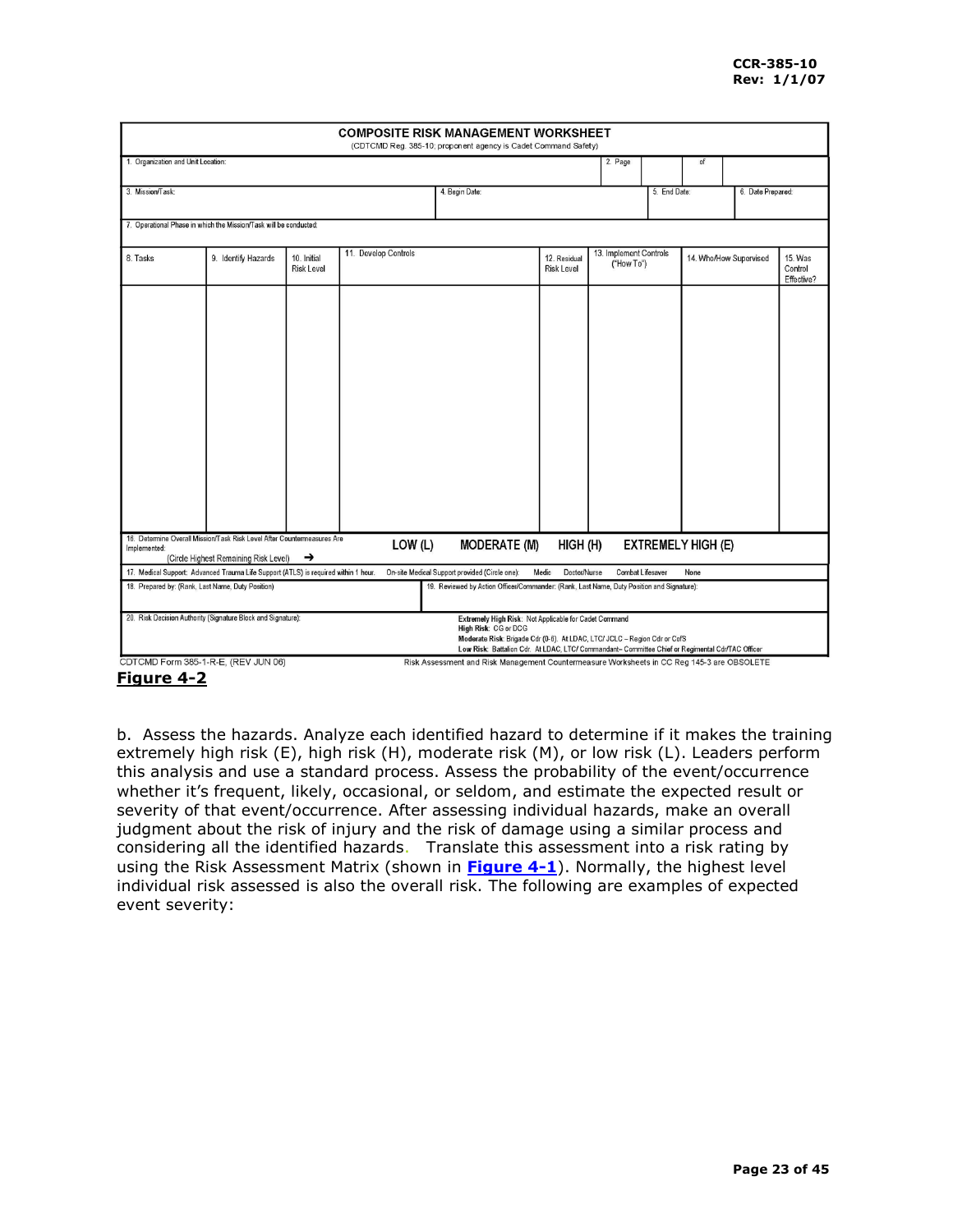|                 | <b>HAZARD PROBABILITY</b> |        |            |        |          |
|-----------------|---------------------------|--------|------------|--------|----------|
| <b>SEVERITY</b> | Frequent                  | Likely | Occasional | Seldom | Unlikely |
| Catastrophic    |                           |        |            |        | м        |
| Critical        |                           |        |            | M      |          |
| Marginal        |                           | м      | м          |        |          |
| Negligible      | М                         |        |            |        |          |

<span id="page-23-0"></span>Risk Level:  $E - E$ xtreme High  $H - H$ igh  $M - M$  - Moderate L - Low

## **Figure 4-1 Risk Assessment Matrix**

1. Catastrophic: major property or facility damage, death or permanent total disability, complete mission failure of the loss of ability to accomplish a mission, etc.

2. Critical: severely degraded mission capability, permanent partial disability, extensive major damage to equipment or systems, etc.

3. Marginal: lost days due to injury or illness not exceeding three months, minor damage to equipment, systems, property or environment, etc.

c. Develop controls and make risk decisions. After weighing the risks against the benefits of performing an operation, one or more controls may be developed to reduce or eliminate the hazard (probability and/or severity). Controls should be made for the cause of the hazard, not just the hazard itself. To make each control effective, it must be acceptable, suitable, and feasible. No unnecessary risks are acceptable, and training should be conducted only if the benefits justify the risks. No training at all is better than unsafe training. Most ROTC training should not exceed moderate residual risk. The purpose of most training is to instill confidence, rather than to produce experts in dangerous tasks. For example, we conduct rappelling to build confidence, not to train cadets as mountain troops. In an effort to minimize risk, we conduct rappelling only in a well-supervised, controlled environment. Within Cadet Command, risk decisions to conduct training must be approved at the appropriate levels. Document the approval to conduct training on the Composite Risk Management Worksheet (**[CDT CMD Form 385-1-R-E](http://my.usaac.army.mil/downloads/usacc/HQ/library/Forms/XFDL/cc385-locked.xfd)**). The Cadet Command approval authorities for various risk levels are outlined below:

 (1) Extremely High Risk. Cadet Command personnel will not conduct extremely high risk (E) training.

(2) High Risk (H). Commanding General or Deputy Commanding General.

 (3) Moderate Risk (M). Brigade commander. At the Leader Development and Assessment Course (LDAC), Leader's Training Course (LTC), or JROTC Cadet Leadership Courses (JCLC), the approval authority is the LDAC, LTC, or JCLC Commander, but may be delegated to the CofS and/or Commandant.

 (4) Low Risk (L). Battalion Commander. At the Leader Development and Assessment Course, Leader's Training Course, or JCLC; the approval authority is a Committee Chief or Regimental Commander/Train-Assess-Counsel Officer and may be delegated to the second-in-charge of the committee or regiment.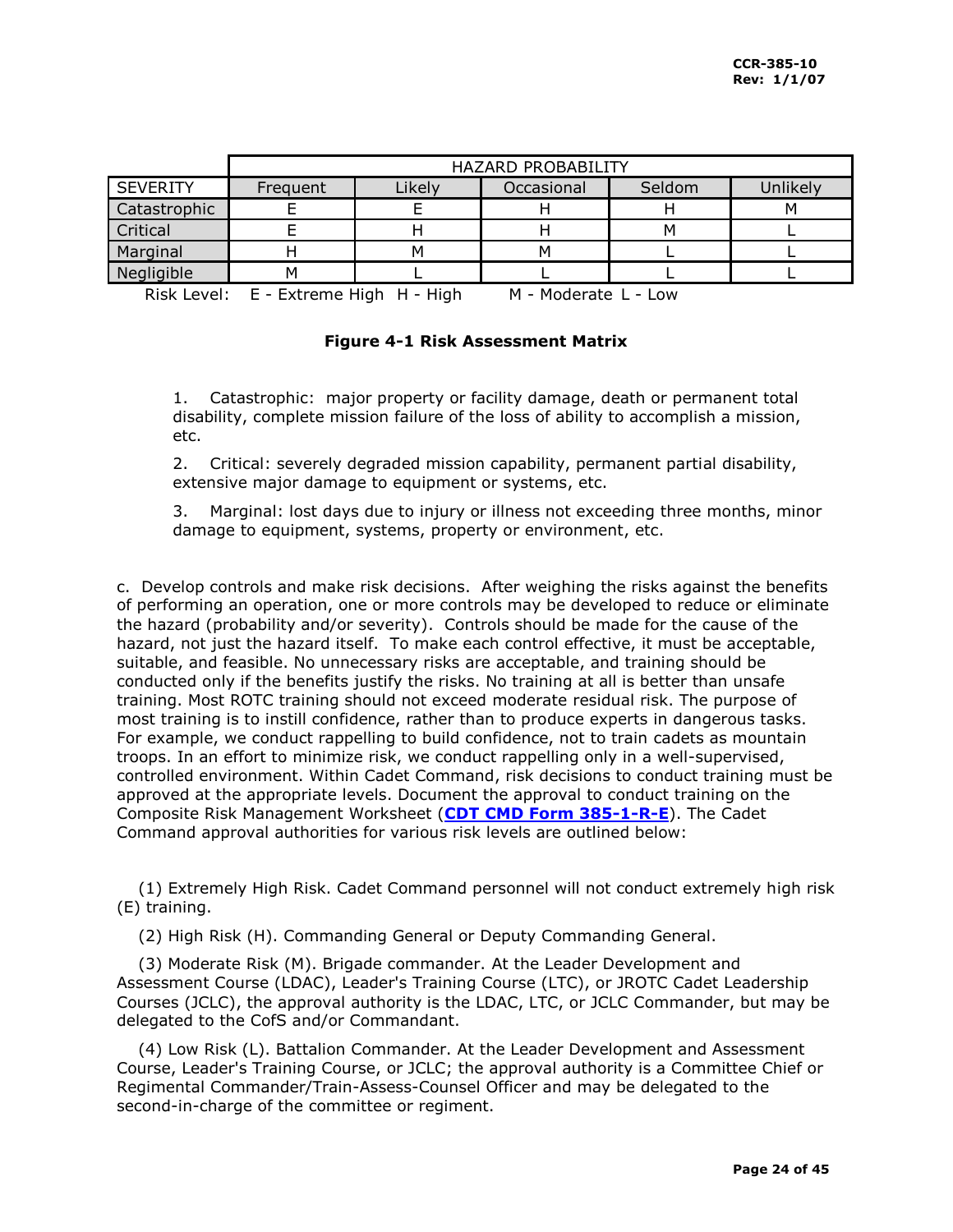d. Implement controls. Establish controls to reduce risk (and outline them on Composite Risk Management Worksheets, **[Figure 4-2](#page-22-0)**). The controls should reduce the risk of accident or injury. When the controls are implemented and supervised, risk decisions may be based on the residual risk of injury and damage. Some examples of control methods are outlined below:

 (1) Eliminate the hazard. For example, if the risk of injury on an obstacle in an obstacle course is too great, consider not using it, or using controls such as nets, landing pads, sand, or sawdust to reduce the possibility of injury from a fall.

 (2) Train. For example, ensure rappelling instructors have been properly trained before conducting rappel training.

 (3) Change procedures. For example, consider the sequence of training and avoid scheduling a hazardous exercise at the end of a tough day's training.

 (4) Motivate. Ensure that risk assessment at each phase of training is briefed to cadre and cadets so they are aware of training safety.

 (5) Control. Position cadre at critical points to control the speed and flow of cadets through training sites.

 (6) Inspect. Check training sites and cadet uniforms/equipment as training progresses; preclude being surprised as conditions change.

e. Supervise. Leaders take action during training to ensure controls are enforced and improved where necessary. Leaders ensure that composite risk management continues throughout training. If conditions change, leaders reassess the risks and reevaluate risk decisions. Cadet fatigue and weather are examples of changing conditions. After the event, leaders conduct an after action review (AAR) and include composite risk management in the AAR. Leaders apply lessons learned to future training.

#### TOC **Chapter 5, Training Safety**

<span id="page-24-0"></span>**5-1. Training Safety Overview.** Safety is embedded in everything Cadet Command does. We cannot replace the life of a Soldier, civilian employee, or cadet. Safety is a value that must be aggressively practiced at all times. This chapter establishes minimum training safety requirements within Cadet Command. All Soldiers, civilian employees, or cadets will be trained in the composite risk management process in the areas of planning, supervision, or execution of training.

a. Responsibilities.

 (1) Training safely is a command responsibility. Commanders are required to complete the on-line Commander's Safety Course, and will ensure that adequate safety provisions are incorporated into all training. Commanders will also vigorously investigate accidents, learn from them, and implement countermeasures to prevent them from recurring.

 (2) Supervisory personnel are responsible for assisting commanders by requiring adherence to established safety SOPs.

 (3) Training safety is also the individual responsibility of each Soldier, civilian employee, and cadet. Each individual will comply with established procedures, correct or report unsafe conditions, report all accidents, use protective devices, and as appropriate, warn others of known hazards or failure to observe safety regulations or procedures.

 (4) Installations provide training safety-related support. In certain circumstances where installation support is not readily available, alternate federal, state, or local agencies or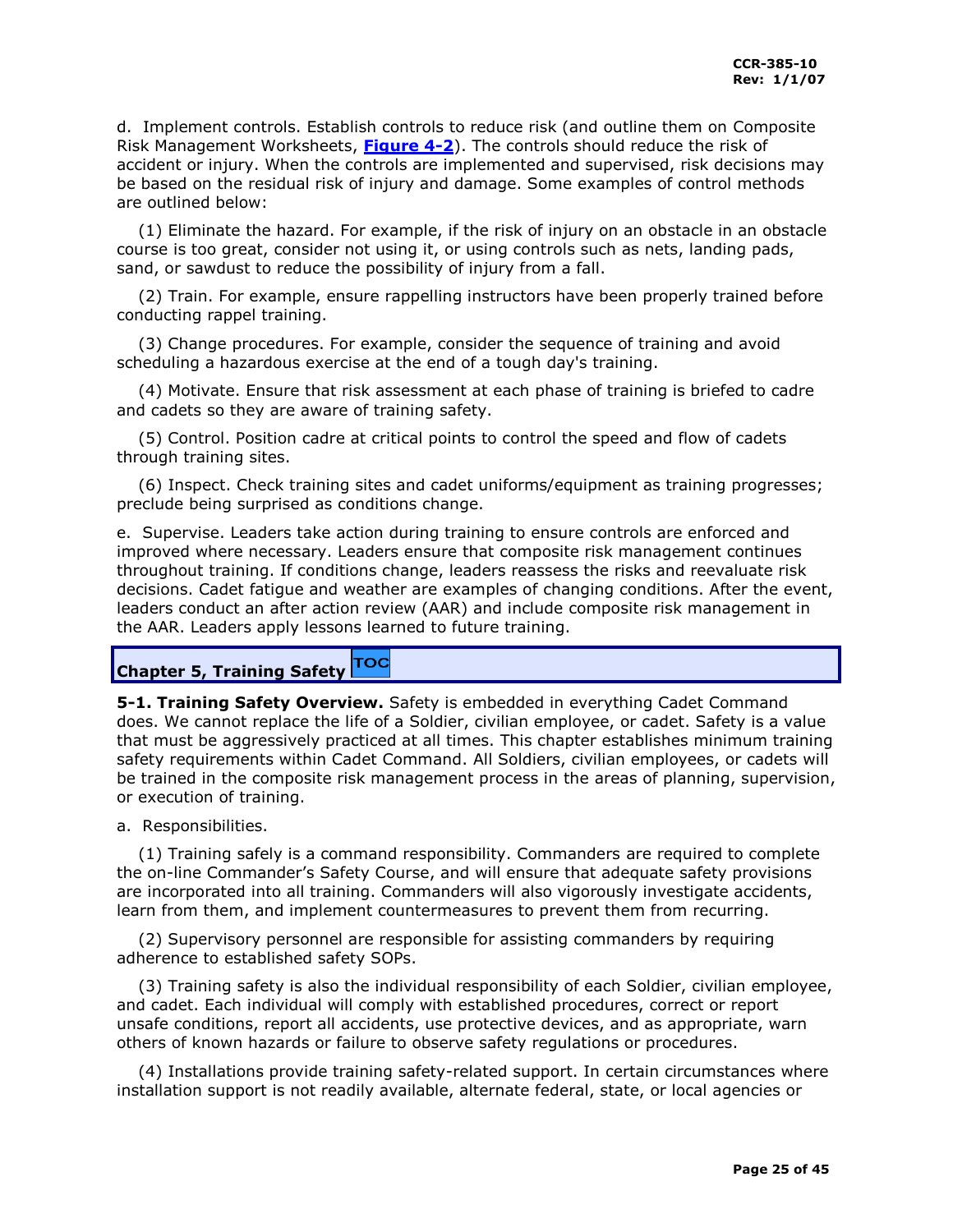organizations may fulfill training safety-related support. Training conducted on an installation is supported by that installation. Commanders are responsible to coordinate for adequate support.

b. Training safety goals:

(1) Provide a safe and healthy training environment.

(2) Suffer no loss of life or serious (disabling) injuries.

 (3) Reduce manpower and monetary losses that result from improper training, inadequate preparation of training sites, or other unsafe conditions or acts.

<span id="page-25-0"></span>**5-2. Training Safety Requirements.** Commanders will comply with the following safety requirements. Commanders may supplement this list, as required:

a. Complete and sign Composite Risk Management Worksheet (**[Figure 4-2](#page-22-0)**) for all cadet training.

 (1) A Composite Risk Management Worksheet will be completed for non-classroom instruction and routine physical training.

 (2) A Composite Risk Management Worksheet will be completed for leadership lab, FTX, social event, cadet ride, weekend training session, Ranger Challenge training event, Cadet Challenge, drill or marksmanship competition, rappelling event, salute cannon fire, or any other training or activity beyond routine classroom and physical training sessions.

b. Incorporate the cadet buddy system into all training and other events (cadet rides, dining in, etc.). Ensure cadet buddy teams understand the importance of individual safety overwatch (for example, recognition of and first aid for heat/cold injuries).

c. Designate cadet safety officers to assist cadre in the planning and execution of battalion training. Cadre member will be the primary safety officer.

d. Use safety SOPs that include composite risk management. Review and update SOPs periodically, but not less than every **2** years.

e. Check appropriate qualifications for instructors, trainers, drivers, lifeguards, etc.

f. Require special or preliminary training of cadets prior to engaging in moderate or highrisk training and conduct training in a progressive and sequential manner. For example, conduct preliminary basic rifle marksmanship and identification of blank versus ball ammunition before firing blank or live rounds.

g. Establish/enforce appropriate uniform and equipment requirements and prohibitions. As an example, prohibit cadre and cadets from carrying unauthorized large knives or bayonets to training.

h. Ensure participants know the dangers inherent in a training event (for example, risks associated with terrain, off-limit areas, weather, vegetation, animals, water hazards, vehicles, equipment, weapons, inadequate rest, dehydration, horseplay, ammunition, and pyrotechnics).

i. Ensure participants know the location and responsibilities of safety personnel.

j. Ensure participants know the location/use of available safety equipment/materials.

k. Ensure participants know the type and location of medical support, evacuation plans, and medical facility to be used if evacuation is needed. Publish or communicate the emergency radio frequencies/call-signs and telephone numbers, as appropriate. For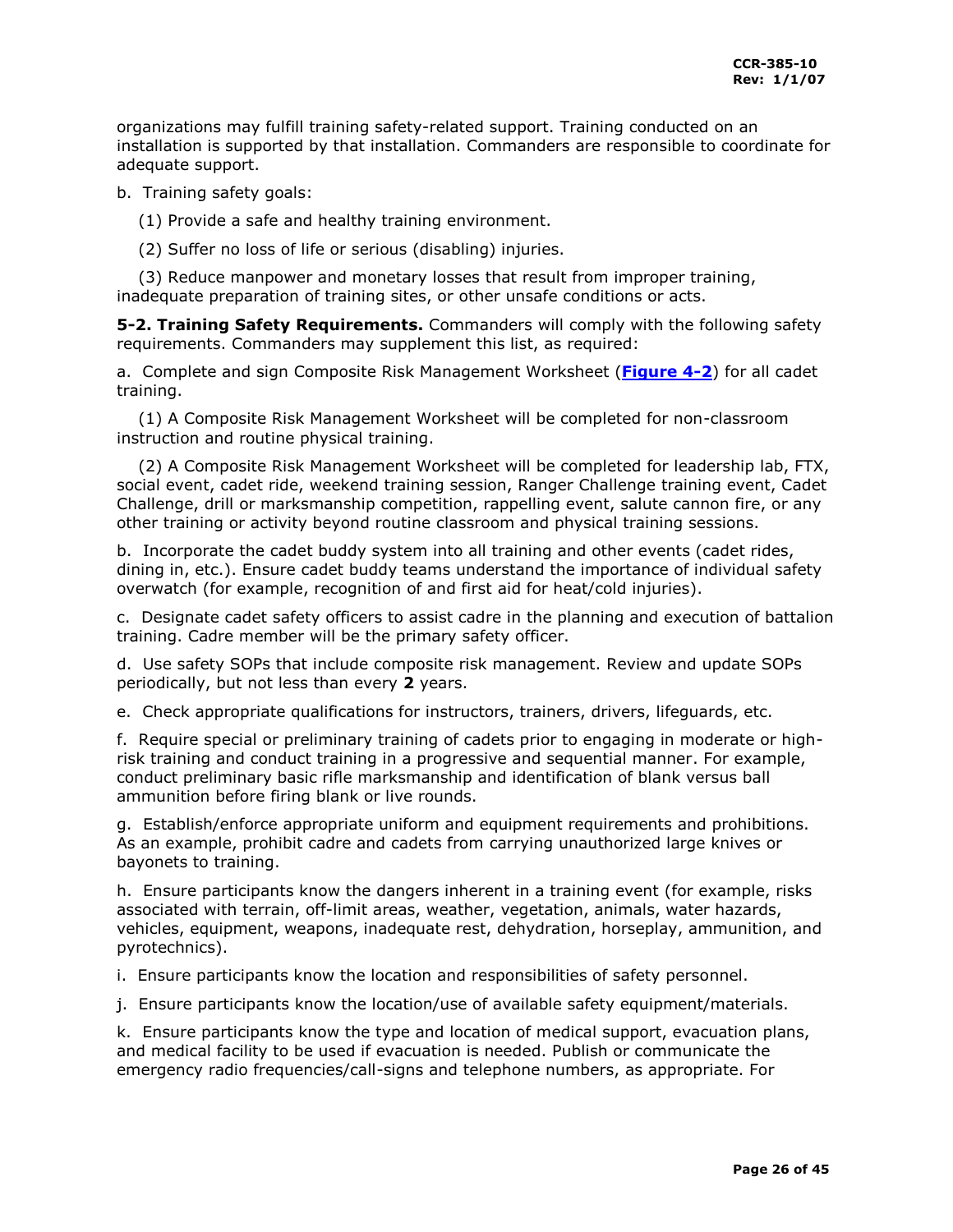training off campus, conduct prior face-to-face coordination with the medical facility to be used in case of an emergency.

- l. Conduct safety briefings for all participants prior to and during training, as appropriate.
- m. Establish reporting procedures for unsafe acts, conditions, and accidents.

n. Conduct awareness campaigns shortly before holiday periods and at other times when greater numbers of accidents commonly occur. Pay particular attention to periods when such things as lengthy travel or recreational swimming are involved. At a minimum, such campaigns should include reminder briefings given by cadre or senior cadets and visual reminders in classrooms, on unit bulletin boards, and on organizational websites.

<span id="page-26-0"></span>**5-3. Publication Requirements.** Include applicable safety requirements in all training publications, to include programs of instruction (POI), how-to-fight manuals, and lesson plans. Commander, cadre, and cadet handbooks will contain applicable information on training safety.

<span id="page-26-1"></span>**5-4. High-Risk Training.** If a training event is assessed as a high-risk event, after control measures are implemented, commanders will forward risk management worksheet and detailed plans for the training through the region headquarters to Cadet Command (ATCC-T). The CG or DCG is the final approval authority high-risk training. As a rule, only highrisk training associated with approved formal Army schools (airborne, air assault, etc.) will be approved.

## <span id="page-26-2"></span>**5-5. Rappel Training**

a. Only certified Rappel Instructors are authorized to conduct rappel training. Current master rappellers and instructors certified at LDAC, LTC, or brigade instructor courses meet this requirement.

b. When acting as university-approved- and-university-insured advisors to university clubs, cadre may conduct rappelling for non-cadet students at non-ROTC events. The Army would likely not cover liability for cadre in such cases. Cadre should get university coverage in writing prior to assuming responsibility for the event or be willing to assume personal liability in case of injury to any participants or damage to any facilities used. For clarification of PMS/cadre liability, contact the Cadet Command CJA before you incur liability.

c. Rappel Instructors from Senior ROTC programs may conduct rappelling for JROTC cadets only during JCLC summer training exercises that are sanctioned by Cadet Command. Senior ROTC program cadre will not conduct rappel training for JROTC at other times even if otherwise "approved" by the school principal and the school agrees to cover liability. JROTC personnel who have been certified via their brigade's Rappel Instructor Training Program will conduct rappel training at school sponsored events.

d. ROTC cadre will no longer conduct rappelling as an official event for people who are not cadets or potential cadets. This restriction ensures that cadre members remain under liability coverage of the Army for the official events they conduct. At a minimum, students must complete and sign CC Form 139-R (Cadet Enrollment Record) prior to participation in any ROTC-sponsored adventure training events.

e. Only cadre who are certified rappel instructors may be responsible for setting up the rappelling site, inspecting equipment, "hooking up" rappellers, and supervising their descent.

f. Rappel training will be limited to basic, individual, hip-seat rappels only and will be done on buildings, established towers, or field sites which have been approved as a result of a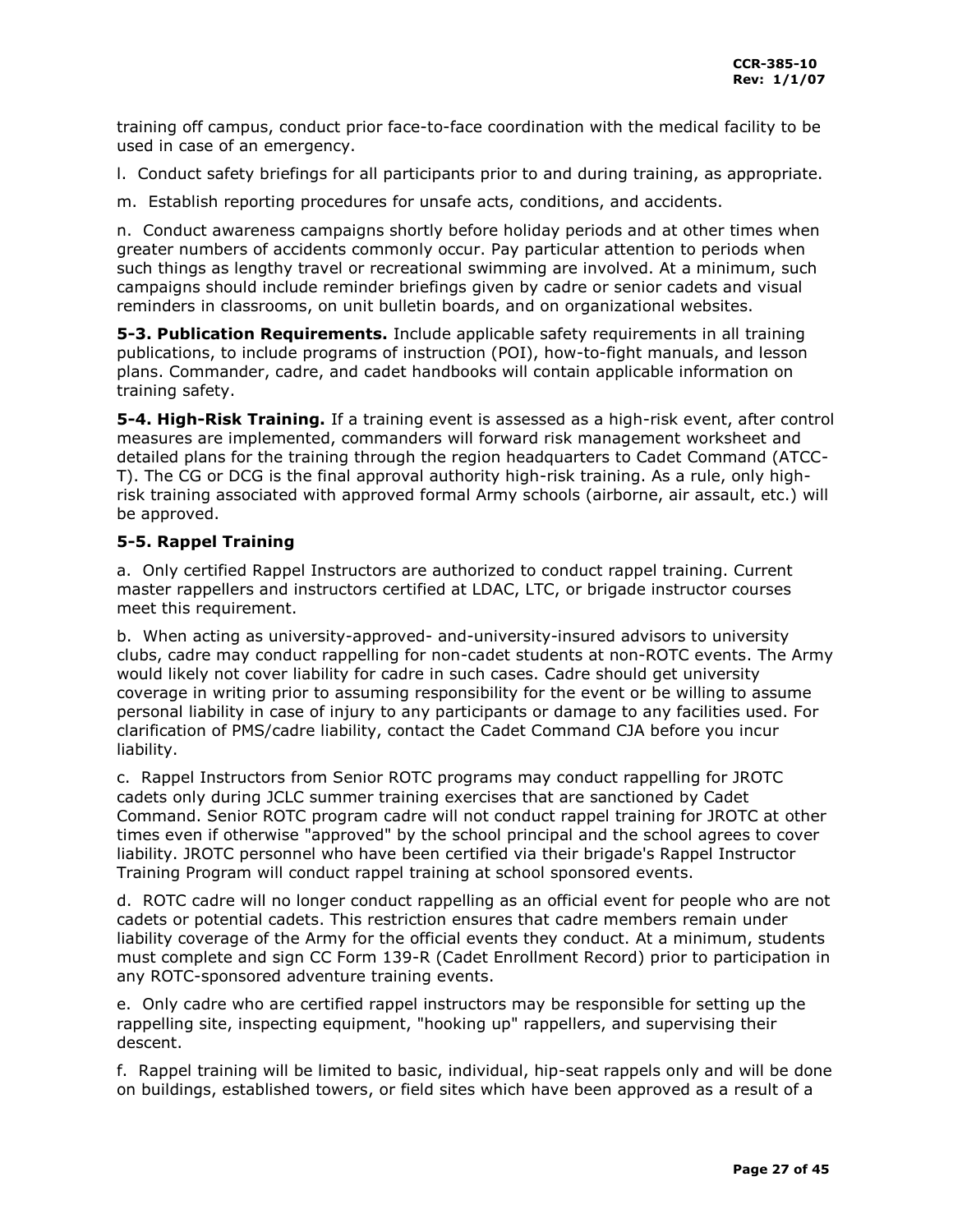safety inspection conducted by the support installation Safety Office or other competent authority having jurisdiction or authorization to conduct such inspections. As a minimum, approved sites will be inspected annually by competent safety or structural engineering professionals to ensure that structures or sites have not degraded making them unsafe for use. A written record of the inspection will remain on file with the commander having operational control of the site. CC Form 385A (Rappel Site Checklist) is the preferred inspection document. Additionally, a certified rappel instructor will inspect the site immediately prior to each use. Cadre must carefully monitor the site, equipment, and training procedures throughout each rappel training exercise. Skid or "helicopter-style" rappels are authorized only from a fixed tower (not from airborne helicopters). Australian or other advanced rappels are not authorized.

g. While rappelling, cadre, and cadets will wear Kevlar helmet or other approved protective headgear, use leather gloves, and utilize locking snap links to rappel or tie in to the tower. Cadets will not wear load-carrying equipment (LCE) or carry weapons while rappelling.

h. Prior to making their first rappel from a height of more than ten feet, cadets will be required to rappel from a height of less than ten feet and/or on an incline. The purpose of this preliminary rappel is to introduce new rappellers to proper position and braking techniques and build their confidence accordingly in those techniques before rappelling from a significant height.

## <span id="page-27-0"></span>**5-6. Marksmanship Training**

a. Conduct marksmanship training in accordance with **AR 385-63, and DA PAM 385-63**. ROTC cadets, to include Simultaneous Membership Program (SMP) cadets and those with prior active duty service, will not be assigned the duty or position of range officer-incharge or safety officer. Cadets may assist cadre or support personnel, however, in the execution of such duties. At no time will cadets be left unsupervised by a cadre member during marksmanship training.

b. Indoor and outdoor firing ranges. Units may use firing ranges not on installations, but those ranges must be inspected annually for compliance with OSHA standards which are identified in **[AR 385-63](http://www.usapa.army.mil/pdffiles/r385_63.pdf)**, Range Safety. This policy also applies to ranges owned by (on the property of) universities and other non-Army ranges that allow use by ROTC units.

c. University/high school-owned ranges. Indoor range construction criteria and personnel exposures at indoor firing ranges will be controlled in accordance with OSHA standards. Use criteria in DA Pam 385-63 and DA Forms 5687-R and 5688-R as appropriate.

 (1) Weapons ranges on university property are "owned" by the university itself, even if they are under the sole control of the Military Science Department.

 (2) ROTC units that desire to use or control such ranges will establish a written memorandum of understanding with the university regarding the use, access, control, and maintenance of such a range. "Use" entails the hours the range may be used, the caliber or type weapons allowed, and the safety rules. At a minimum, units will observe the same safety rules that would normally apply at a similar range on an Army installation. "Access control" limits who may use the range and who controls access to it. "Maintenance" includes periodic cleanup of the impact area which normally requires sifting lead from the sand, replacing the sand, and properly disposing of lead and sand.

 (3) Unit responsibility for such ranges must be limited. Units may use the range and may take responsibility for range access control, if desired by the school. However, units may not assume or accept responsibility for maintenance of the range beyond simple cleanup. Units (and the Army) will not be responsible for or use appropriated funds for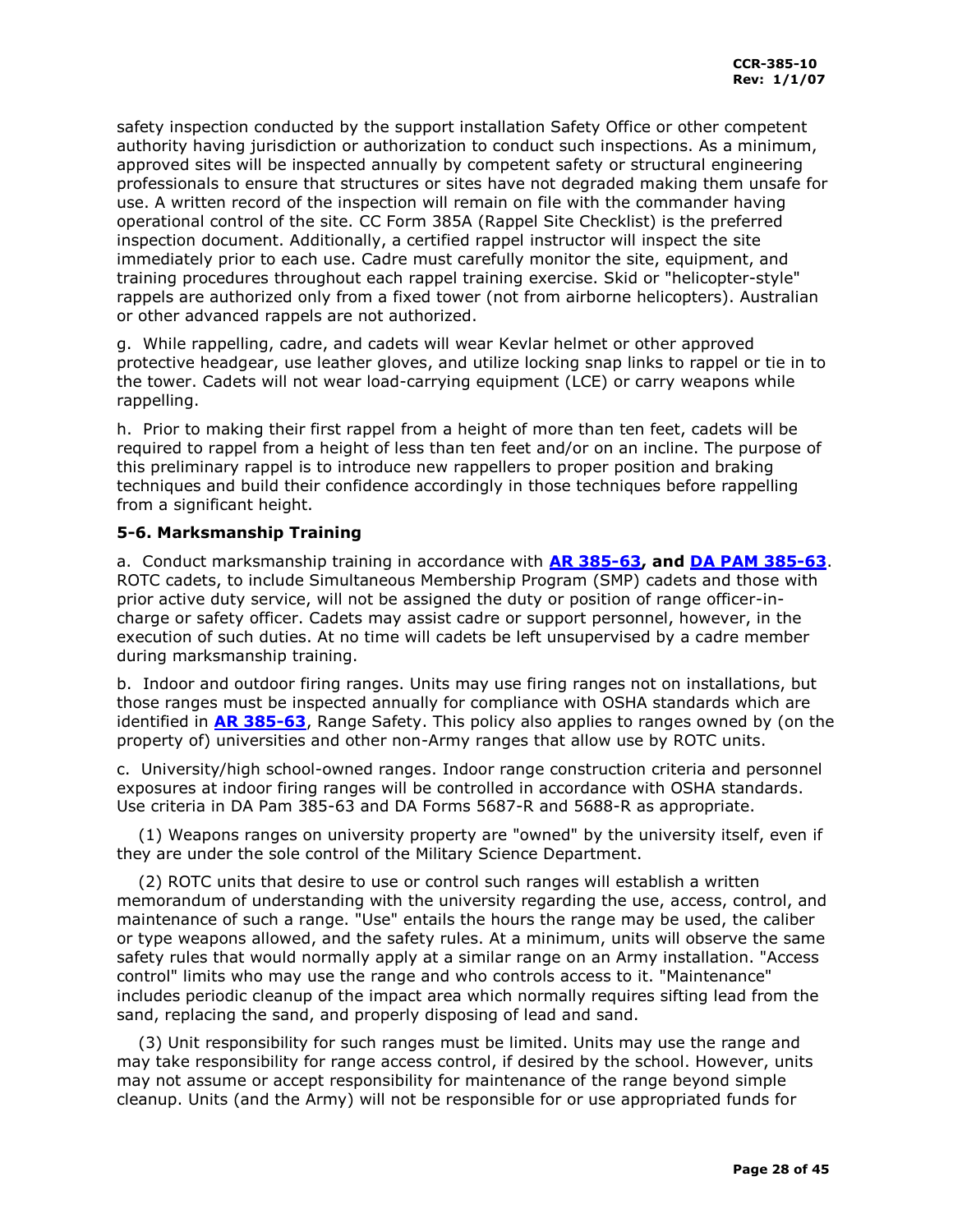repairs to the facility, ensuring the range meets OSHA standards, or for the periodic separation and disposal of lead and sand from the impact area.

 (4) Units, whose university will not agree to an understanding as outlined above, will immediately cease use and control of the range until and unless the impasse is resolved. The units will report the impasse by a memorandum through channels to Cadet Command (ATCC-TR) and seek the assistance of brigade and region to help resolve the impasse with the university.

 (5) Although there are many units that have used and controlled ranges at universities for years without incident, it can no longer be left to chance that such benign situations will continue. Army funds cannot and will not be obligated for the general maintenance of university-owned ranges. Battalions must successfully negotiate the necessary memoranda of understanding with their colleges or universities, or cease use of the range facility.

**5-7. Confidence Obstacle Courses.** Confidence Obstacle Courses have higher and more difficult obstacles than conditioning obstacle courses. These courses are designed to give Soldiers and cadets confidence in their physical abilities, cultivate a spirit of daring, and enhance understanding of teamwork. Unlike conditioning courses, confidence obstacle courses are not run against time. Cadre and instructors must properly train and supervise cadets to negotiate obstacles properly and deliberately. The desired result is to confidently complete each obstacle, not run a race. Employ fall protection measures and devices for confidence courses, high ropes courses, and other high obstacle courses that equal or exceed the standards found in TRADOC Reg. 350-6, Appendix E and TRADOC Pamphlet 385-1, Appendix C.

<span id="page-28-0"></span>**5-8. Smoke Safety.** Smoke adds realism to training, but it is also a health hazard. Commanders will use caution when employing smoke. All personnel will either avoid exposure or don protective masks under any of the following conditions: when operating in or passing through dense smoke of any type where visibility is less than **50** meters, when using Hexachoethane (HC) smoke produced by smoke pots, and anytime smoke causes someone breathing difficulty. Normally, installations or preventive medicine activities provide detailed guidance and/or restrictions on the employment of smoke during training events.

## <span id="page-28-1"></span>**5-9. Military Parachute Jumping**

a. Cadre members assigned to Cadet Command may only participate in military parachute jump activities while on jump status or permissive jump status.

b. ROTC cadets may perform military parachute jumping only under the following circumstances:

 (1) While undergoing Basic Airborne Training as part of the Cadet Practical Field Training (CPFT) Program.

 (2) While assigned to a Reserve Component unit as a Simultaneous Membership Program (SMP) participant and on official jump status with that unit.

 (3) While undergoing other Army training in which parachute jumping is a part. Normally this "other training" is limited to Cadet Troop Leader Training (CTLT) with airborne units. Cadets who wish to make parachute jumps during such training must be airborne qualified and must request permissive jump status through channels to HQ, Cadet Command (ATCC-TR), for case-by-case approval by the Commanding General. Such approval is routinely granted for CTLT assignments to airborne units.

<span id="page-28-2"></span>**5-10. Off-Installation Training.** When units use off-installation facilities (such as firing ranges, confidence courses, high-ropes or low-ropes courses, rope bridging sites, etc.),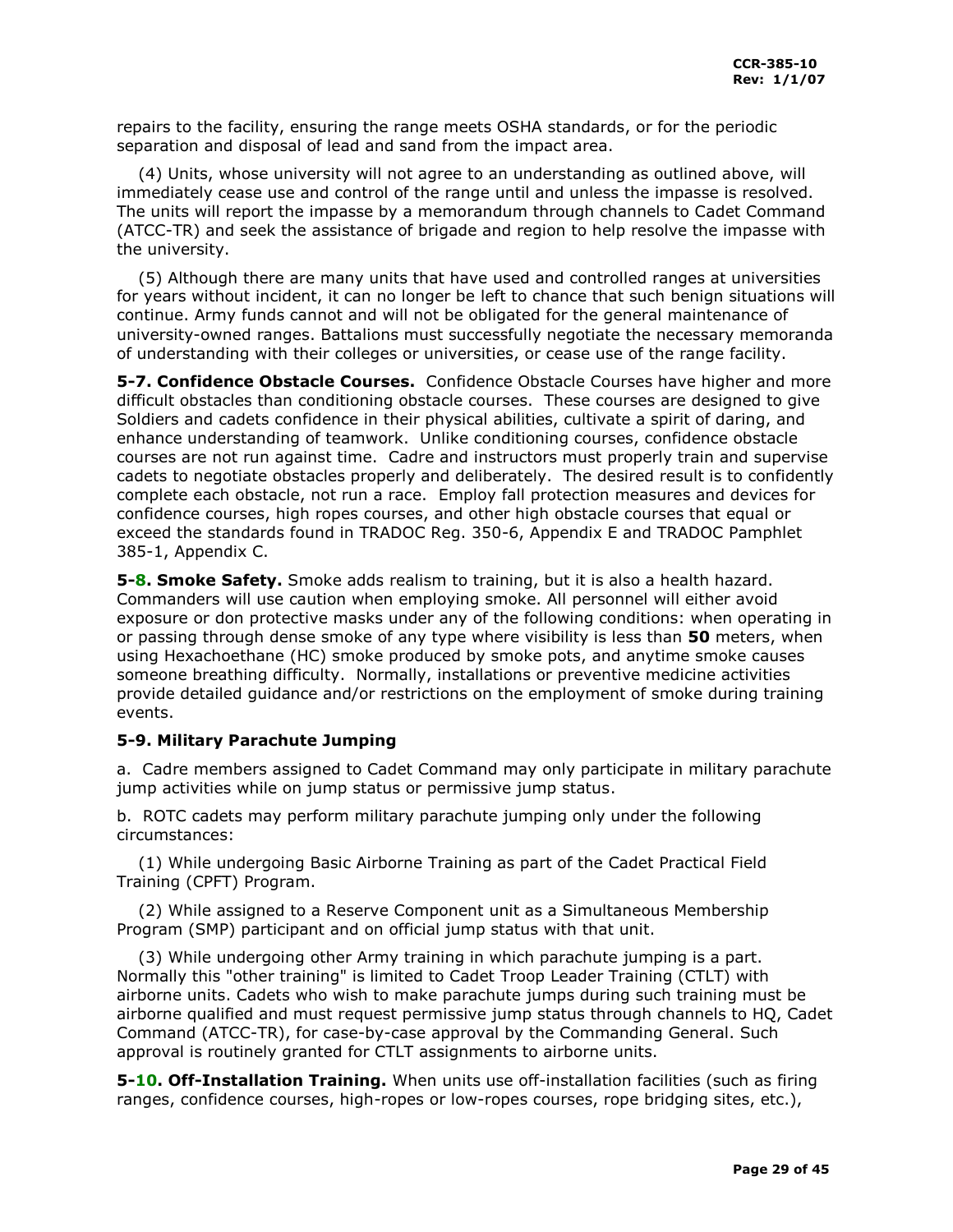commanders will abide by the same standards, regulations, and policies that would apply if the training were being done on a typical installation.

<span id="page-29-0"></span>**5-11. Contracted Training.** When units contract for training (such as white-water rafting, paint ball, high- or low-ropes courses, confidence courses, etc.), the contractor's liability does not relieve the commander of his composite risk management responsibilities.

## <span id="page-29-1"></span>**5-12. OSHA Compliance and Other Required Army Safety Training**

a. All active Army, Army National Guard (ARNG), U.S. Army Reserve (USAR), and Army civilian employees will be provided the training and education necessary to achieve the skills listed below. This training, as a minimum, will be IAW subpart H, part 1960, title 29, Code of Federal Regulations (29 CFR 1960):

 (1) Recognize the hazards and accident risks associated with their duties and work environment and know the procedures necessary to control these risks and work safely.

 (2) Know their accident prevention-related rights and responsibilities as outlined in relevant statutes and regulations.

 (3) As appropriate, know the safety responsibilities of their leaders, supervisors, and commanders.

b. Commanders, supervisors, and safety and occupational health staff personnel will be provided specialized training to enable them to properly execute their safety, occupational health, and risk management leadership and staff responsibilities.

 (1) Commanders, Command Sergeants Major, and Senior Military Instructors will complete the on-line U.S. Army Commander's Safety Course prior to or within 90 days of assignment to a Cadet Command region, brigade, or battalion headquarters.

 (2) Individuals appointed on orders as Collateral Duty Safety Officers (CDSOs) will complete the on-line U.S. Army Additional Duty Safety Officer Course within 60 days of appointment.

c. Safety education and promotional materials such as posters, films, technical publications, pamphlets, incentive items, and related materials are proven cost-effective safety awareness tools.

d. Special training and education requirements:

 (1) Combat Lifesaver (CLS) training. Each brigade and battalion will have at least one qualified combat lifesaver. CLS recertification is an annual training requirement.

 (2) New employee orientation. General safety instruction and specific safe work practices required for a particular job, including accident reporting, is required for each new Soldier or employee before being assigned to duty. It is recommended that supervisors maintain a written record of such orientations.

 (3) Wheeled Vehicle Accident Avoidance Course (Driving). All military and civilian personnel are required to complete the on-line Wheeled Vehicle Accident Avoidance Course (WVAA) or other approved driver training before obtaining an AMV license. Successful completion of this course is recorded on the individual's **[DA Form 348](http://www.apd.army.mil/pub/eforms/pdf/a348.pdf)** (Equipment Operator's Qualification Record). Personnel who drive Army leased vehicles are also required to complete this training, to include a 4-hour refresher training session every 4 years. Personnel required to attend this course should contact the licensing office for course information and schedule. In addition to AMV operators, all military personnel under the age of 26 should receive accident avoidance training at unit level. Additional training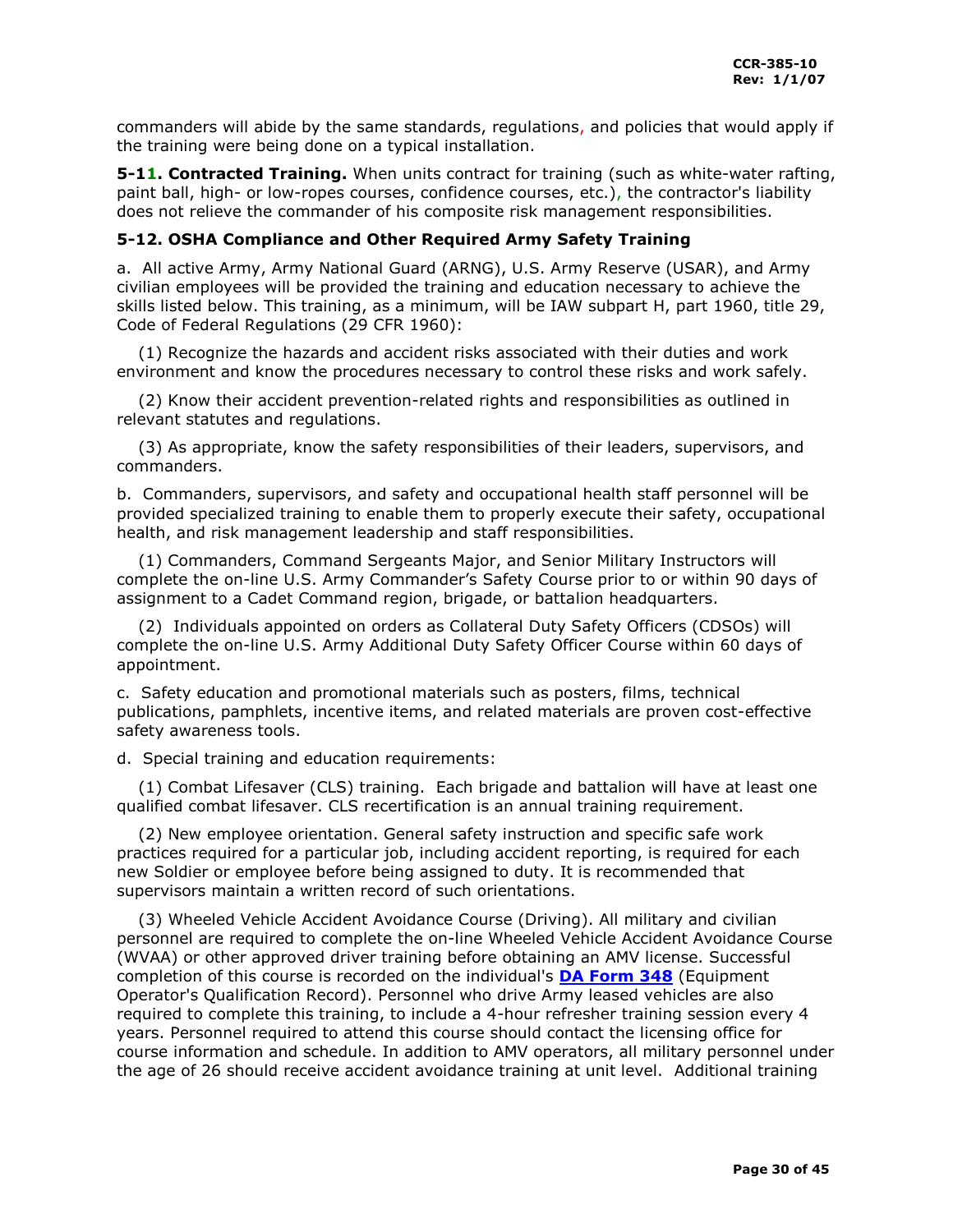information and tools are available on the U.S. Army Combat Readiness Center website at **<https://crc.army.mil/home>**.

<span id="page-30-0"></span>**5-13. Conclusion.** Safe training is no accident. Composite Risk Management is not complete risk elimination. Leaders must perceive potential risk, assess its impact on operations, take action to reduce or eliminate it, decide when and where some risk is prudent, and supervise to succeed. Safety must be imbedded in all training activities; it is a value that must be constantly practiced, taught, and reinforced.

#### TOC **Chapter 6, Arms, Ammunition, and Explosives Safety**

<span id="page-30-1"></span>**6-1. General.** This chapter prescribes specific procedures and responsibilities to ensure safe handling, use, and storage of ammunition and explosives throughout Cadet Command. In addition to other statutory and regulatory publications and instructions, it provides necessary guidance to ensure that cadre, cadets, and employees are adequately safeguarded from potential hazards associated with use of weapons and ammunition in training.

<span id="page-30-2"></span>**6-2. Ammunition Storage. [AR 190-11](http://www.usapa.army.mil/pdffiles/r190_11.pdf)**, Physical Security of Arms, Ammunitions and Explosives, **[AR 385-64](http://www.usapa.army.mil/pdffiles/r385_64.pdf)**, U.S. Army Explosives Safety Program, and DA Pam 385-64, Ammunition and Explosives Safety Standards establish minimum safety precautions for the safe storage, handling, and maintenance of ammunition and explosives. These regulations provide maximum assurance that explosive accidents will be prevented and that damage and injuries from an accident, should one occur, will be minimized. Command training publications, local SOPs, and installation regulations provide additional safety requirements to address situations unique to individual training locations or exercises. Only approved Hazard Class (HC) ammunition, in authorized quantities, will be stored in authorized areas within Cadet Command. Safety guidance governing this storage will be comprehensive, mission-supportive, and in agreement with applicable security, fire, and quantity-distance requirements.

## <span id="page-30-3"></span>**6-3. Definitions**

- a. Hazard Class of ammunition/explosives:
	- (1) 1.1 Mass detonation.
	- (2) 1.2 Explosion with fragment hazard.
	- (3) 1.3 Mass fire.
	- (4) 1.4 Moderate fire.
- b. DOT Class Explosives.
	- (1) Class A Initiating explosives.
	- (2) Class B Detonators and similar initiating devices.

 (3) Class C - Bulk propellants, propelling charges, and devices containing propellant with or without means of initiation.

### <span id="page-30-4"></span>**6-4. Responsibilities**

a. Commanders will--

 (1) Ensure that explosive safety regulations, to include the posting of fire and chemical symbols, are followed at all authorized storage sites within Cadet Command.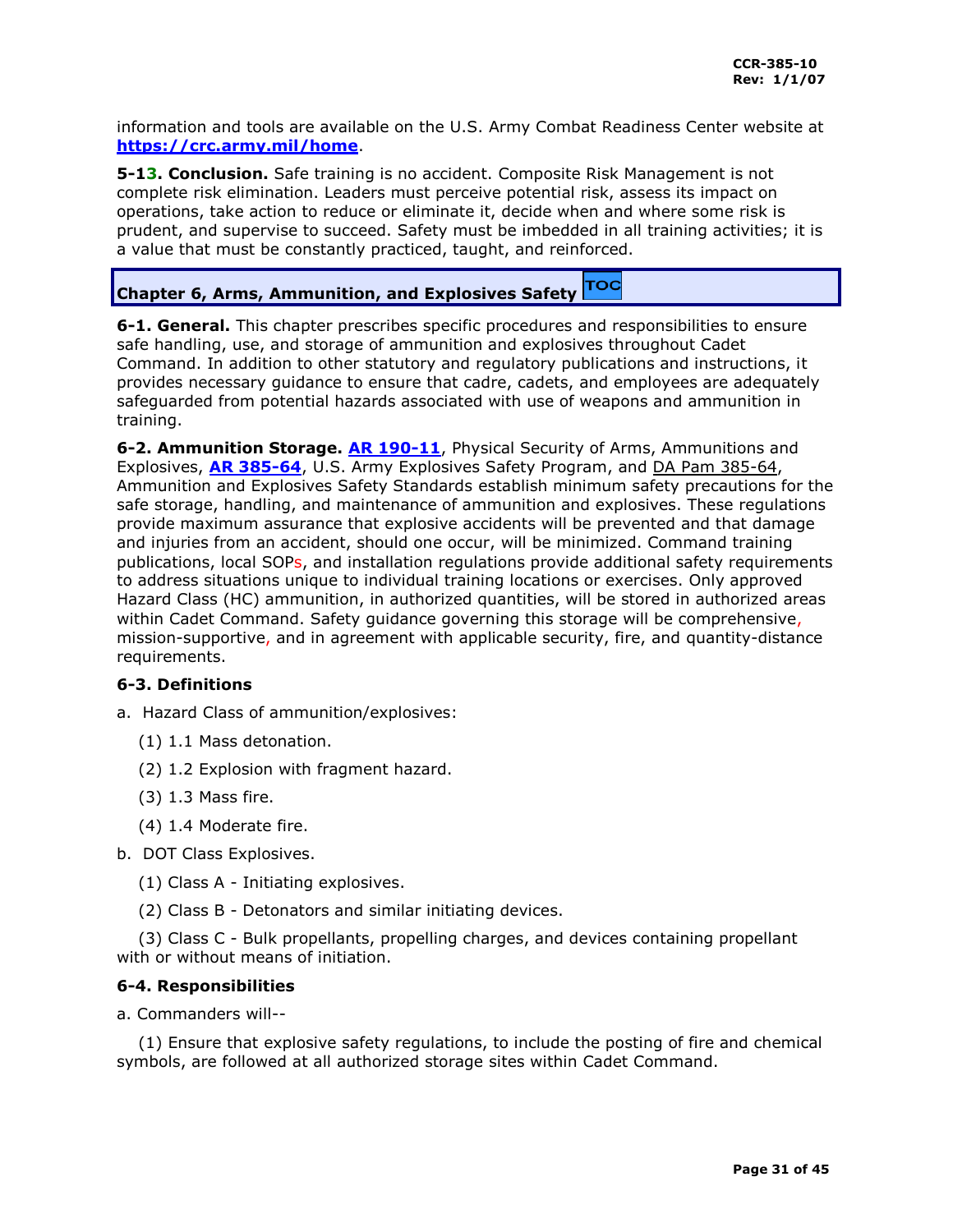(2) Ensure that the total quantity of Hazard Class 1.4 small arms ammunition in an arms room does not exceed the authorized amount.

 (3) Ensure that the total Net Explosives Weight of approval of Hazard Class 1.4 ammunition does not exceed **220** pounds (100 kilograms).

 (4) Ensure that absolutely no Hazard Class 1.1, 1.2, or 1.3 ammunition is stored in any arms room, even temporarily.

 (5) Ensure that safety deficiencies found during annual and Command Inspection Programs inspections are promptly corrected.

(6) Report and investigate malfunctions involving ammunition and explosives.

b. Arms room custodians will--

 (1) Notify the brigade and battalion CDSO when a battalion plans to store ammunition in an arms room.

(2) Maintain the unit arms room IAW approved checklists.

c. Support Installation Safety Office or a qualified CDSO will inspect annually during the SASOHI, each arms room used for compliance with appropriate explosives safety standards.

## <span id="page-31-0"></span>**6-5. Transportation and Handling of Ammunition/Explosives**

a. Vehicle requirements:

 (1) Vehicles used for transportation of hazardous materials will be inspected at frequent intervals to ensure that mechanical and safety standards are maintained.

 (2) Vehicles utilized for the purpose of transporting ammunition will be properly dispatched and pass vehicle inspection standards as prescribed on **[DD Form 626](http://www.dior.whs.mil/forms/DD0626.PDF)**, Motor Vehicle Inspection, and **[DA Pam 710-2-1](http://www.usapa.army.mil/pdffiles/p710_2_1.pdf)**, Using Unit Supply System.

b. Ammunition, safety, handling, and transportation:

 (1) Ammunition/explosives will be handled, loaded, and transported IAW **[AR 190-11](http://www.usapa.army.mil/pdffiles/r190_11.pdf)**, **[AR 385-64](http://www.usapa.army.mil/pdffiles/r385_64.pdf)**, and **[DOD 5100.76-M](http://www.dtic.mil/whs/directives/corres/pdf/510076m_0800/p510076m.pdf)**, Physical Security of Sensitive Conventional Arms, Ammunitions and Explosives.

 (2) All vehicles carrying ammunition/explosives must be in compliance with applicable DOT regulations and display appropriate placards as required by **AR 55-355** and 49 Code of Federal Regulation (CFR), Transportation.

 (3) Ammunition/explosives will be handled, loaded, and transported under the direct supervision of competent, qualified personnel who are thoroughly familiar with all ammunition safety regulations.

 (4) Government vehicles involved in on-post transportation of ammunition or explosives will be equipped, at a minimum, with two class 2-A 10-BC rated portable fire extinguishers when transporting DOT Class A or B explosives and one Class B-BC or two Class 4-BC rated portable fire extinguisher when transporting DOT Class C explosives. All government motor vehicles operating over public roads will be equipped with a highway warning kit, IAW **[AR 385-55](http://www.usapa.army.mil/pdffiles/r385_55.pdf)**, Prevention of Motor Vehicle Accidents. Drivers of these vehicles must have successfully completed a certified Hazardous Materials (HAZMAT) Course.

 (5) Ammunition/explosives must be transported within the body of the vehicle and the tailboard or tailgate must be closed and secured during transit. Open body vehicles must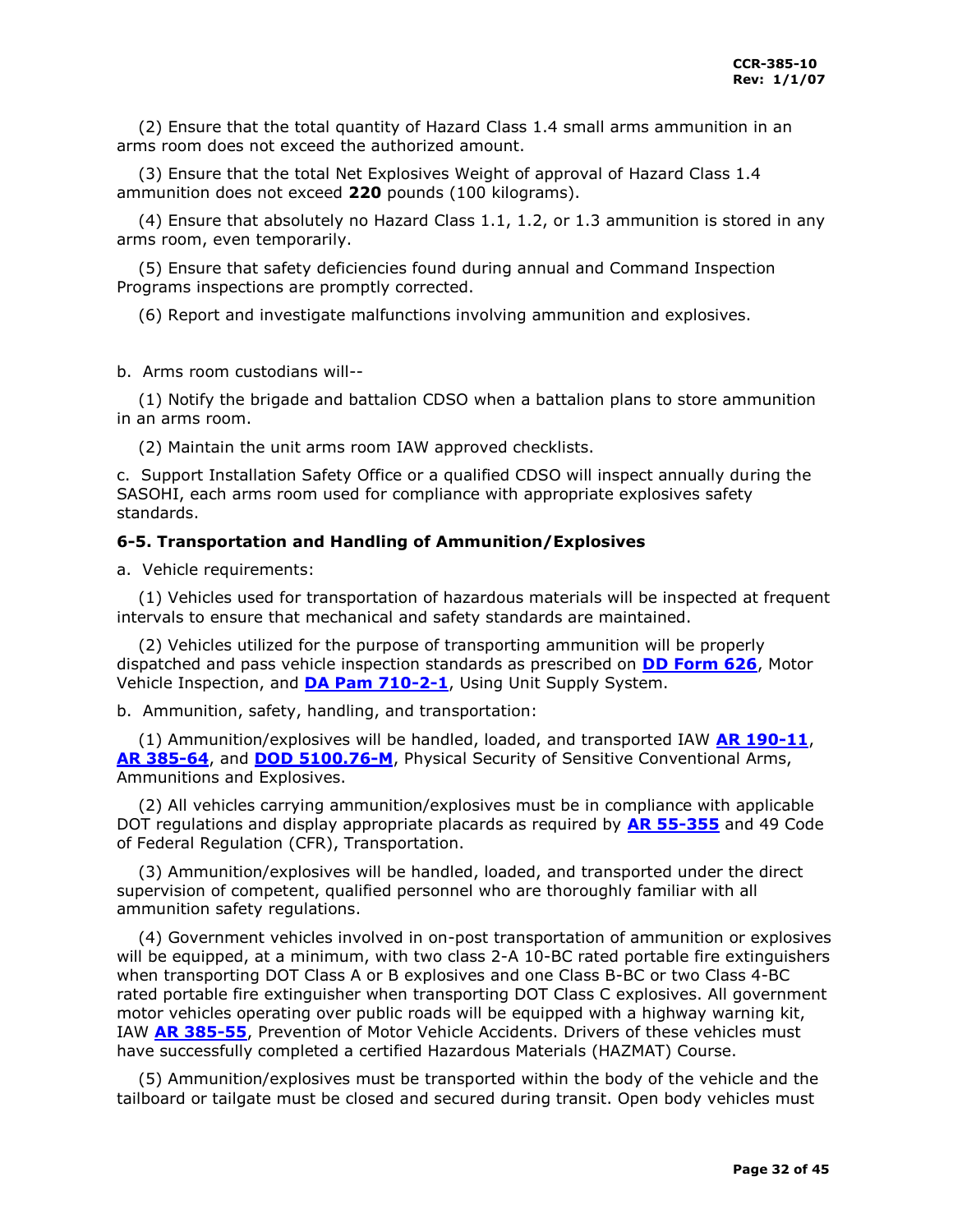have sides that are well constructed and securely fastened to assure the ammunition/explosives are safely restrained. Ammunition/explosives loaded in any vehicle must be compatible and must conform to installation requirements.

 (6) Vehicles loaded with ammunition/explosives will **NOT** be parked in or near inhabited areas at any time.

 (7) Vehicles departing from or returning to ammunition supply points (ASP), while transporting ammunition or explosives will proceed on routes directed by the installation.

 (8) Ammunition/explosives and packing materials will be transported in separate vehicles or segregated on the same vehicle. Opened ammunition must be expended. Only unopened packages of ammunition can be returned to the ASP. Under no circumstances will an ax, hammer, or any other object that will damage packing material be used to open ammunition containers.

 (9) Vehicle brakes will be set and at least one wheel chocked during all loading or unloading and tie-down operations.

 (10) Explosives will not be transported in the passenger compartment of a Government vehicle except as stated below:

 (a) In cases involving limited quantities (no more than two full outer packs of small arms ammunition with non-explosive bullets). The small arms ammunition must be in closed containers which are properly secured in the vehicle, and seats must be available for all personnel.

 (b) It is permissible to transport limited quantities of HD 1.4 small arms ammunition in the trunk of sedan-type government-owned vehicles or in cargo compartments of government-owned van-type vehicles. Using privately owned vehicles for such purposes is prohibited.

## <span id="page-32-0"></span>**6-6. Training and Additional Safeguards**

a. All personnel engaged in operations in which munitions are involved shall be thoroughly trained in explosives safety and be capable of recognizing explosive hazards. Safety training will be conducted IAW **[AR 385-63](http://www.usapa.army.mil/pdffiles/r385_63.pdf)**, Range Safety, and **[AR 350-1](http://www.usapa.army.mil/pdffiles/r350_1.pdf)**, Army Training. Safety must become a firmly established habit when working with or being near ammunition and explosives.

b. All drivers of vehicles that transport ammunition must be qualified IAW **[AR 600-55](http://www.usapa.army.mil/pdffiles/r600_55.pdf)**, The Army Driver and Operator Standardization Program (Selection, Training, Testing, and Licensing).

c. Personnel will not perform unauthorized disassembly, modification, alteration, or tamper with ammunition or components.

d. ROTC personnel will not ride in the cargo compartment of vehicles transporting ammunition/explosives.

e. Live ammunition will not be used or displayed in classrooms or areas where personnel may be exposed to accidental detonation.

f. Notify Quality Assurance Specialist Ammunition Surveillance (QASAS) and/or Explosive Ordnance Disposal personnel of defective ammunition found during training after proper procedures for handling misfires/hang fires have been taken. Do not attempt to fire or expend this ammunition until released by QASAS.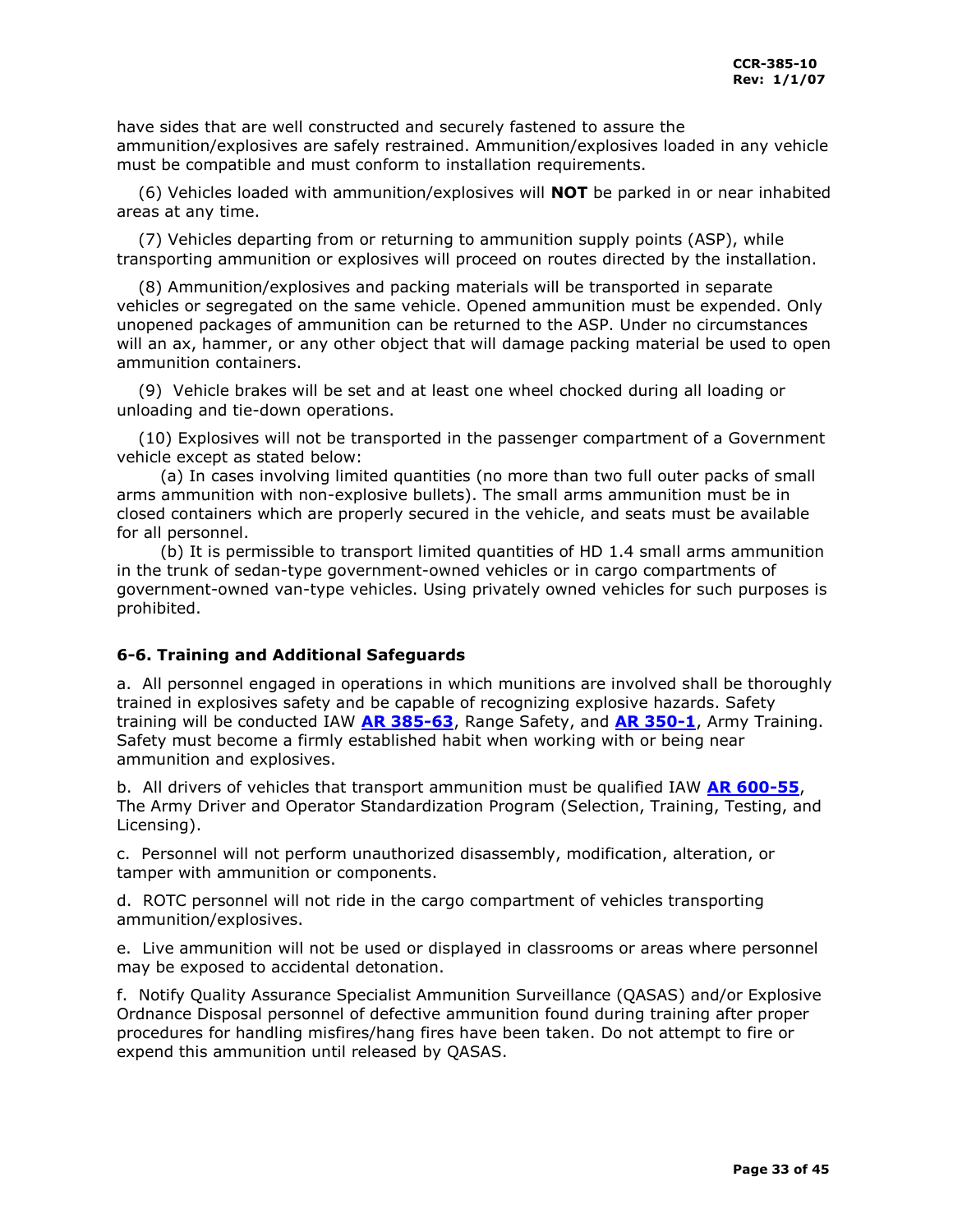g. Persons handling ammunition must be briefed on all safety requirements associated with assigned tasks. Cadets will not handle, issue, receive, or load ammunition without the direct supervision of qualified cadre.

h. Handle explosives and ammunition carefully. Containers will not be tumbled, dropped, thrown, dragged, rolled, or handled roughly.

i. No smoking or open fires will be permitted in any ammunition storage area or within 50 feet of buildings or vehicles containing ammunition.

j. QASAS will be notified immediately of any ammunition problems, to include misfires in excess of normal expectations. If QASAS cannot be readily contacted, notify Range Control. Handle misfires and other defectives as follows:

 (1) Treat misfires and other defective ammunition (except duds) in accordance with **[AR](http://www.usapa.army.mil/pdffiles/r385_63.pdf)  [385-63](http://www.usapa.army.mil/pdffiles/r385_63.pdf)** and the technical manual for the weapon. Replace all safety devices (pins, etc.) removed when the rounds were prepared for firing. Handling or transporting rounds without safety devices intact is dangerous.

 (2) Duds are ammunition/explosive items such as fuses, projectiles, grenades, mines, or missiles which have been fired or otherwise activated and failed to function. Do not disturb duds or suspected duds. Note their locations and report them immediately to Range Control or authority having jurisdiction.

k. Hazard Class 1.1 and 1.2 ammunition will not be taken into or stored in any main post, residential, or administrative areas under any circumstances.

l. Strict control procedures will be implemented during all training exercises to ensure that all live ammunition is expended or turned in by firers at the conclusion of live fire sessions. Safeguards will be strictly enforced to ensure that no live ammunition is present when loading and firing blank ammunition during required training. Prior to loading any magazines with blank ammunition, cadre will physically inspect all magazines to be used to ensure that they are serviceable and empty, thus, eliminating any possibility of undetected live ammunition rounds.

m. Special care must be observed during the employment or utilization of pyrotechnics or simulators during field training. All explosives are dangerous and must be handled to avoid any potential injuries. In particular, airburst artillery and hand grenade simulators, the most widely used devices, must be handled with extreme caution. Strict adherence to published handling precautions, proper wear of protective clothing and equipment (PCE), and compliance with safety distance zones are imperatives for safe training. Only cadre members are authorized to handle and employ pyrotechnic training devices.

#### TOC **Chapter 7, Motor Vehicle Accident Prevention Program**

<span id="page-33-0"></span>**7-1. General.** This chapter establishes requirements for the Cadet Command Motor Vehicle Accident Prevention Program. Motor vehicle accidents are the number one killer of Soldiers. Driver error causes most motor vehicle accidents. Proper selection, training, and supervision of drivers will help to prevent these errors.

## <span id="page-33-1"></span>**7-2. Responsibilities**

a. Commanders will--

 (1) Comply with requirements of AR 385-10 and supplementing DA pamphlets, **[AR 385-](http://www.usapa.army.mil/pdffiles/r385_55.pdf) [55](http://www.usapa.army.mil/pdffiles/r385_55.pdf)**, **[AR 600-55](http://www.usapa.army.mil/pdffiles/r600_55.pdf)**, and this regulation.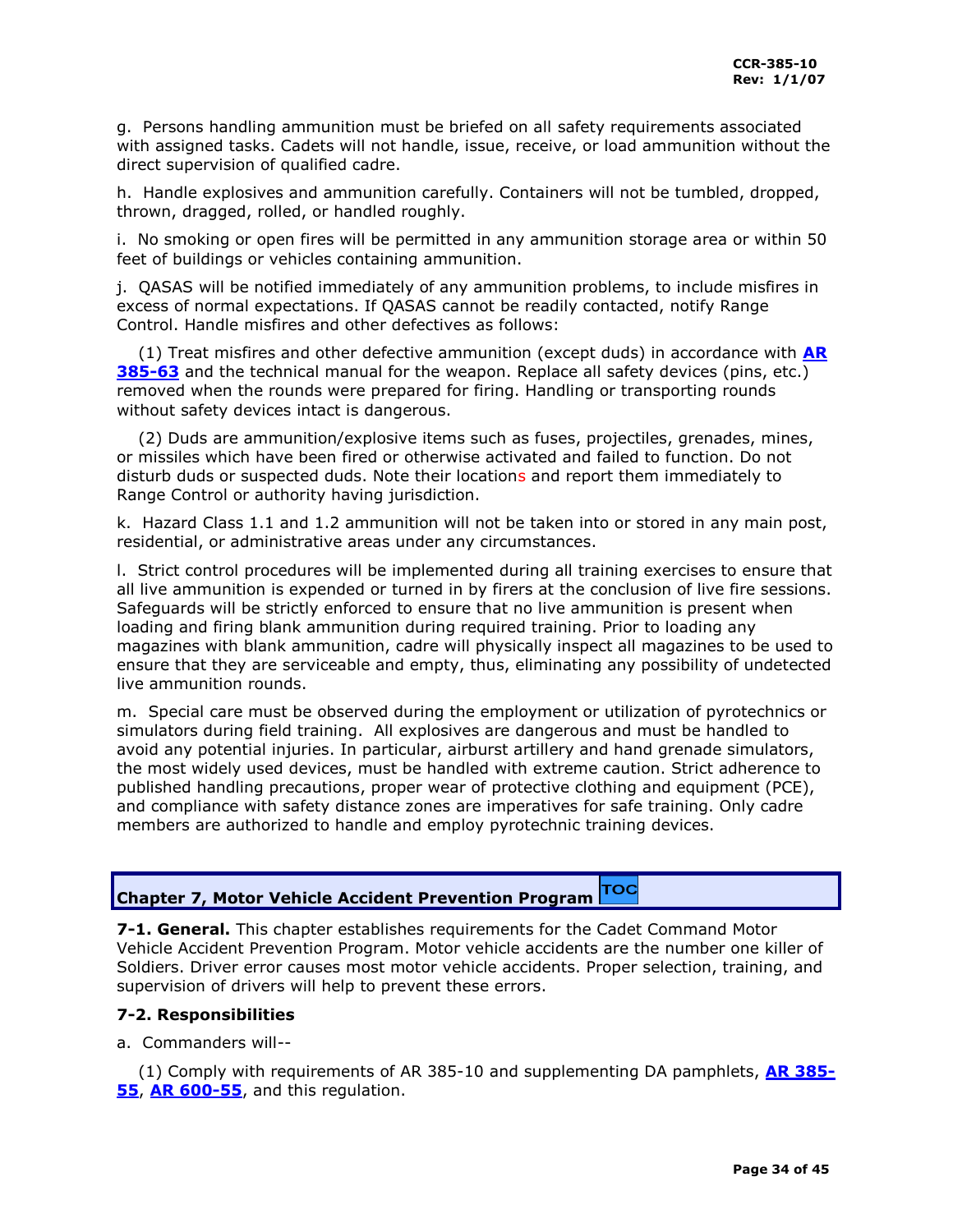(2) Develop and prescribe local procedures for the safe operation of motor vehicles.

 (3) Develop and execute training, education, and motivation programs for safe motor vehicle operation.

## b. Supervisors will--

 (1) Ensure vehicle operators are performing inspections and operating vehicles in a safe manner. Deadline vehicles at any time vehicle conditions make continued operation unsafe.

 (2) Complete appropriate accident reports on vehicular accidents IAW para 2-2 and **[Figure 2-2](#page-15-0)** of this regulation.

 (3) Hold periodic safety briefings with drivers to emphasize proper procedures for operating vehicle and discuss any accidents, near misses, or current conditions (weather, road repair, and traffic) that may have a bearing on the driver's safe operation of vehicle. Additionally, specific handling characteristics of vehicles should be briefed; e.g., elevated center of gravity for large vans.

c. All Army motor vehicle operators will--

(1) Operate vehicles in a safe and prudent manner.

(2) Report unsafe operating conditions of government owned or leased vehicles.

(3) Report all accidents to his or her supervisor.

 (4) Comply with municipal, state, and military regulations, and obey posted speed limits.

 (5) Ensure that vehicle or equipment and their contents are properly secured when left unattended.

(6) Ensure that the vehicle or equipment is properly serviced during operation.

(7) Wear installed restraint systems.

## <span id="page-34-0"></span>**7-3. Prevention of AMV Accidents**

a. Safe driving operation:

 (1) Drivers will not be assigned to drive an AMV for more than 10 continuous hours, nor will the combined duty period exceed 12 hours in any 24-hour period without at least 8 consecutive hours of rest. If more than 10 hours are needed to complete operations, a qualified assistant driver will be assigned to each vehicle.

 (2) Drivers will take a 15-minute rest break every 2 to 3 hours of driving or every 100 to 150 miles, whichever occurs first. During these breaks, drivers will inspect their vehicles and ensure equipment and cargos are secure. One-hour meal breaks will also be taken.

 (3) The use of headphones or earphones while driving AMV (two or more wheels) is prohibited; however, this prohibition does not negate the requirement for wearing hearing protection where conditions require their use.

 (4) Drivers will not consume intoxicating beverages during the 8 hours before scheduled duty or during their normal duty shift.

(5) Drivers will not eat, drink, or smoke while the vehicle is in motion.

b. Vehicle Safety Standards. Drivers will perform vehicle operation checks to identify/prevent: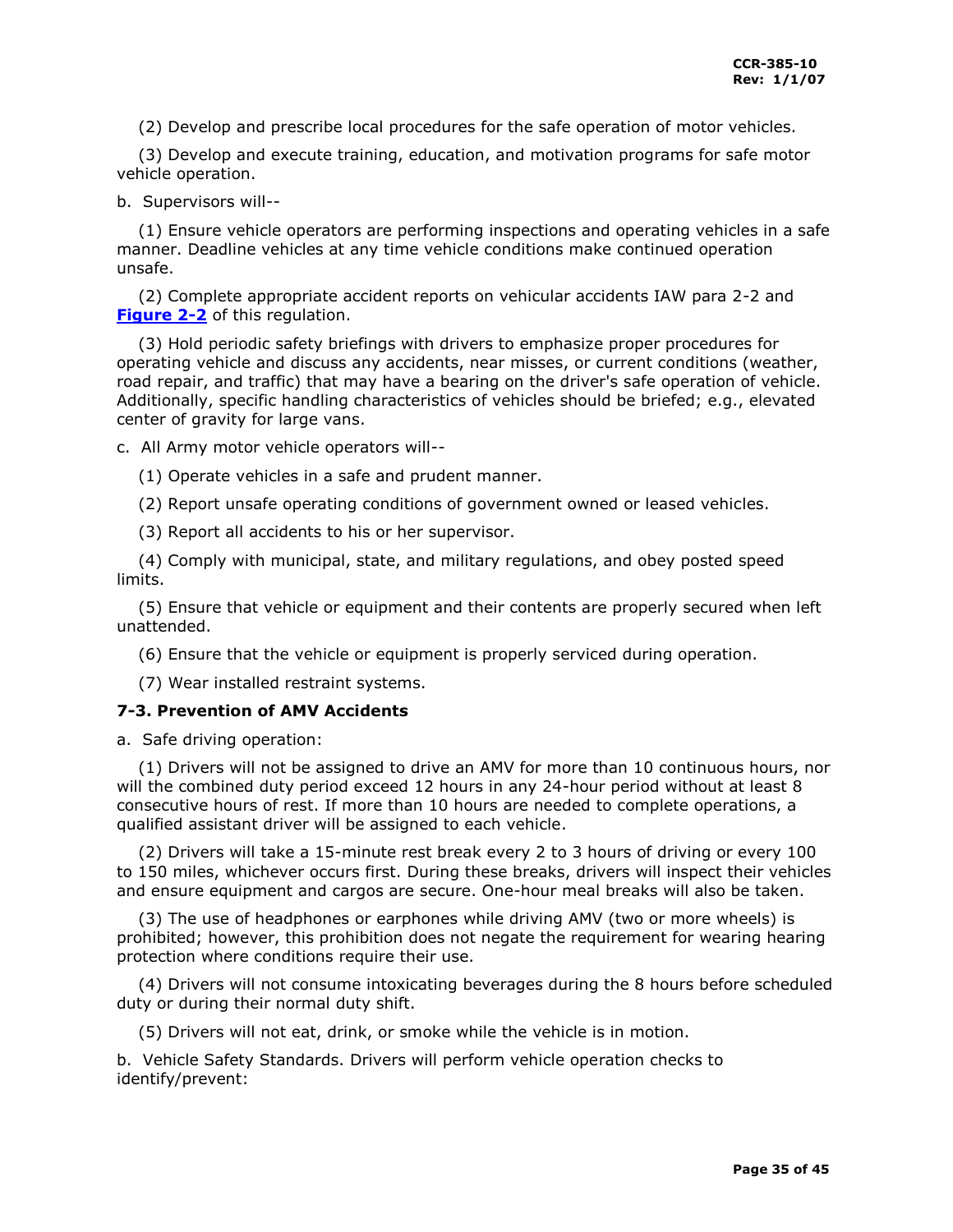(1) Improper functioning or adjustment of steering, lights, windshield wipers, horns, warning signals, side or rear-view mirrors, restraint systems, and other safety devices.

 (2) Improper conditions of windshields; windows; mirrors; lights; reflectors; or other safety devices that are broken, cracked, discolored, or covered with frost, snow, or dirt.

(3) Defective, inoperable, or out-of-adjustment service or parking brakes.

(4) Gasoline, brake fluid, or a class III diesel fuel leak.

 (5) Excessively worn tires, damaged exhaust system, or any other damaged vehicle part that would render the vehicle unsafe until repaired/replaced.

(6) Improperly secured loads or vehicle loaded beyond design load limits.

(7) Unsafe transport of personnel.

## <span id="page-35-0"></span>**7-4. Prevention of Privately Owned Vehicle (POV) Accidents**

a. POV accident experience continues as the number one cause of Soldier death and injury. Additionally, civilian employees and cadets also experience severe, tragic consequences from serious accidents on highways throughout the nation. Because of the "non-duty" status of employees and cadets at the time of the accident occurrences, they are generally all "non-recordable" and the government assumes no liability. These accidents, however, are equally devastating at worst and greatly inconvenient at best.

b. Death and injury to off-duty civilian and contract employees as the result of POV accidents, as with Soldiers, cause a very costly loss to organizational efficiency when injured personnel are not available for duty. Cadets, the future leadership of the military and nation, are at particular risk for accidents because of their youth and inexperience. The same emphasis that is required to enforce "on duty" standards for minimizing accidents must be translated into positive leadership in mentoring subordinates toward safe, responsible behavior in their personal lives. Leaders must teach to temper excessive bravado and unsafe behavior, and at the same time, instill the confidence and warrior spirit demanded of tomorrow's military leaders.

c. Commanders, leaders, and supervisors at all levels will incorporate POV accident avoidance in all pre-holiday safety awareness briefings and training. Additionally, information regarding local and state driving requirements and publications will be made available during newcomer orientation and at other appropriate times. POV accident avoidance topics may include but are not limited to--

- (1) Rules of the road.
- (2) Vehicle maintenance.
- (3) Personal fitness to drive.
- (4) Road hazards and conditions.
- (5) Use of driver and passenger restraints.
- (6) Communicating with fellow road users.
- (7) Alcohol and driving.
- (8) Other impaired drivers.
- (9) Emergency maneuvers.
- (10) Road rage.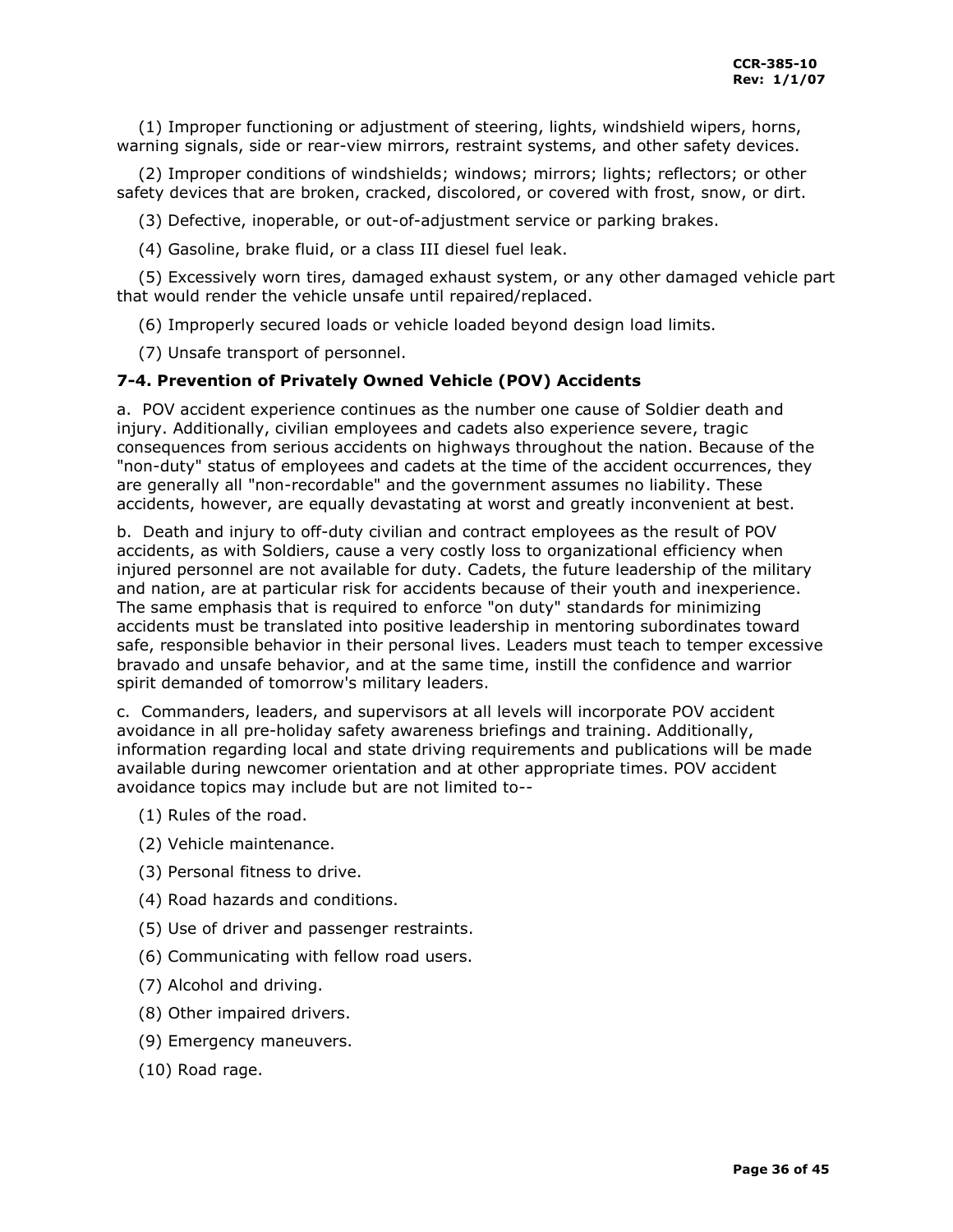## <span id="page-36-0"></span>**7-5. Driver Education**

a. All military personnel, civilian employees, and contract employees required to drive AMVs will be given at least 4 hours of classroom instruction in accident avoidance such as the National Safety Council Defensive Driver Course. Commanders may also direct the use of any recognized national/state program or self-developed course to meet this requirement.

b. Every 4 years, thereafter, as part of the license renewal process, AMV operators must complete a 4-hour refresher course such as the Wheeled Vehicle Accident Avoidance (WVAA) Course or other approved refresher training to meet the requirements of **[AR 385-](http://www.usapa.army.mil/pdffiles/r385_55.pdf) [55](http://www.usapa.army.mil/pdffiles/r385_55.pdf)**, paragraph B-4, and AR 385-10 with supplementing DA pamphlets.

c. It is strongly encouraged that this same training be made available to Soldiers, civilian employees, and cadets who are not required to drive AMVs. Additionally, it is highly recommended that accident avoidance training materials and safety awareness information be provided to dependent family member.

#### тос **Chapter 8, Motorcycle Accident Prevention Program**

## <span id="page-36-1"></span>**8-1. Motorcycle Licensing**

a. Where state or local laws require special licenses to operate privately owned motorcycles, motorized bicycles (Mopeds), motor scooters**,** or all-terrain vehicles (ATV), such license requirements, as a minimum, shall be required for operation of those vehicles. b. Motorcycle riders must comply with the skills training, licensing, and permit requirements of their state, host nation, or SOFA.

## <span id="page-36-2"></span>**8-2. Motorcycle Training**

a. Prior to operation, Army personnel who obtain a motorcycle will successfully complete an Army approved motorcycle rider safety course. The course must be a Motorcycle Safety Foundation (MSF) course. Commanders are not authorized to waive or defer the training. See 8-2d below. This training will be offered at no cost to Army personnel and during normal duty hours, where practicable.

b. Anyone who operates a motorcycle on an Army installation, to include governmentowned motorcycles, shall successfully complete an MSF motorcycle rider safety course, or present documentation of previous attendance.

c. The Army standard motorcycle rider's course is the MSF Basic Rider Course (BRC). Commanders may offer the Experienced Rider Course (ERC) in addition to the BRC, but not in lieu of the BRC. The ERC is designed to provide additional highway safety skills for experienced motorcycle riders. It is highly encouraged that both courses be offered to ensure adequate training for both new and experienced riders. The ERC builds upon and provides additional skills taught in BRC or gained through previous experience. Anyone who has documentation of prior completion of the ERC will be in compliance with the Army standard for motorcycle training and will not be required to attend the BRC.

d. Operators will not be required to repeat MSF, BRC training when relocating to a new assignment. This does not restrict Commanders from requiring additional motorcycle safety training specific to that location.

e. Licensed motorcycle operators who have not yet completed the requirements of paragraph 8-2a, may operate their motorcycle to travel to the rider course training site. When the training is offered on an Army installation, the licensed operator may enter the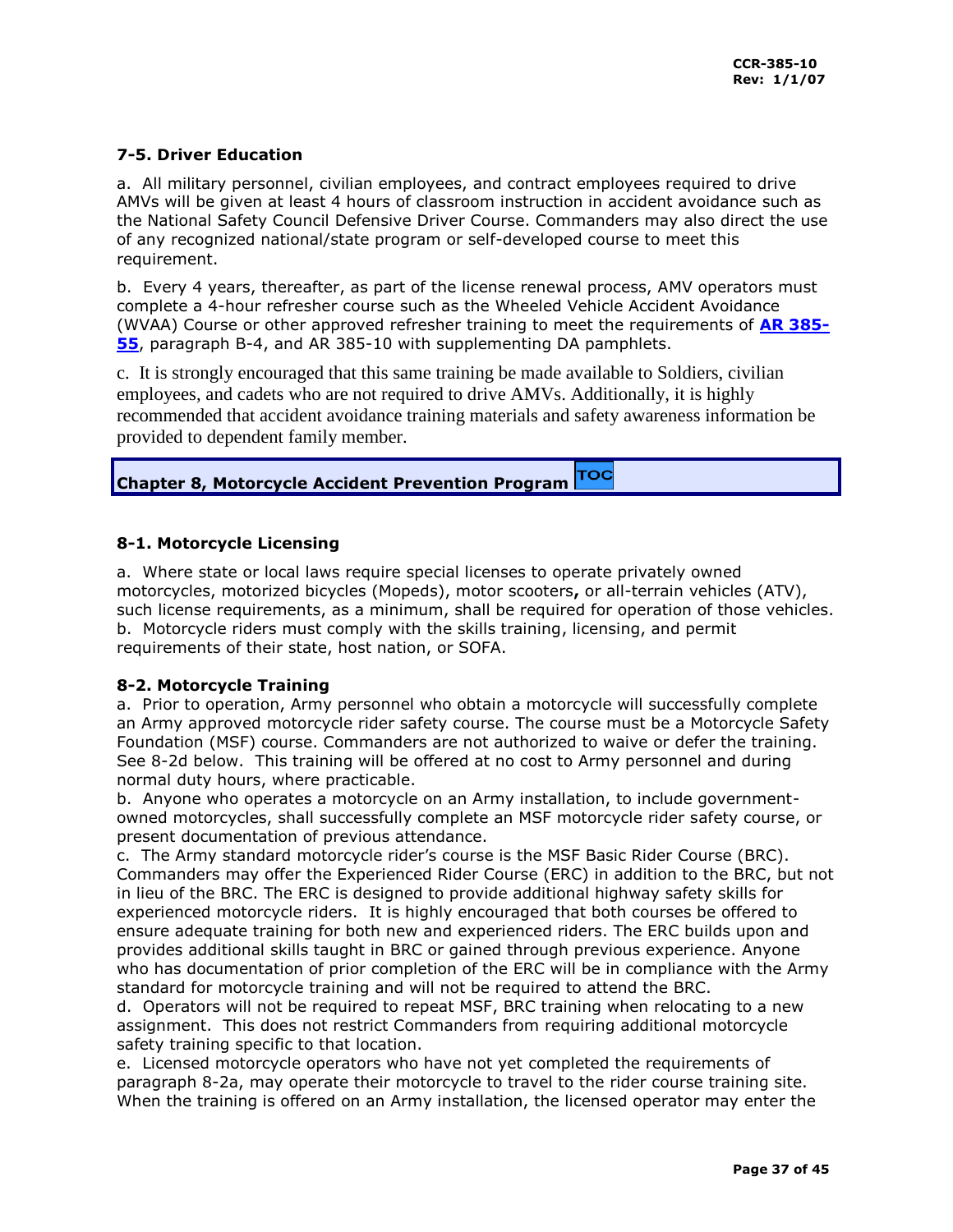installation for the sole purpose of attending the course. The rider will have documentation in their possession to show the date of the course.

f. Personnel who operate privately owned ATVs or motorcycles off-road should complete appropriate operator safety training.

## <span id="page-37-0"></span>**8-3. Motorcycle Vehicle Equipment**

a. When operated on any DOD installation, in both on-and off-road modes, all Government or privately owned motorcycles, mopeds, motor scooters, and ATVs (when equipped) must have headlights turned on at all times, except where prohibited by military mission or local laws.

b. Motorcycles shall be equipped with both a left-hand and right-hand rear view mirror mounted on the handlebar or fairing. (NOTE: Government-owned off-road motorcycles on tactical missions or training are exempt from this requirement.)

## <span id="page-37-1"></span>**8-4. Motorcycle Personal Protective Equipment (PPE)**

The following PPE is mandatory for the following personnel while operating or riding as a passenger on a motorcycle, moped, or ATV: all Army military personnel at any time, on or off a DOD installation; all Army civilian personnel in a duty status, on or off a DOD installation; all personnel in or on a DOD owned motorcycle; and all persons at any time on an Army installation.

a. Helmets, certified to meet DOT standards, must be properly fastened under the chin. OCONUS riders may wear host nation helmets if the helmet meets or exceeds U.S. DOT standards.

b. Impact or shatter resistant goggles, wrap-around glasses, or full-face shield properly attached to the helmet must meet or exceed ANSI Standard Z87.1, Practice for

Occupational and Educational Eye and Face Protection for impact and shatter resistance. A windshield alone is not proper eye protection.

c. Sturdy footwear, leather boots or over the ankle shoes must be worn.

d. A long sleeved shirt or jacket, long trousers, and full-fingered gloves or mittens designed for use on a motorcycle must be worn.

e. For on-road operations, a brightly colored, outer upper garment during the day and a reflective upper garment during the night.

f. During off-road operations, operators and riders must use additional PPE, such as knee and shin guards and padded full-fingered gloves.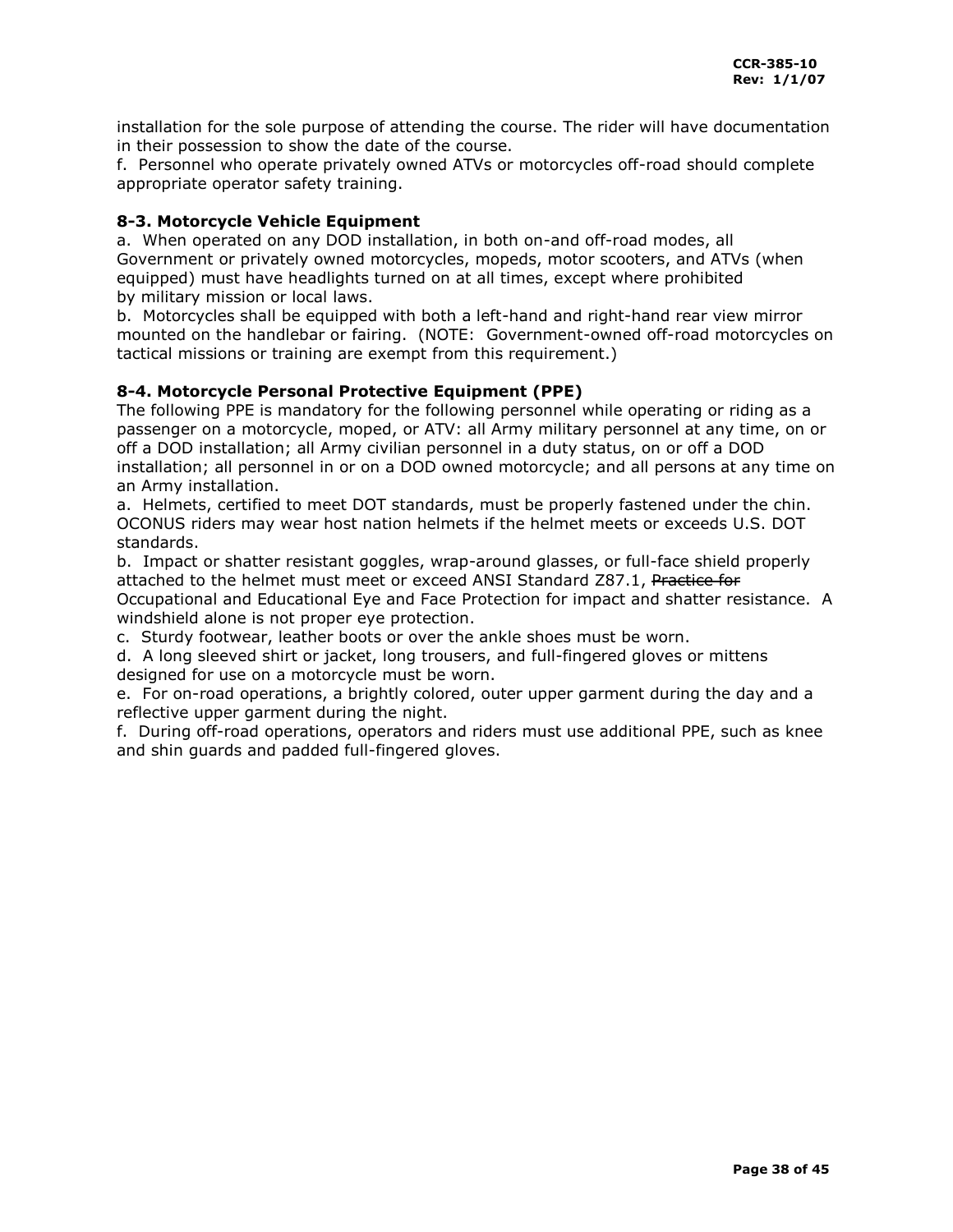<span id="page-38-0"></span>TOC **Glossary** 

## **Section I TOC** Abbreviations

| $\delta$ ADIP | Army Driver Improvement Program          |
|---------------|------------------------------------------|
| <b>AGAR</b>   | Abbreviated Ground Accident Report       |
| AI            | Army Instructor                          |
| <b>AMV</b>    | Army Motor Vehicle                       |
| <b>ARNG</b>   | Army National Guard                      |
| <b>ASP</b>    | <b>Ammunition Supply Point</b>           |
| <b>CAI</b>    | Centralized Accident Investigation       |
| <b>CDSO</b>   | Collateral Duty Safety Officer           |
| <b>CFR</b>    | Code of Federal Regulation               |
| CG            | <b>Commanding General</b>                |
| <b>CofS</b>   | Chief of Staff                           |
| <b>CPAC</b>   | Civilian Personnel Advisory Center       |
| <b>CSM</b>    | <b>Command Sergeant Major</b>            |
| <b>CTLT</b>   | Cadet Troop Leader Training              |
| <b>DA</b>     | Department of the Army                   |
| <b>DAI</b>    | Director of Army Instruction             |
| <b>DDC</b>    | Defensive Driving Course                 |
| <b>DOD</b>    | Department of Defense                    |
| <b>DODI</b>   | Department of Defense Instruction        |
| <b>DOL</b>    | Department of Labor                      |
| <b>DOT</b>    | Department of Transportation             |
| <b>EEI</b>    | <b>Essential Elements of Information</b> |
| <b>EOC</b>    | <b>Emergency Operations Center</b>       |
| <b>EOD</b>    | Explosive Ordnance Disposal              |
| <b>FECA</b>   | Federal Employees Compensation Act       |
| <b>FOIA</b>   | Freedom of Information Act               |
| <b>FTX</b>    | <b>Field Training Exercise</b>           |
| <b>GSA</b>    | <b>General Services Administration</b>   |
| <b>HALO</b>   | High Altitude Low Opening                |
| <b>HAZCOM</b> | <b>Hazardous Communication</b>           |
| <b>HAZMAT</b> | <b>Hazardous Material</b>                |
| HC            | <b>Hazard Class</b>                      |
| <b>HW</b>     | <b>Hazardous Waste</b>                   |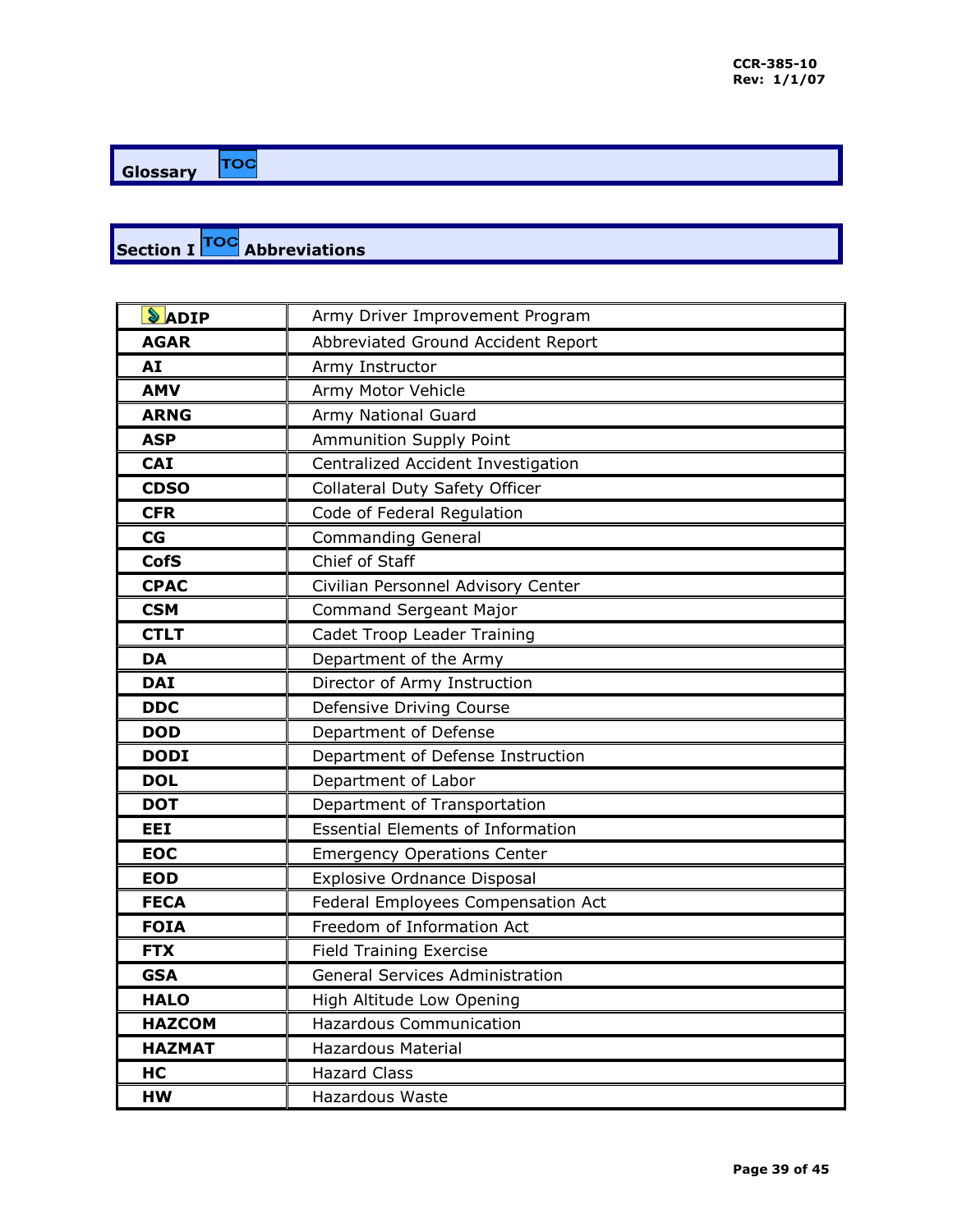| <b>IAW</b>    | In Accordance With                                      |
|---------------|---------------------------------------------------------|
| <b>JCLC</b>   | <b>JROTC Cadet Leader Course</b>                        |
| <b>JROTC</b>  | Junior Reserve Officers' Training Corps                 |
| <b>LCE</b>    | Load Carrying Equipment                                 |
| <b>LDAC</b>   | Leader Development and Assessment Course                |
| <b>LTC</b>    | Leader's Training Course                                |
| <b>NCOER</b>  | Non-commissioned Officer Evaluation Report              |
| <b>NCOIC</b>  | Non-commissioned Officer in Charge                      |
| <b>NEW</b>    | Net Explosive Weight                                    |
| <b>NLT</b>    | Not Later Than                                          |
| <b>OER</b>    | <b>Officer Evaluation Report</b>                        |
| <b>OIC</b>    | Officer in Charge                                       |
| <b>OSHA</b>   | Occupational Safety and Health Administration           |
| <b>OSHAct</b> | Occupational Safety and Health Act                      |
| <b>PCE</b>    | Protective Clothing and Equipment                       |
| <b>PMS</b>    | Professor of Military Science                           |
| <b>POC</b>    | Point of Contact                                        |
| <b>POV</b>    | Privately Owned Vehicle                                 |
| QASAS         | Quality Assurance Specialist Ammunition Surveillance    |
| <b>RAC</b>    | <b>Risk Assessment Code</b>                             |
| <b>ROTC</b>   | Reserve Officers' Training Corps                        |
| <b>SAI</b>    | Senior Army Instructor                                  |
| <b>SASOHI</b> | Standard Army Safety and Occupational Health Inspection |
| <b>SIR</b>    | Serious Incident Report                                 |
| <b>SOFA</b>   | <b>Status of Forces Agreement</b>                       |
| <b>SOP</b>    | <b>Standard Operating Procedure</b>                     |
| <b>SMP</b>    | Simultaneous Membership Program                         |
| <b>SROTC</b>  | Senior Reserve Officers' Training Corps                 |
| <b>TDY</b>    | <b>Temporary Duty</b>                                   |
| <b>TRADOC</b> | United States Army Training and Doctrine Command        |
| <b>USACRC</b> | United States Army Combat Readiness Center              |
| <b>WVAAC</b>  | Wheeled Vehicle Accident Avoidance Course               |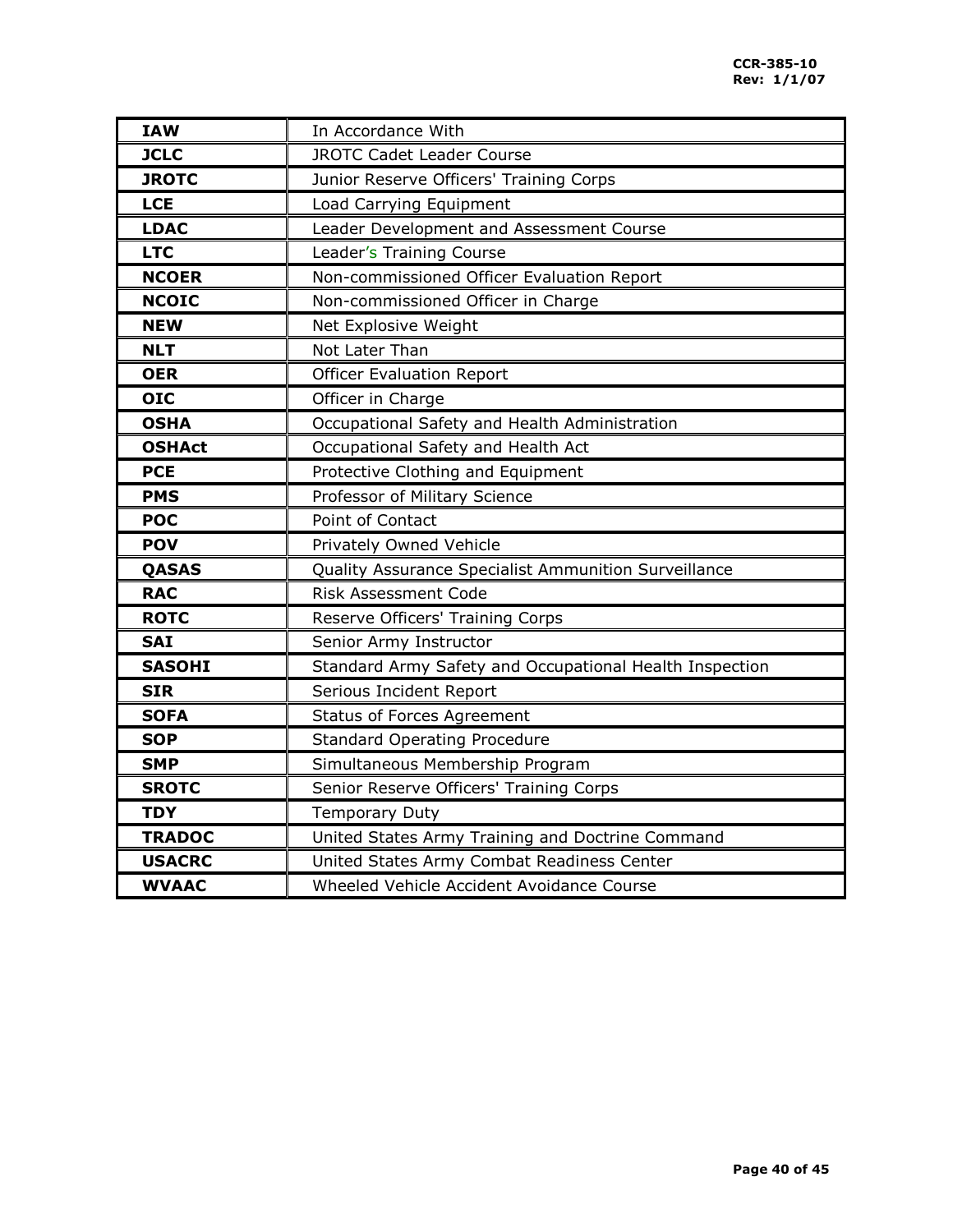## <span id="page-40-0"></span>**Section II TOC** Terms

## **Composite Risk Management**

A primary decision-making process for identifying hazards and controlling risks across the full spectrum of Army missions, functions, operations and activities.

## **Explosives**

All items of ammunition; propellants liquid and solid; high and low yield explosives; pyrotechnics; and substances associated with the foregoing that present real and potential hazards to life or property. The term includes any device or assembly of devices that contains an explosive material. Examples are bombs, guided or unguided; water and land mines; depth charges; non-nuclear warheads; explosive-loaded projectiles; explosive components of aircrew escape systems; missile propellants; unguided missiles; pyrotechnic, illuminating, and signaling devices; and cartridge-actuated tools, such as stud drivers.

## **Residual Hazard**

A hazard that has not been eliminated by design

## **Residual Risk**

Expected loss from a residual hazard; the risk remaining after one or more cycles of risk reduction efforts.

## **Risk**

An expected loss or danger resulting from a hazard. Risk is expressed in terms of estimated severity and probability of injury or damage. Overtime, uncontrolled HIGH level risks will produce high levels of loss.

### **Risk Acceptance**

A formal or implied decision to accept the consequences of a risk based on a risk assessment.

## **Risk Assessment**

This is the evaluation of expected consequences with risk against the benefits to be gained from accepting the risk.

### **Safety Awareness**

A consciousness of hazards and the knowledge to avoid them or minimize their effect. Safety awareness training gives leaders the knowledge and motivation to accomplish the mission while not unnecessarily jeopardizing the lives of personnel or readiness of equipment. Safety awareness leads to a proactive approach that uses risk management to evaluate the risks and eliminate those with inadequate benefits.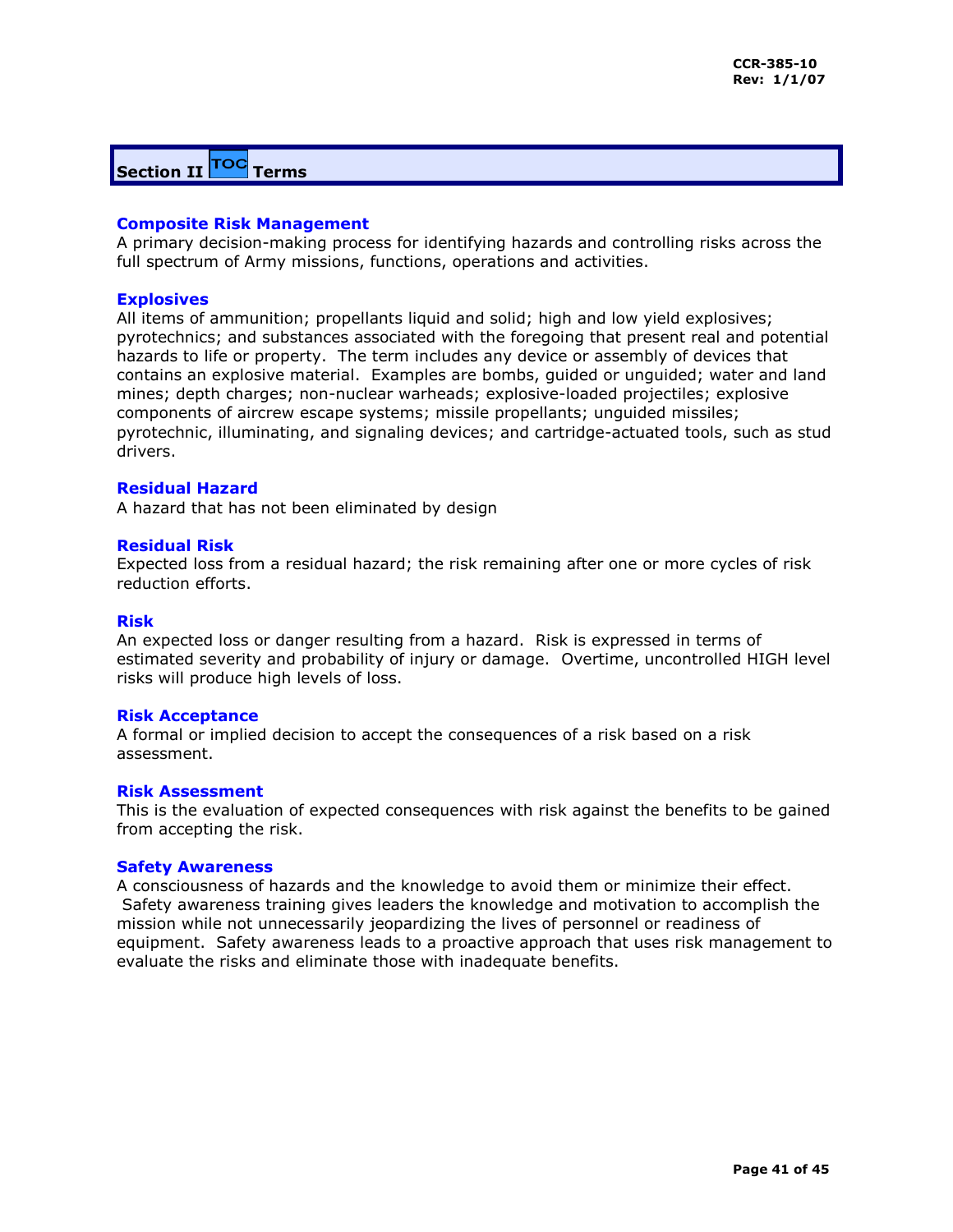# **Appendix**

<span id="page-41-0"></span>**Section I TOC** Required Publications

**[AR 190-40](http://books.usapa.belvoir.army.mil/cgi-bin/bookmgr/BOOKS/R190_40/CCONTENTS)** Serious Incident Report

**[AR 210-21](http://books.army.mil/cgi-bin/bookmgr/BOOKS/R210_21/CCONTENTS)** Army Ranges and Training Land Program

**[AR 385-10](http://www.usapa.army.mil/pdffiles/r385_10.pdf)** The Army Safety Program

**[AR 385-15](http://books.usapa.belvoir.army.mil/cgi-bin/bookmgr/BOOKS/P385_5/CCONTENTS)** Water Safety

**[AR 385-40](http://books.usapa.belvoir.army.mil/cgi-bin/bookmgr/BOOKS/P385_40/CCONTENTS)** Accident Reporting and Records

**[AR 385-55](http://books.usapa.belvoir.army.mil/cgi-bin/bookmgr/BOOKS/R385_55/CCONTENTS)** Prevention of Motor Vehicle Accidents

**[AR 385-63](http://books.usapa.belvoir.army.mil/cgi-bin/bookmgr/BOOKS/R385_63/CCONTENTS)** Range Safety

**[AR 385-64](http://books.usapa.belvoir.army.mil/cgi-bin/bookmgr/BOOKS/R385_64/CCONTENTS)** [U](http://books.usapa.belvoir.army.mil/cgi-bin/bookmgr/BOOKS/R385_64/CCONTENTS)S Army Explosives Safety Program

**[AR 600-55](http://www.usapa.army.mil/pdffiles/r600_55.pdf)** The Army Driver and Operator Standardization Program (Selection, Training, Testing, and Licensing)

**[AR 672-74](http://books.usapa.belvoir.army.mil/cgi-bin/bookmgr/BOOKS/R672_74/CCONTENTS)** Army Accident Prevention Awards Program

**[DA Pam 385-1](http://www.carson.army.mil/safety/menu385-1.html)** Small Unit Safety Officer/NCO Guide

**[DA Pam 385-40](http://books.usapa.belvoir.army.mil/cgi-bin/bookmgr/BOOKS/P385_40/CCONTENTS)** Army Accident Investigation and Reporting

**[FM 100-14](http://155.217.58.58/cgi-bin/atdl.dll/fm/100-14/default.htm)** Risk Management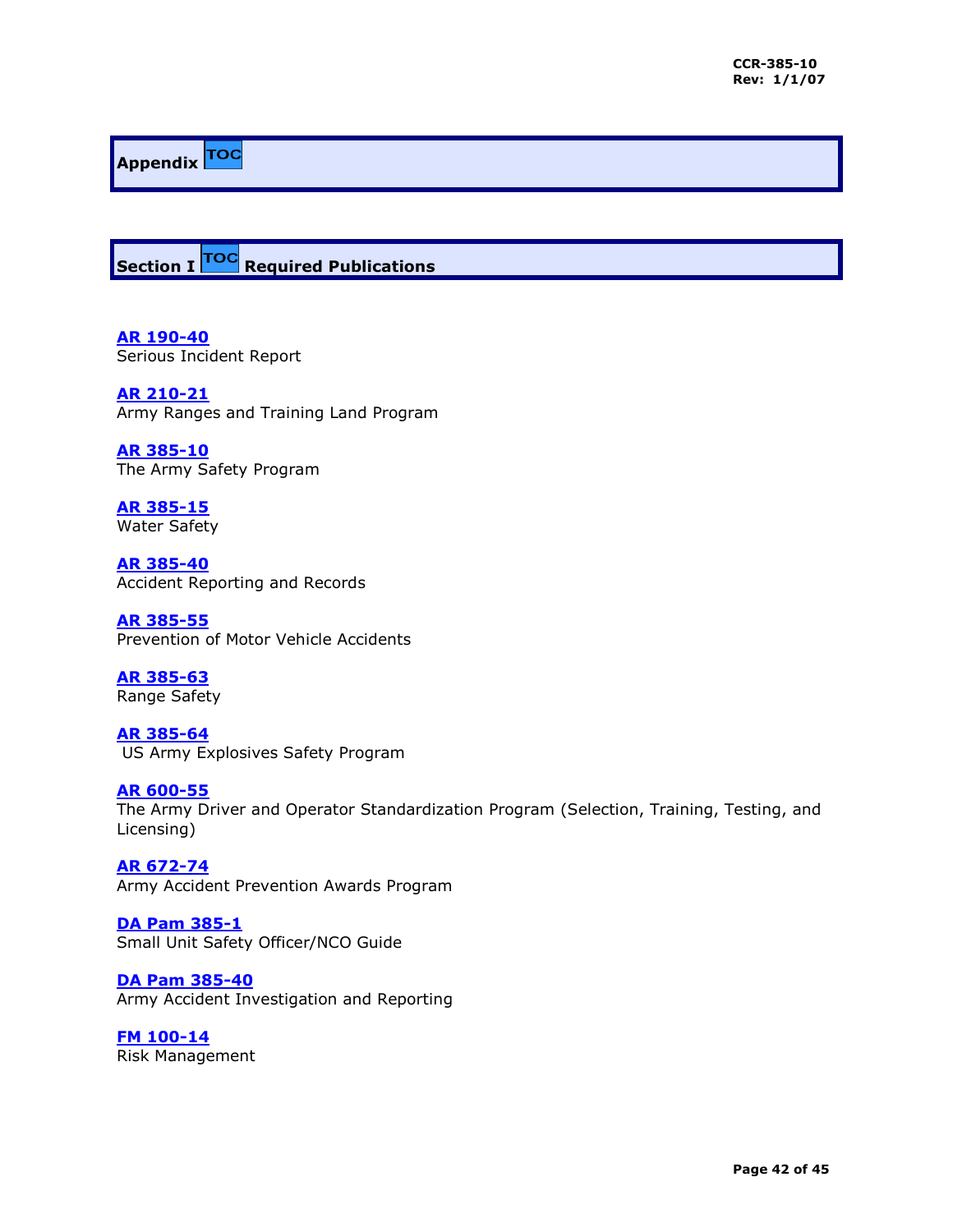**[TC 21-24](http://155.217.58.58/cgi-bin/atdl.dll/tc/21-24/toc.htm)**

Rappelling

**[TB MED 575](http://chppm-www.apgea.army.mil/imo/ddb/dmd/DMD/TBMEDS/tbmed575.pdf)** Swimming Pools and Bathing Facilities

**[TRADOC Reg 385-2](http://www-tradoc.army.mil/tpubs/regs/r385-2.htm)** TRADOC Safety Program

## **DA Pam 385-63**

<span id="page-42-0"></span>**Section II TOC** Related Publications

**[DOD 4500.9-R](http://public.transcom.mil/J4/j4lt/dtr.html)** Part II, Defense Transportation Regulation (Cargo Movement)

**[DODI 6050.5](https://www.denix.osd.mil/denix/Public/ES-Programs/Force/Safety/6050-5.html)** DoD Hazard Communication Program

**[DODI 6050.5-H](https://www.denix.osd.mil/denix/Public/Policy/Marine/5090.2A/ch8-9.html#Chapter%209)** DoD Hazardous Chemical Warning Labeling System

**[DOD 6055.9-STD](http://www.dtic.mil/whs/directives/corres/pdf/d60559_072996/d60559p.pdf)** DoD Ammunition and Explosives Safety Standards

**[AR 15-6\(](http://www.apg.army.mil/garrison/Legal_office/AR15_6_guide.htm)+)** Procedures for Investigating Officers and Boards of Officers

**[AR 25-400-2](http://www.usapa.army.mil/pdffiles/r25_400_2.pdf)** The Army Records Information Management System (ARIMS)

**[AR 40-5](http://books.usapa.belvoir.army.mil/cgi-bin/bookmgr/BOOKS/R40_5/CCONTENTS)** Preventive Medicine

**[AR 75-1](http://www.usapa.army.mil/pdffiles/r75_1.pdf)** Malfunctions Involving Ammunition and Explosives

**[AR 190-11](http://www.usapa.army.mil/pdffiles/r190_11.pdf)** Physical Security of Arms, Ammunitions and Explosives

**[AR 200-1](http://books.usapa.belvoir.army.mil/cgi-bin/bookmgr/BOOKS/R200_1/CCONTENTS)** Environmental Protection and Enhancement

**[AR 385-16](http://www.usapa.army.mil/pdffiles/r385_16.pdf)** System Safety Engineering and Management

**[AR 420-90](http://books.usapa.belvoir.army.mil/cgi-bin/bookmgr/BOOKS/R420_90/CCONTENTS)** Fire and Emergency Services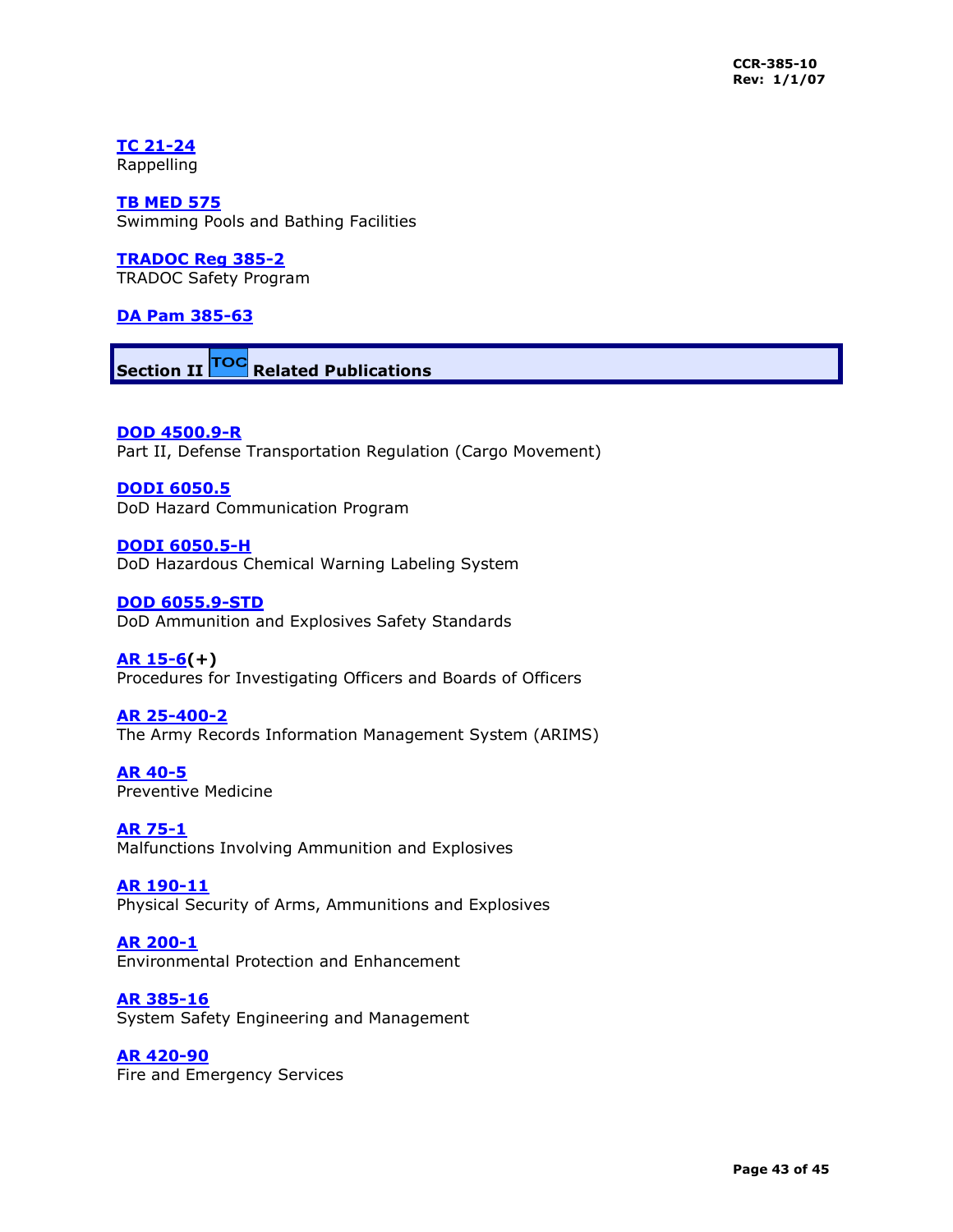**[AR 600-8-22](http://books.usapa.belvoir.army.mil/cgi-bin/bookmgr/BOOKS/R600_822/CCONTENTS)** Military Awards

**[AR 672-20](http://books.usapa.belvoir.army.mil/cgi-bin/bookmgr/BOOKS/R672_20/CCONTENTS)** Incentive Awards

**[AR 700-141](http://books.usapa.belvoir.army.mil/cgi-bin/bookmgr/BOOKS/R700_141/CCONTENTS)** Hazardous Materials Information System (HMIS)

**[DA Pam 385-5](http://books.usapa.belvoir.army.mil/cgi-bin/bookmgr/BOOKS/P385_5/CCONTENTS)** Fundamentals of Safety in Army Sports and Recreation

**[DA Pam 385-64](http://www.usapa.army.mil/pdffiles/p385_64.pdf)** DoD Ammunition and Explosives Safety Standards

**[FM 21-305](http://155.217.58.58/cgi-bin/atdl.dll/fm/21-305/toc.htm)** Manual for the Wheeled Vehicle Driver

**[FM 90-13](http://155.217.58.58/cgi-bin/atdl.dll/fm/90-13/tocfin.htm)** River-Crossing Operations

**FM 100-5 Operations** 

## **[TRADOC Reg 350-30](http://tradoc.monroe.army.mil/tpubs/regs/r350-30/r350-30.doc)**

Training and Certification Program for Personnel Working in Ammunition Operations

**[TRADOC Reg 700-2](http://tradoc.monroe.army.mil/tpubs/regs/7002frm.htm)** Ammunition

**[Title 10 CFR 19](http://www-acala1.ria.army.mil/LC/R/RS/postings.htm)** Notices, Instructions, and Reports to Workers: Inspection and Investigations

**[Title 29 CFR 1910](http://www.osha.gov/pls/oshaweb/owadisp.show_document?p_table=STANDARDS&p_id=9696&p_text_version=FALSE)** Occupational Safety and Health Standards

**[Title 29 CFR 1926.59](http://www.osha.gov/pls/oshaweb/owadisp.show_document?p_table=STANDARDS&p_id=9696&p_text_version=FALSE)** Hazard Communication

<span id="page-43-0"></span>**Section III Referenced Forms**

**DA Form 67-9-1 (+)** Officer Evaluation Report

**[DA Form 285](http://www.apd.army.mil/pub/eforms/pdf/a285a.pdf)** U.S. Army Accident Report

## **[DA Form 285-AB-R](http://www.apd.army.mil/pub/eforms/pdf/a285ab_r.pdf)**

U.S. Abbreviated Ground Accident Report